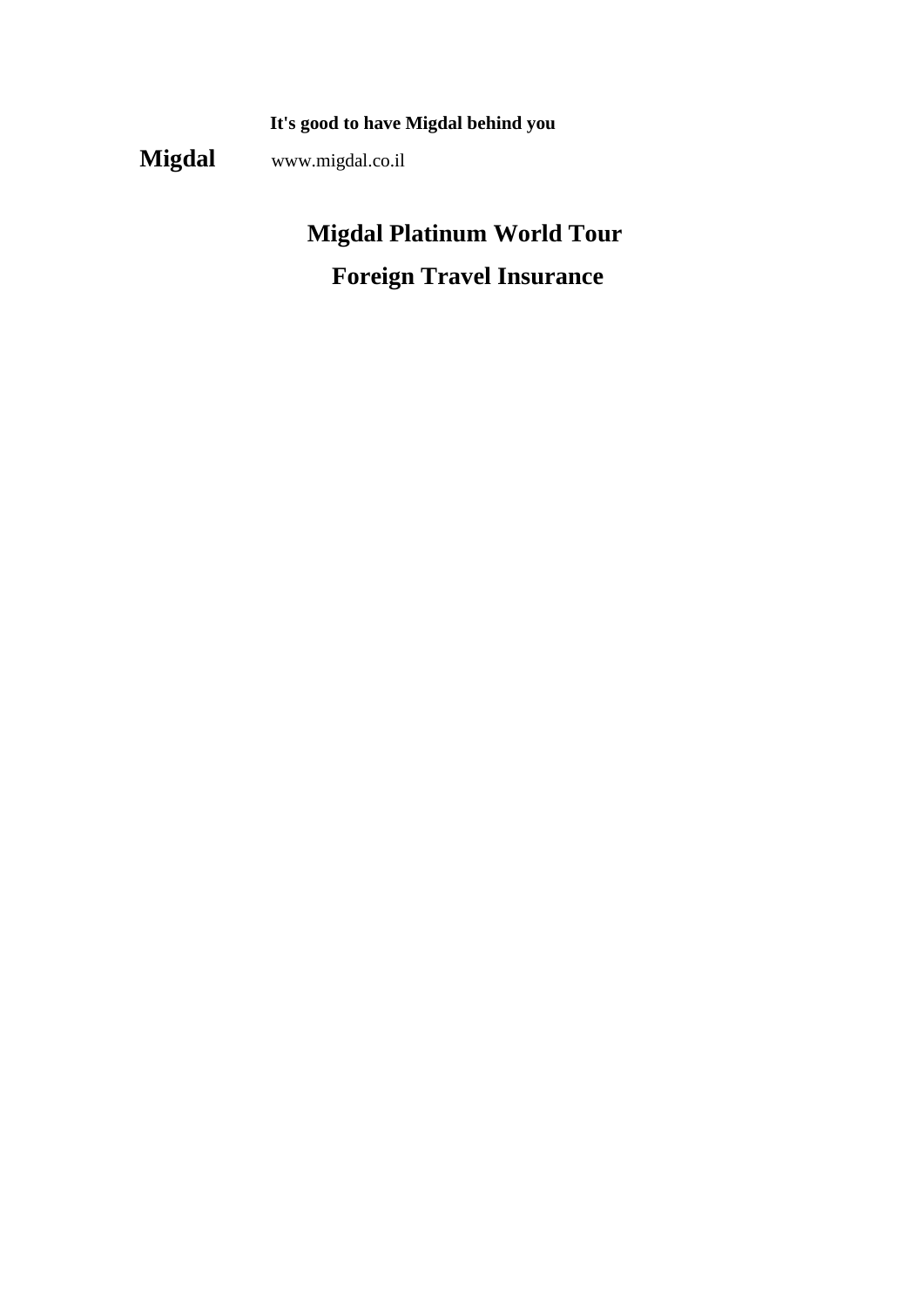### **It's good to have Migdal behind you**

**Migdal** Migdal Insurance Company Ltd

# **Foreign Travel Insurance Policy Migdal Platinum World Tour**

Dear insured,

We thank you for choosing the "Migdal World Tour" policy provided by Migdal Insurance Company.

This booklet provides full information about the plan and the insurance cover and tells you what to do in the case of a claim.

Kindly note, that the aforementioned policy is **for one trip only**. While the policy provides the most comprehensive insurance cover, **it does not cover the cost of treating an existing or deteriorating medical condition unless this was expressly included in the policy schedule and approved by the company.** 

Kindly note that during your stay abroad a help line shall be at your disposal 24 hours a day.

We wish you a safe and pleasant trip.

**Migdal Insurance Company Ltd**

**Migdal Platinum World Tour** 510120007 7.2014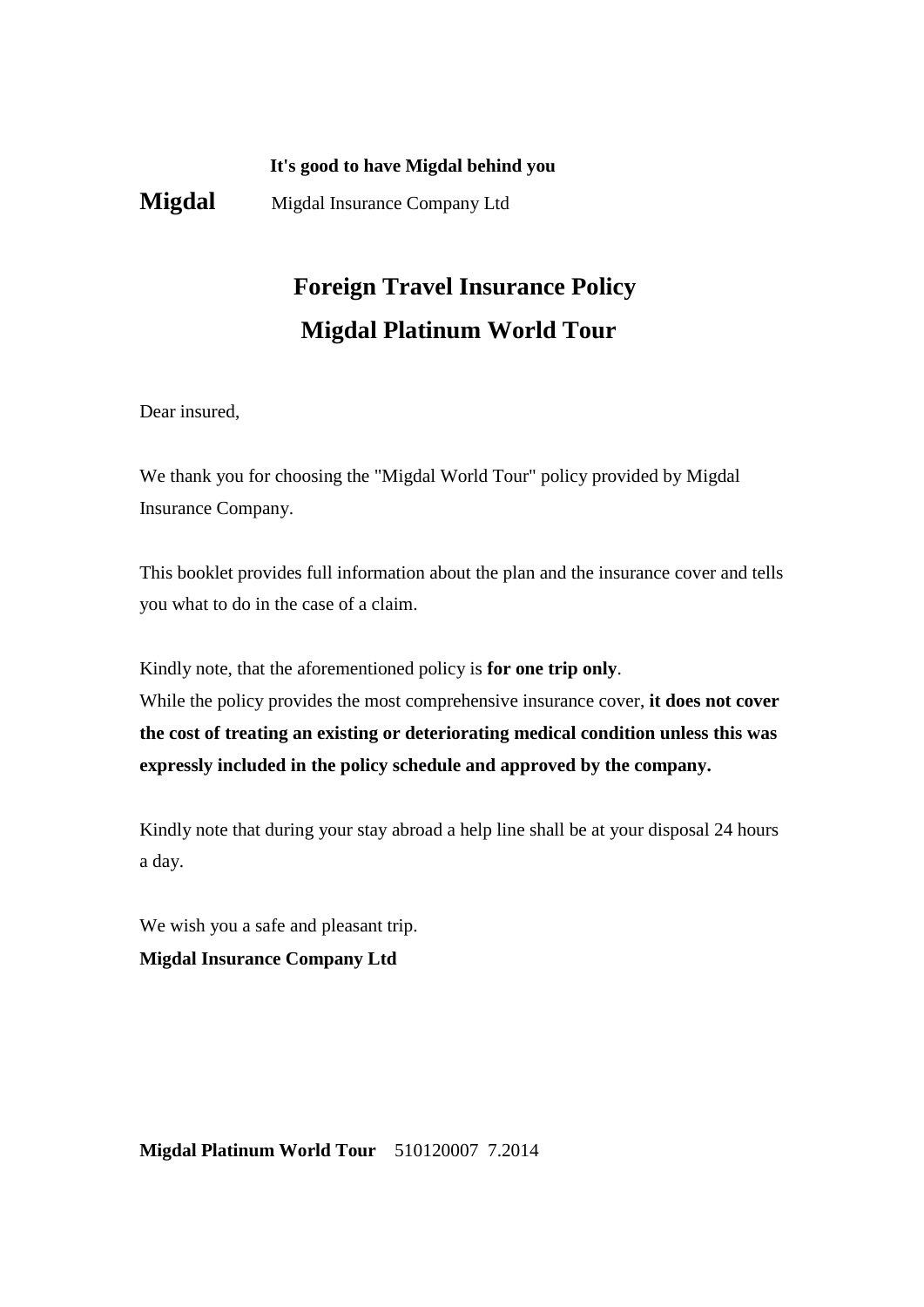# **Foreign travel insurance policy**

# **Migdal Platinum World Tour - Policy coverage summary**

The amounts of insurance cover provided by this policy shall be in accordance with the option chosen and specified in the insured's schedule and the sums specified for that chosen option shall be as follows:

| Type of cover                                                            | Insurer's liability ceiling                      |
|--------------------------------------------------------------------------|--------------------------------------------------|
| Total for chapters 2 and 3                                               | \$1,500,000                                      |
| Chapter 2 - Medical expenses incurred during                             |                                                  |
| hospitalization                                                          |                                                  |
| Overland evacuation (paragraph 2.2)                                      | Up to the maximum amount of cover                |
| Evacuation by air/sea (paragraph 2.3)                                    | Up to the maximum amount of cover                |
| Medical flight (paragraph 2.4)                                           | Up to the maximum amount of cover                |
| <b>Chapter 3 - Medical expenses not incurred</b>                         |                                                  |
| during hospitalization                                                   |                                                  |
| Medications (paragraph 3.2)                                              | \$500                                            |
| Emergency dental treatment (paragraph 3.3)                               | \$500                                            |
| Psychotherapy expenses in Israel (paragraph 3.4)                         | \$400                                            |
| <b>Chapter 4 - Additional expenses</b>                                   |                                                  |
| Travel ticket (paragraph 4.1)                                            | \$1,500                                          |
| Accommodation expenses incurred abroad                                   | \$80 a day and \$1,000 in total                  |
| (paragraph 4.3)                                                          |                                                  |
| Transfer of corpse (paragraph 4.4)                                       | Up to the maximum amount of cover                |
| Loss of deposits paid due to cancellation or                             | \$6,000                                          |
| curtailment of trip (paragraph 4.4)                                      |                                                  |
| Cancellation of trip due to emergency mobilization                       | \$1,500                                          |
| of army reserves<br>Transportation by air of a close relative (paragraph | \$1,500                                          |
| 4.5)                                                                     |                                                  |
| Legal expenses incurred in criminal proceedings                          | \$5,000                                          |
| abroad (paragraph 4.6)                                                   |                                                  |
| Loss of tuition fees and/or rent (paragraph 4.7)                         | \$1,500                                          |
| Escape (paragraph 4.8)                                                   | \$1,500                                          |
| <b>Chapter 5 - Personal accident insurance</b>                           |                                                  |
| Where the insured is 18-65 years old                                     | \$20,000                                         |
| Where the insured is less than 18 years old or more                      | \$10,000                                         |
| than 65 years old                                                        |                                                  |
| <b>Chapter 7 - Third party liability</b>                                 |                                                  |
| Maximum cover                                                            | \$100,000                                        |
| <b>Chapter 8 - Luggage (This cover will only be</b>                      |                                                  |
| provided if expressly included in the schedule)                          |                                                  |
| Total cover per item of luggage                                          | \$2,200                                          |
| Valuables (paragraph 8.2.1)                                              | \$500 but not more than \$300 per item or set of |
|                                                                          | items                                            |
| Suitcase/bag/wallet (paragraph 8.2.2)                                    | \$300                                            |
| Burglary/theft from a vehicle (paragraph 8.2.3)                          | \$300                                            |
| Delay in luggage arrival (paragraph 8.2.4)                               | \$150                                            |
| Replacement of documents (paragraph 8.2.5)                               | \$200                                            |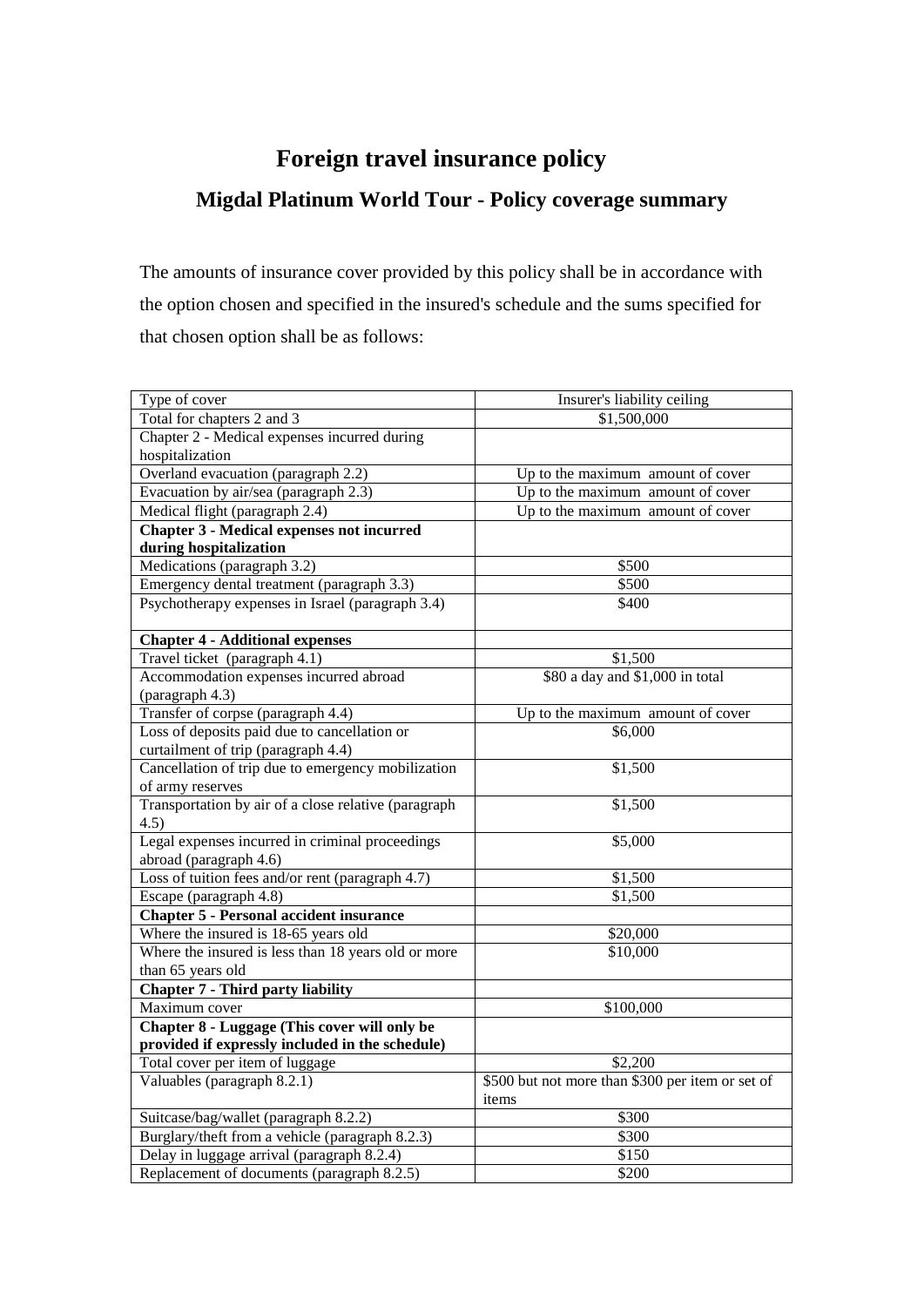| Luggage extensions in return for payment of an<br>additional premium (only if expressly stated in<br>the schedule)<br>\$1,200<br>Laptop/tablet computer (paragraph 8.3)<br>If laptop/tablet computer was stolen from a vehicle<br>\$600<br>Cell-phone or GPS device (paragraph 8.4)<br>\$750<br>If a telephone or GPS device was stolen from a<br>\$375<br>vehicle<br>Chapter 9 - Extensions in return for payment of<br>an additional premium (only is expressly stated<br>in the schedule)<br>Winter sports extension (paragraph 9.3)<br>Cover under chapters 2-5 for an insured event<br>occurring as a result of a winter sport, up to the<br>maximum amounts specified with respect to<br>each of the risks referred to in these chapters<br>above |
|---------------------------------------------------------------------------------------------------------------------------------------------------------------------------------------------------------------------------------------------------------------------------------------------------------------------------------------------------------------------------------------------------------------------------------------------------------------------------------------------------------------------------------------------------------------------------------------------------------------------------------------------------------------------------------------------------------------------------------------------------------|
|                                                                                                                                                                                                                                                                                                                                                                                                                                                                                                                                                                                                                                                                                                                                                         |
|                                                                                                                                                                                                                                                                                                                                                                                                                                                                                                                                                                                                                                                                                                                                                         |
|                                                                                                                                                                                                                                                                                                                                                                                                                                                                                                                                                                                                                                                                                                                                                         |
|                                                                                                                                                                                                                                                                                                                                                                                                                                                                                                                                                                                                                                                                                                                                                         |
|                                                                                                                                                                                                                                                                                                                                                                                                                                                                                                                                                                                                                                                                                                                                                         |
|                                                                                                                                                                                                                                                                                                                                                                                                                                                                                                                                                                                                                                                                                                                                                         |
|                                                                                                                                                                                                                                                                                                                                                                                                                                                                                                                                                                                                                                                                                                                                                         |
|                                                                                                                                                                                                                                                                                                                                                                                                                                                                                                                                                                                                                                                                                                                                                         |
|                                                                                                                                                                                                                                                                                                                                                                                                                                                                                                                                                                                                                                                                                                                                                         |
|                                                                                                                                                                                                                                                                                                                                                                                                                                                                                                                                                                                                                                                                                                                                                         |
|                                                                                                                                                                                                                                                                                                                                                                                                                                                                                                                                                                                                                                                                                                                                                         |
|                                                                                                                                                                                                                                                                                                                                                                                                                                                                                                                                                                                                                                                                                                                                                         |
|                                                                                                                                                                                                                                                                                                                                                                                                                                                                                                                                                                                                                                                                                                                                                         |
|                                                                                                                                                                                                                                                                                                                                                                                                                                                                                                                                                                                                                                                                                                                                                         |
|                                                                                                                                                                                                                                                                                                                                                                                                                                                                                                                                                                                                                                                                                                                                                         |
|                                                                                                                                                                                                                                                                                                                                                                                                                                                                                                                                                                                                                                                                                                                                                         |
| Cover under chapters 2-5 for an insured event<br>Extreme sports extension (paragraph 9.4)<br>occurring as a result of an extreme sport, up to                                                                                                                                                                                                                                                                                                                                                                                                                                                                                                                                                                                                           |
| the maximum amounts specified with respect to                                                                                                                                                                                                                                                                                                                                                                                                                                                                                                                                                                                                                                                                                                           |
| each of the risks referred to in these chapters                                                                                                                                                                                                                                                                                                                                                                                                                                                                                                                                                                                                                                                                                                         |
| above                                                                                                                                                                                                                                                                                                                                                                                                                                                                                                                                                                                                                                                                                                                                                   |
| Deterioration of an existing medical condition<br>\$250,000                                                                                                                                                                                                                                                                                                                                                                                                                                                                                                                                                                                                                                                                                             |
| Pregnancy - up to the end of the $32nd$ week of<br>\$200,000                                                                                                                                                                                                                                                                                                                                                                                                                                                                                                                                                                                                                                                                                            |
| pregnancy on the day of the event                                                                                                                                                                                                                                                                                                                                                                                                                                                                                                                                                                                                                                                                                                                       |
|                                                                                                                                                                                                                                                                                                                                                                                                                                                                                                                                                                                                                                                                                                                                                         |
|                                                                                                                                                                                                                                                                                                                                                                                                                                                                                                                                                                                                                                                                                                                                                         |
|                                                                                                                                                                                                                                                                                                                                                                                                                                                                                                                                                                                                                                                                                                                                                         |
|                                                                                                                                                                                                                                                                                                                                                                                                                                                                                                                                                                                                                                                                                                                                                         |
| Search and rescue extension (paragraph 9.5)<br>\$130,000                                                                                                                                                                                                                                                                                                                                                                                                                                                                                                                                                                                                                                                                                                |
|                                                                                                                                                                                                                                                                                                                                                                                                                                                                                                                                                                                                                                                                                                                                                         |
| Transfer to Israel in the event of use of                                                                                                                                                                                                                                                                                                                                                                                                                                                                                                                                                                                                                                                                                                               |
| \$15,000<br>hallucinogens                                                                                                                                                                                                                                                                                                                                                                                                                                                                                                                                                                                                                                                                                                                               |
|                                                                                                                                                                                                                                                                                                                                                                                                                                                                                                                                                                                                                                                                                                                                                         |

# **Excess (paragraphs 12.1-12.2 of the policy):**

A. The excess to be deducted from the insurance benefits paid by the insurer to any person insured under this policy with respect to each accident and/or illness or luggage claim (where such cover exists under the policy in the insured's name) shall be \$30, other than with regard to a laptop/tablet computer where it is expressly stated in the schedule that the laptop/tablet computer extension was purchased, in which case the excess to be deducted shall be \$100 (in total).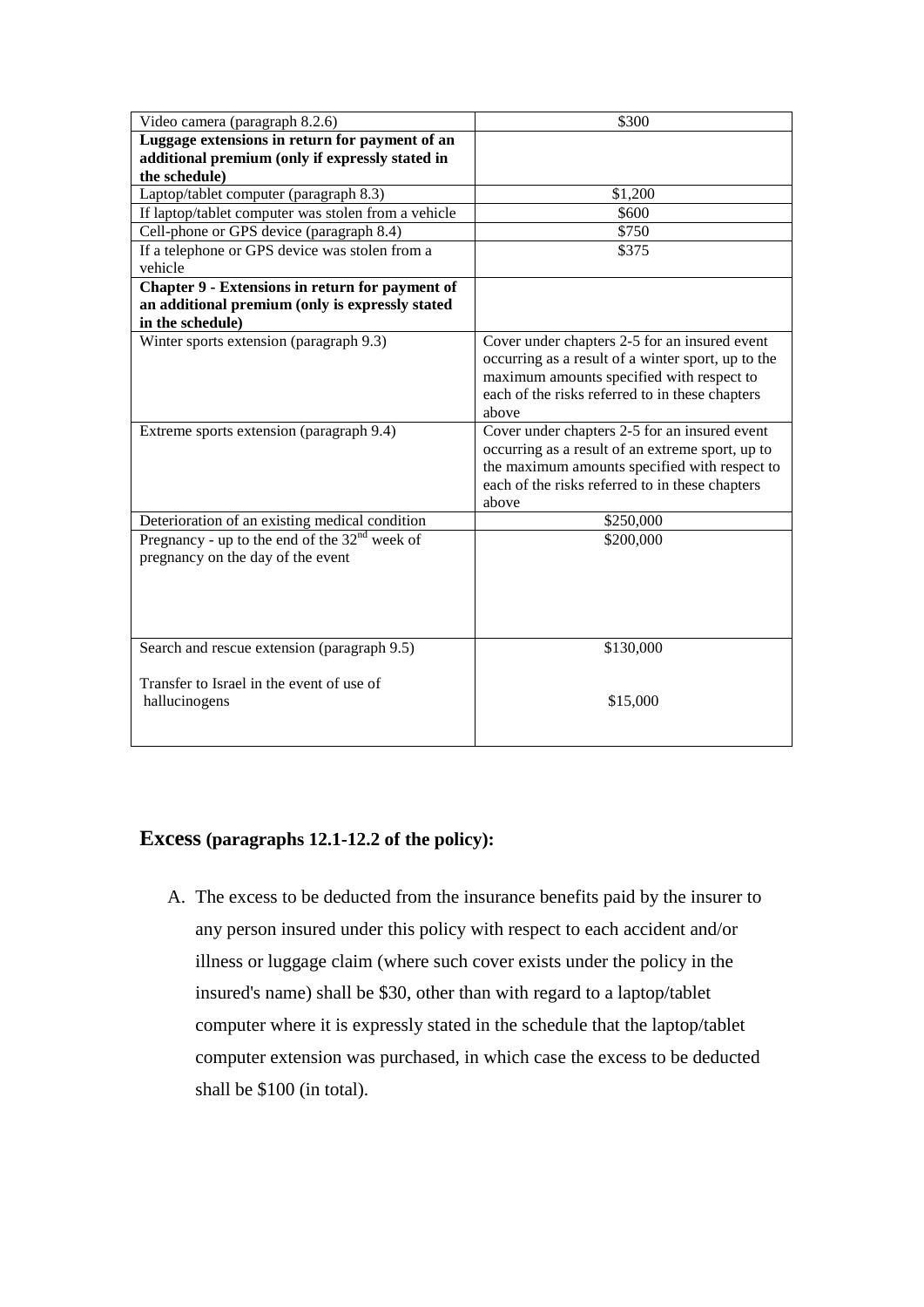- B. Notwithstanding the provisions of paragraph A' above, the excess shall not be paid with respect to hospitalization expenses, emergency dental treatment and replacement of documents.
- C. With regard to the search and rescue extension, should a claim be made with respect to transfer to Israel as a result of using hallucinogens, an excess in the sum of \$2,000 shall be deducted.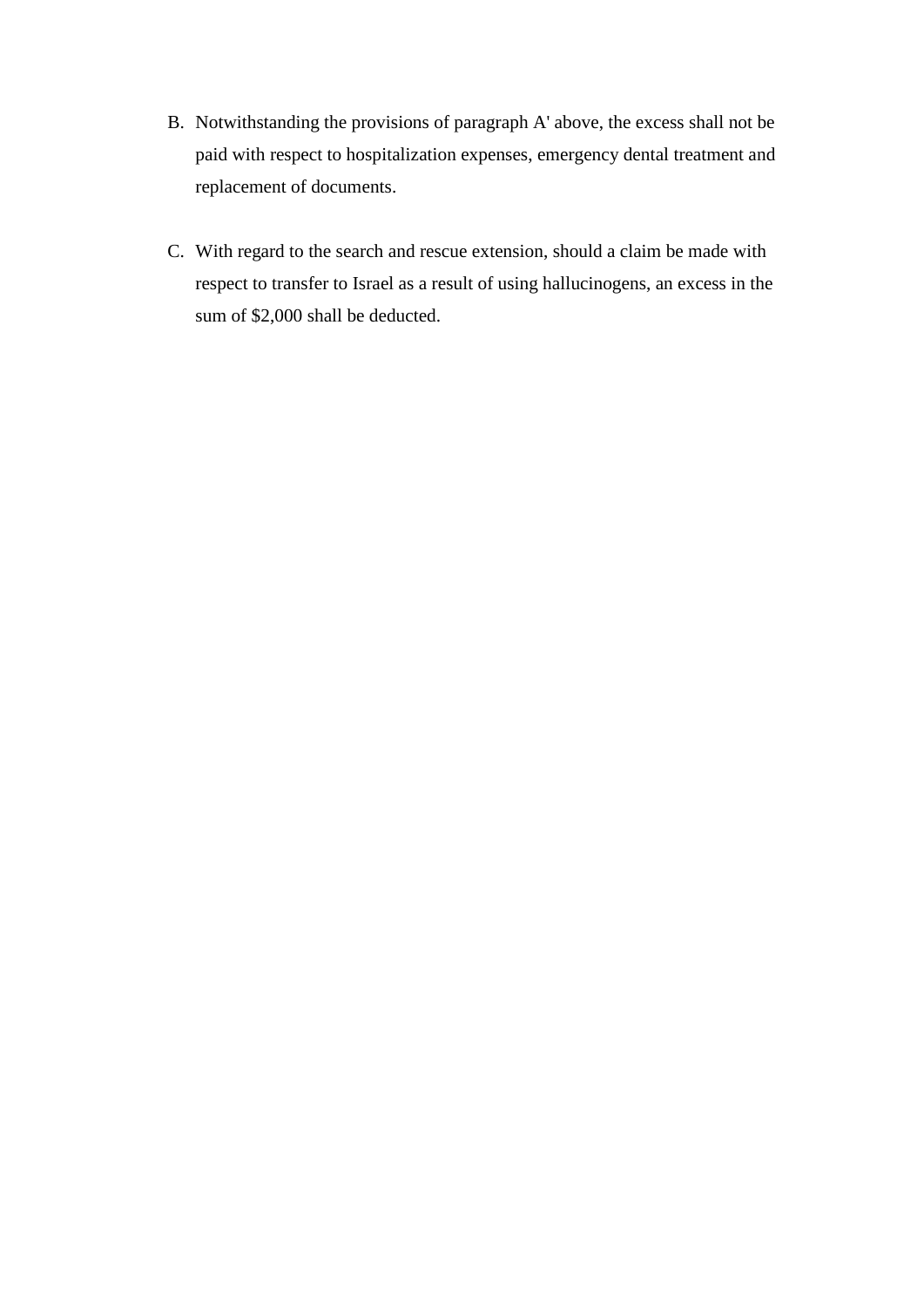# **Terms of the policy - Platinum Foreign Travel**

### **Chapter 1 - Definitions**

### 1.1 **The insurer's website - [WWW.MIGDAL.CO.IL](http://www.migdal.co.il/)**

### 1.2 **Hospital -**

Any institute recognized by the competent authorities as being a hospital only; institutions which are used exclusively as a convalescent home, recuperation or ambulatory facility, sanatorium, medical clinic or rehabilitation institute shall not be regarded as a hospital.

### 1.3 **Trip cancellation -**

The non-travelling abroad of the insured from Israel during the insurance period.

#### 1.4 **Close relative -**

Wife, husband, mother, father, son, daughter, brother, sister, grandson, granddaughter, father-in-law, mother-in-law (even if one of them is a step/adopted relative) and/or a sole business partner (in a two-person partnership only).

### 1.5 **Valuables -**

Precious metals, diamonds, jewelry, precious stones, watches, furs, electrical appliances, electronic or optical equipment, skiing equipment, diving equipment, surfboards and/or sailboards, camera and camera accessories (excluding a video camera), various types of photographic equipment, computer/s and accompanying equipment, musical instruments, leather garments, ritual and sacramental objects stored in luggage.

### 1.6 **Dollar -**

USD.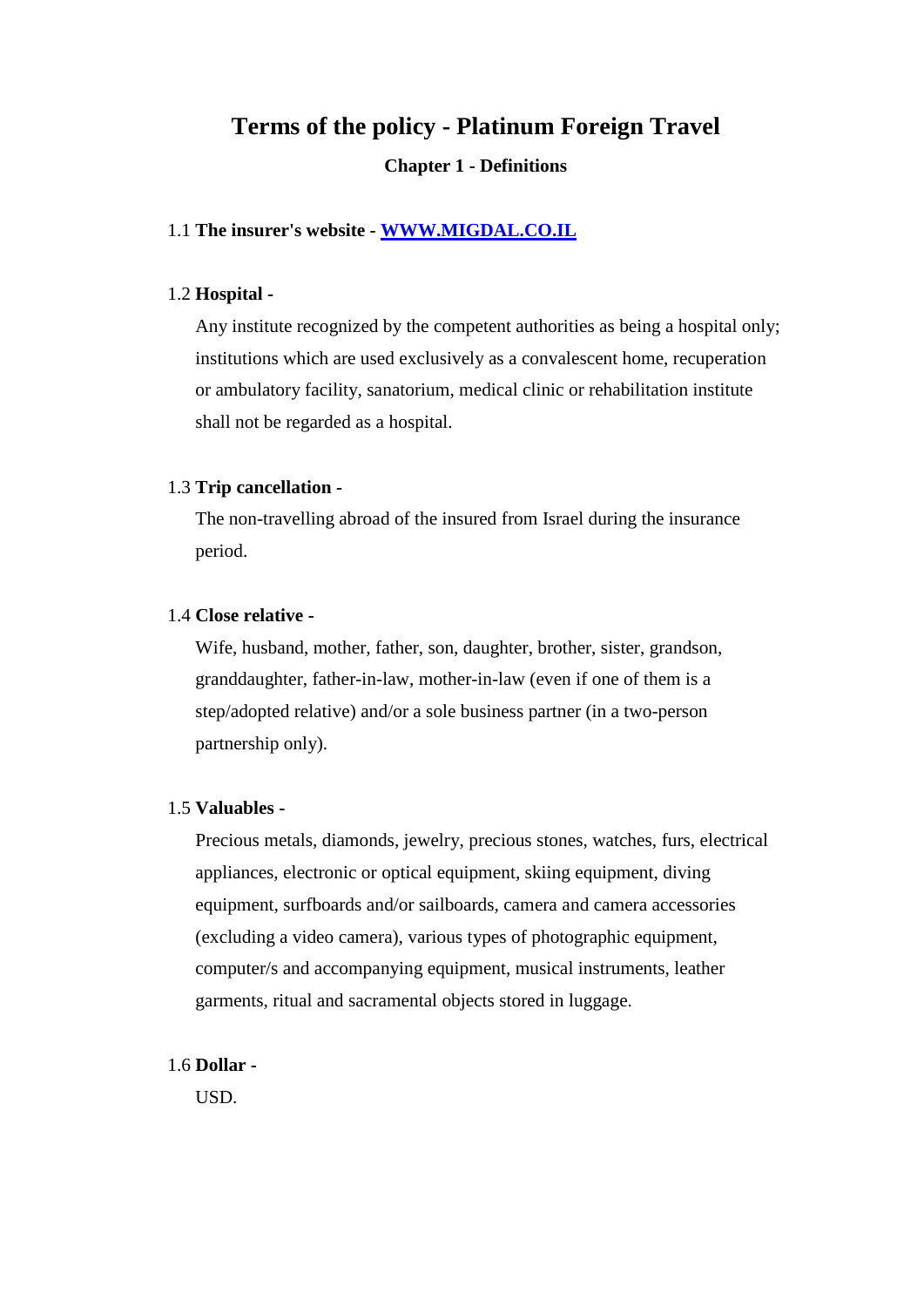### 1.7 **Medical expenses -**

The sums incurred by the insured or an additional insured named in the schedule for the following medical services which they received abroad: treatment provided by a qualified physician, diagnostic tests, x-rays and/or imaging tests, provision of hired medical accessories other than during hospitalization, medications required to treat the insured where the insured incident occurred abroad which were prescribed by a qualified physician or recognized medical institution and not administered during hospitalization, provided that the sums involved do not exceed those normally charged in the country in which the place providing the treatment is located and the total amount specified in the policy for such costs.

### 1.8 **Deterioration of an existing medical condition -**

**A sudden and unexpected deterioration in the insured's current state of health as defined in this policy, as a result of which emergency treatment had to be provided abroad. A deterioration in relation to each of the following shall not be covered: cancer, AIDS, organ transplant/s, implantation of a pacemaker, dialysis, C.F., M.S., hemophilia and/or Parkinson's disease, regardless of whether the insured knew of the illness or the need for the medical service or not**.

### 1.9 **Medical flight -**

A regular service flight and/or special service flight accompanied by a medical team trained to handle the insured's condition from a medical point of view during his transit from abroad to Israel **provided it is arranged by the insurer and/or a service provider acting on its behalf.**

### 1.10 **The insured -**

The proposer and/or each of the other individuals specified in the schedule as being insured under the policy.

### 1.11 **The insurer -**

Migdal Insurance Company Ltd**.**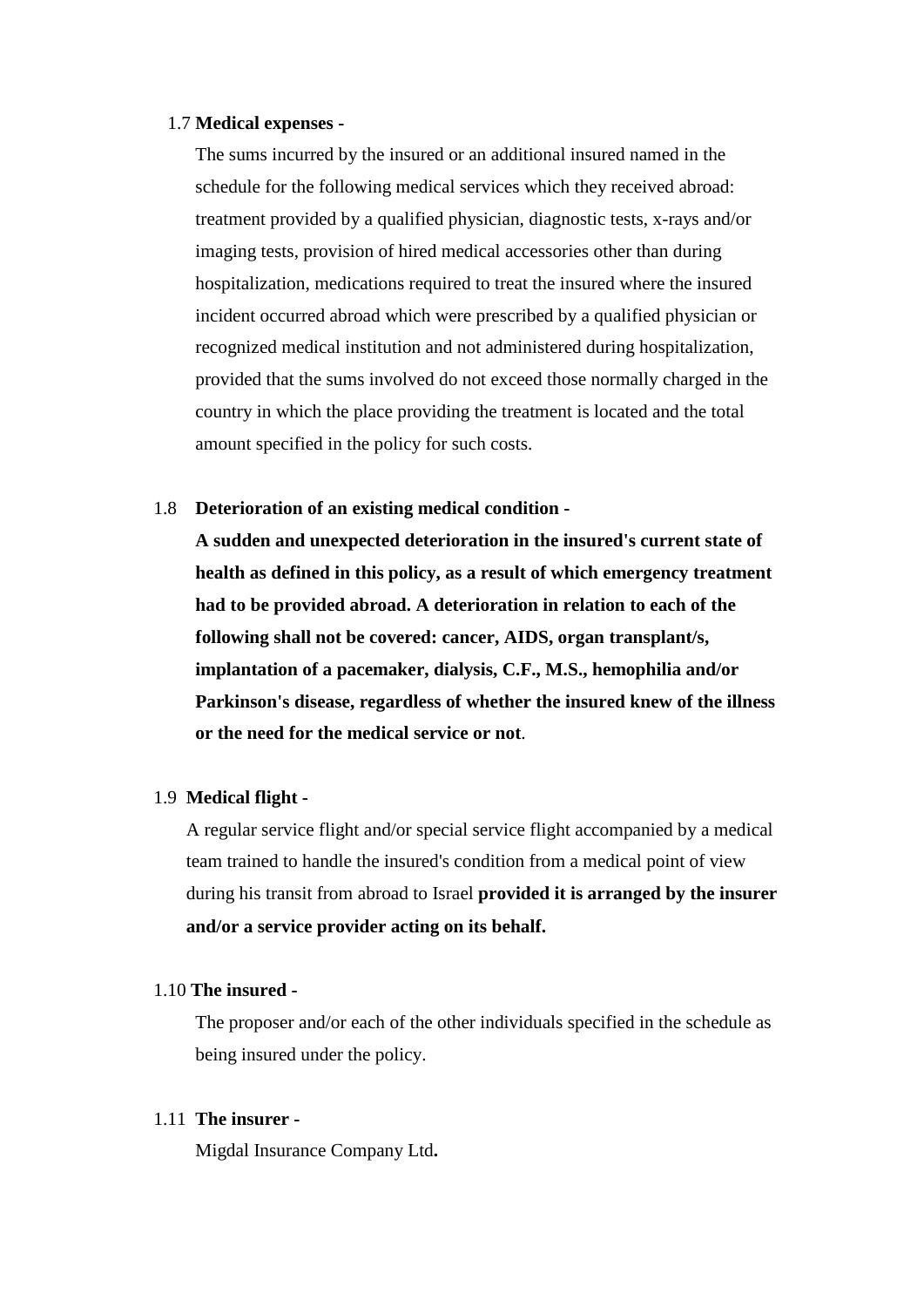### 1.12 **Loss of deposits due to cancellation or curtailment of trip -**

 Direct expenses incurred by the insured due to payment of non-refundable deposits or advances or which the insured was required to pay resulting from a necessary and unavoidable cancellation or curtailment of a journey or trip by the insured, subject to and in accordance with the policy conditions and exceptions.

### 1.13 **The proposal -**

The details and declarations in the proposal form.

### 1.14 **Abroad -**

 Any non-enemy country outside Israel and the occupied territories, including a ship or aircraft on route to or from Israel.

### 1.15 **Luggage**

An item of personal baggage **other than business or commercial cargo** owned by or in the possession of the insured and accompanying him and/or stored in a hotel and/or apartment for personal use only.

### 1.16 **Travel ticket**

 A travel ticket which the insured purchased abroad in place of the one he bought when he left Israel in order to return to Israel from a particular destination at the end of his trip.

### 1.17 **Illness -**

 A malady or ailment as specified in a medical certificate which is not an accident as defined hereinafter.

### 1.18 **Escort -**

 Another person who accompanied the insured when he left Israel with the intention of returning with him, or who is accompanying him on the instructions of a foreign physician.

### 1.19 **Emergency medical situation -**

A situation in which without urgent medical treatment the insured would be in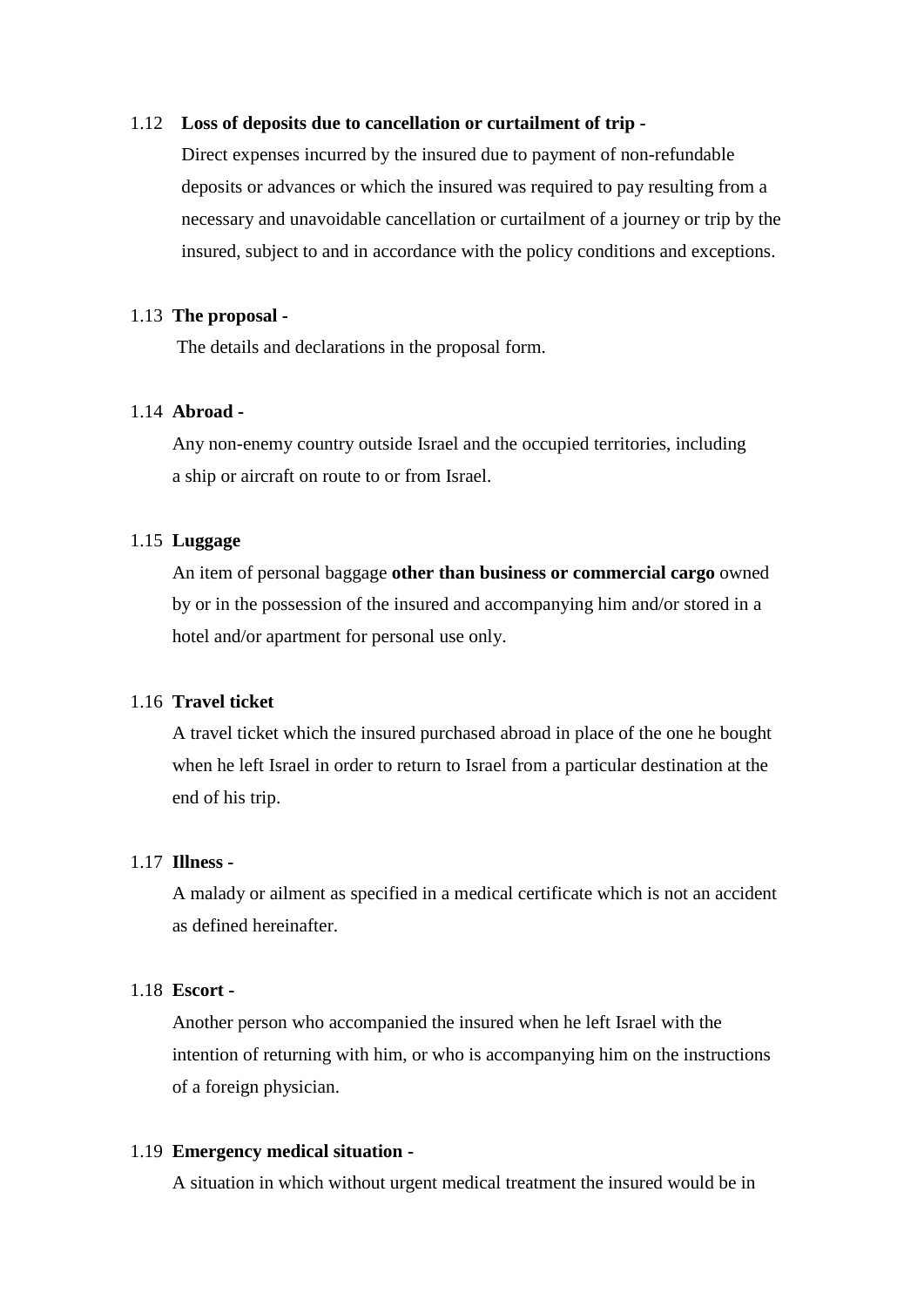immediate danger of death or serious or irreversible disability.

#### 1.20 **Existing medical condition -**

 An injury sustained in an accident or an illness for which the insured has received medical treatment including drug treatment only, or as a result of which he had been under supervision at the time of or during the three months before his journey abroad.

### 1.21 **Permanent disability**

 Total anatomical or functional loss of a limb or body or parts thereof, resulting from an accident.

### 1.22 **Trip -**

 One return trip abroad from Israel during the insurance period as specified in the policy.

### 1.23 **Service provider -**

 The service provider dealing with insured events which occurred abroad and which are covered by this policy, whose identity shall be determined from time to time by the insurer and who had an agreement with the insurer at the time of the claim under the policy to provide services to those insured under this policy and according to its conditions.

### 1.24 **Curtailment of trip -**

 The termination of the insured's stay abroad and his return to Israel before the date on which he had planned to do so as specified in the original travel ticket.

### 1.25 **Physician -**

 A physician who holds a lawful, valid license and practices conventional medicine according to the laws of the country in which he works.

### 1.26 **Replacement of documents -**

A passport, travel ticket/s and/or other plane ticket/s which may be replaced, theatre tickets, etc., as well as business documents such as commercial samples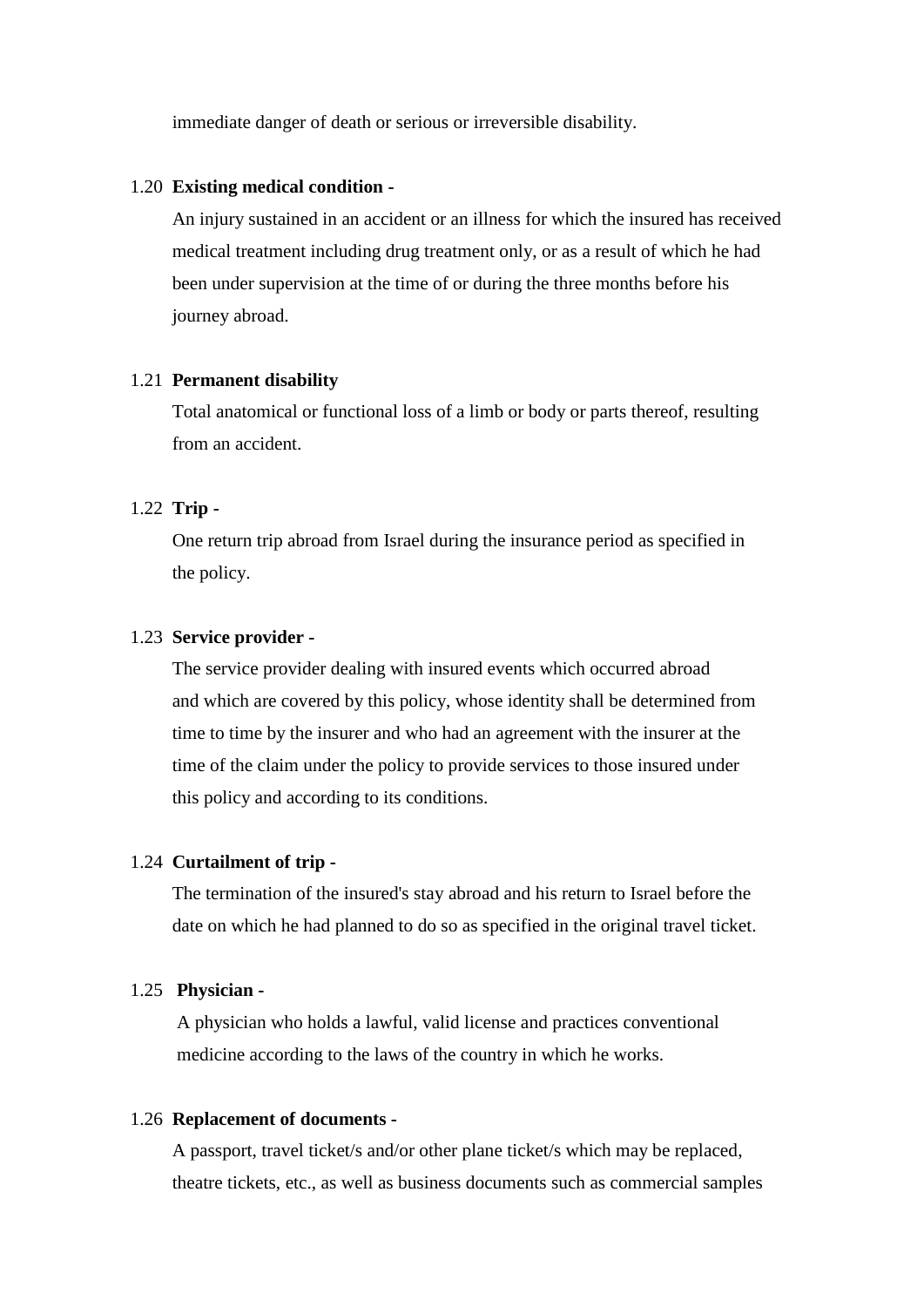and drawings.

### 1.27 **Injury -**

An unforeseen personal injury which was caused during the insurance period by an external and visible source of physical force in a sudden, one-time and unforeseen incident which occurred during the insurance period, and which constitutes, without being dependent upon any contributing factor, the sole, direct and immediate reason for the occurrence of the insured incident. **For the avoidance of doubt, it is hereby clarified that injury resulting from an illness or as the aggregate result of micro-traumas over a period of time or as a result of verbal violence and/or psychological and/or emotional harm and/or mental pressure shall not be considered to be an "injury".**

### 1.28 **The insurance period -**

 The insurance period as indicated in the proposal, although it shall not commence before the day on which the insured left Israel nor expire after the date of his return to Israel, with a further 48 hours being added if a delay was caused by the means of transport which the insured was to return to Israel in.

- 1.28.1 Notwithstanding the foregoing, the insurance period shall be extended for the following reason only: Loss of deposits due to cancellation or curtailment of the trip - it shall commence on the date on which the policy was issued, but not more than 90 days before the date on which the insured planned to leave Israel, and shall expire on the day on which the trip abroad had been due to take place.
- 1.28.2 Luggage insurance (where the insured took out such cover) shall commence from the moment the insured left his home to travel abroad or, if earlier, when he handed over the luggage to the carrier, and shall end when he returns directly to his home, and all within the insurance period.

### 1.29 **Medication -**

 A chemical substance which is designed to cure and/or prevent a deterioration of a proven organic pathology which is capable of clinical imaging and/or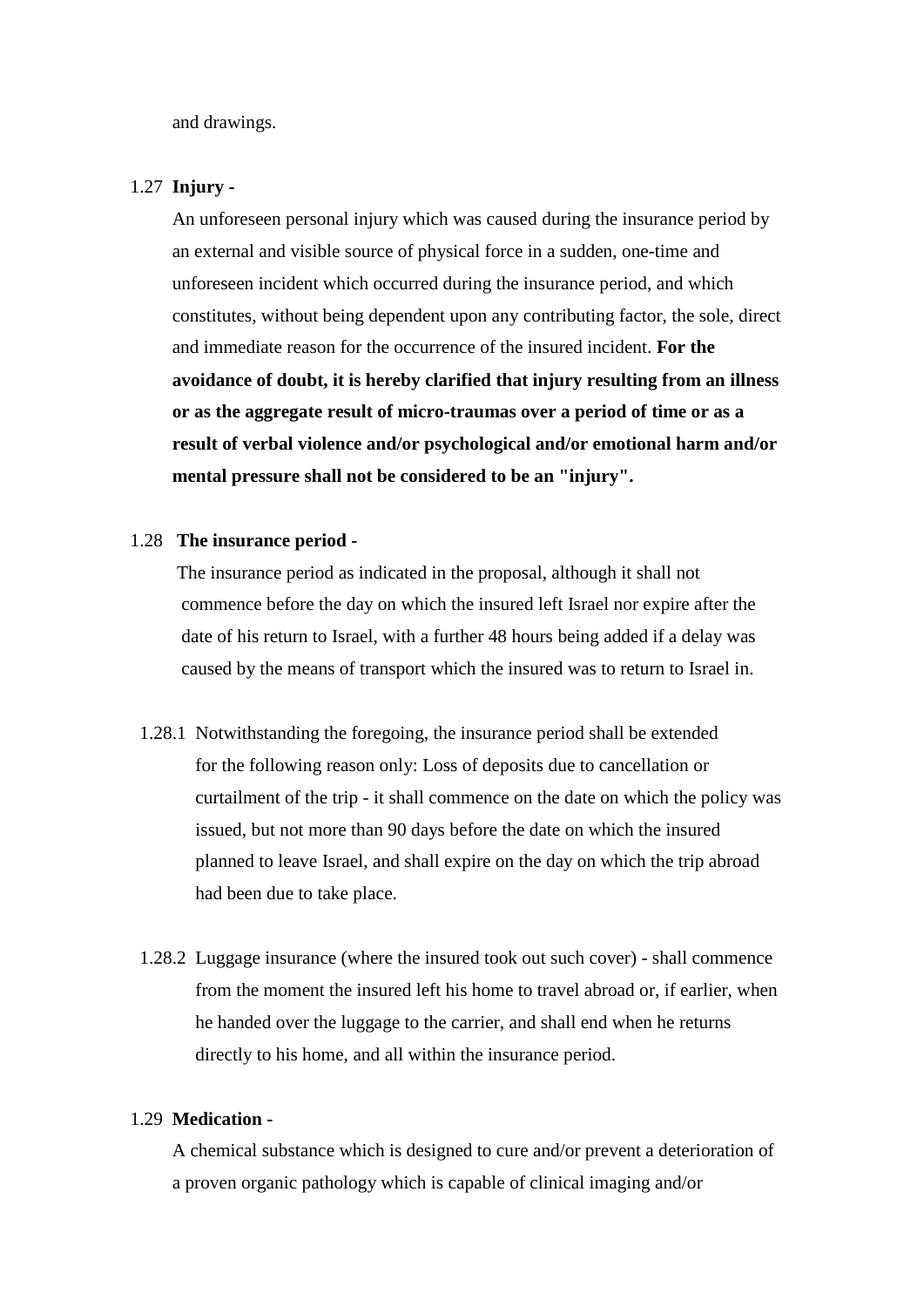pathological measurement at the time of filing the claim, the effectiveness of which has been proved and the use of which as a medication has been approved by the competent authorities in the country in which it was purchased.

### **Chapter 2: Hospitalization expenses**

Upon the occurrence of an insured event, the insurer shall indemnify the insured for hospitalization expenses as follows:

### 2.1 **Hospitalization expenses incurred abroad -**

Sums paid for hospitalization and medical services provided in a foreign hospital during hospitalization, including for the hospital room, food, medical treatment, examinations, diagnostic tests, operating theatre charges and surgeon's fees, intensive care, anesthetists and medications the prices of which do not exceed those normally charged in the country in which the place providing the treatment is located with respect to a two-bed (semi-private) ward. These expenses shall be paid either directly by the insurer to the foreign hospital through the service provider or by reimbursing the insured for the sums which he paid.

### 2.2 **Overland evacuation -**

Reasonable expenses charged for transporting the insured to a nearby hospital abroad by any means of land transportation, which is suited from a medical point of view to the state of the insured's health.

### 2.3 **Evacuation by air/sea -**

The costs involved of airborne/maritime evacuation in a medical emergency, from the place where the event occurred to the nearest hospital.

### 2.4 **Medical flight -**

The insurer shall pay for a medical flight as defined above which the insured requires due to the occurrence an insured event which is covered by this policy in order to transfer him to Israel for further medical treatment. The manner of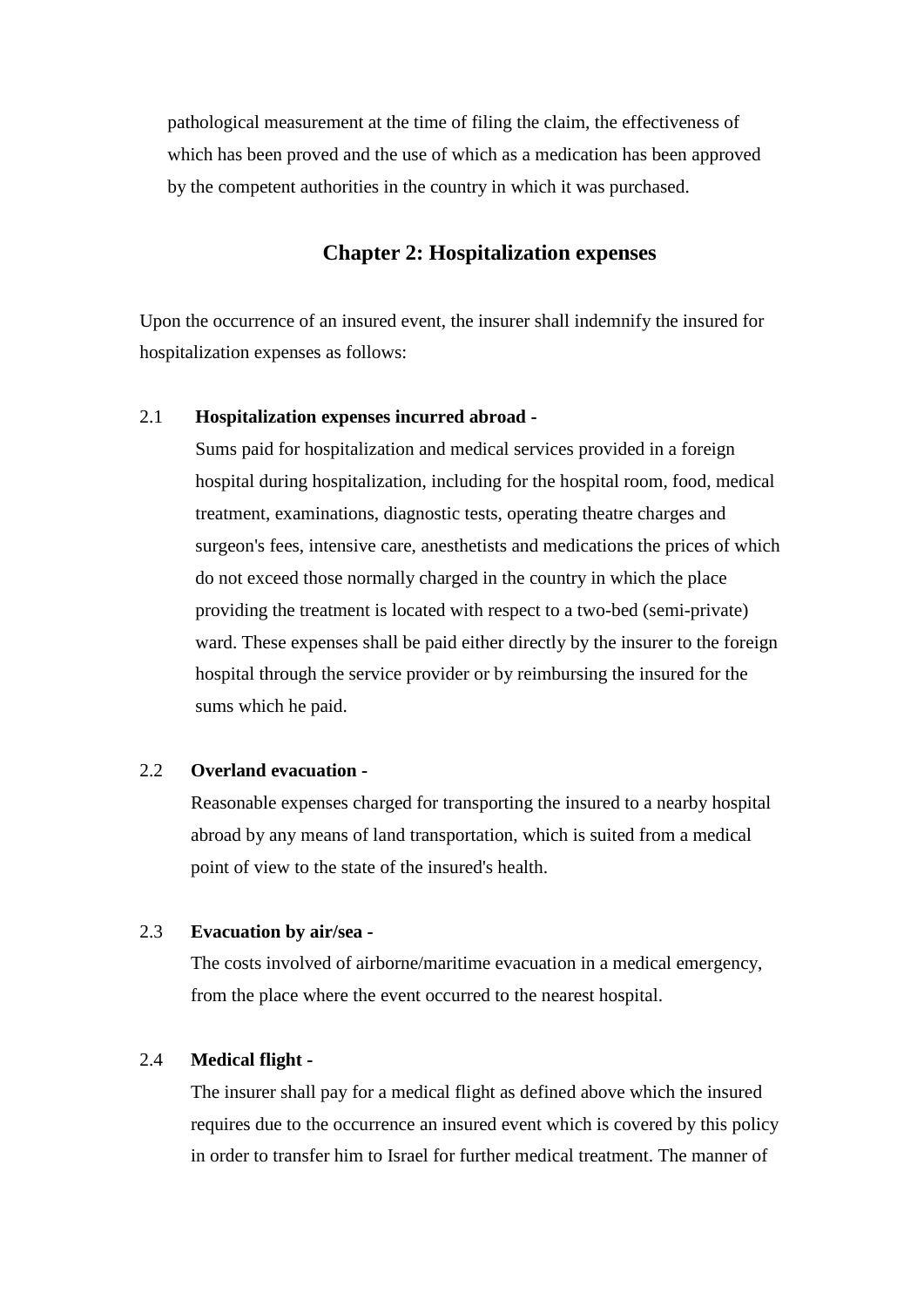transferring the insured from abroad to Israel shall be decided exclusively by a doctor acting on the insurer's behalf, after receiving precise information about the insured's medical condition and the possibility of him being treated in the place where he became ill or was injured. **For the avoidance of doubt**, **a return travel ticket to Israel which was in the possession of the insured and/or the person escorting him to Israel shall be endorsed in favor of the insurer or its cost set off against the indemnity which the insurer is obliged to provide for the insured.** 

**The cover under paragraphs 2.2, 2.3 and 2.4 above, shall be conditional upon receiving prior approval for the aforementioned evacuation/flight from the insurer and/or the service provider only.**

**The insurer's maximum liability under Chapter 2 (hospitalization costs) and Chapter 3 (medical costs not incurred during hospitalization) shall not exceed the total figure specified in the policy coverage summary.** 

# **Chapter 3: Medical expenses not incurred during hospitalization**

The insurer shall indemnify the insured for the following medical costs, as defined in this policy, which were incurred as a result of an insured event:

- 3.1 **Medical expenses incurred abroad** according to the prices ordinarily charged in the country in which the treatment was provided.
- 3.2 **Medications**  The cost of medications which were purchased **in reasonable quantities** abroad after being prescribed by a qualified physician or recognized medical institution **up to the maximum figure specified in the policy coverage summary**. **Medications which the insured takes on a regular basis will not be covered under this paragraph.**
- 3.3 **Emergency dental treatment** expenses up to the maximum figure specified in the policy coverage summary. Emergency dental treatment shall mean: first aid and pain relief treatment in the case of toothache caused by infection,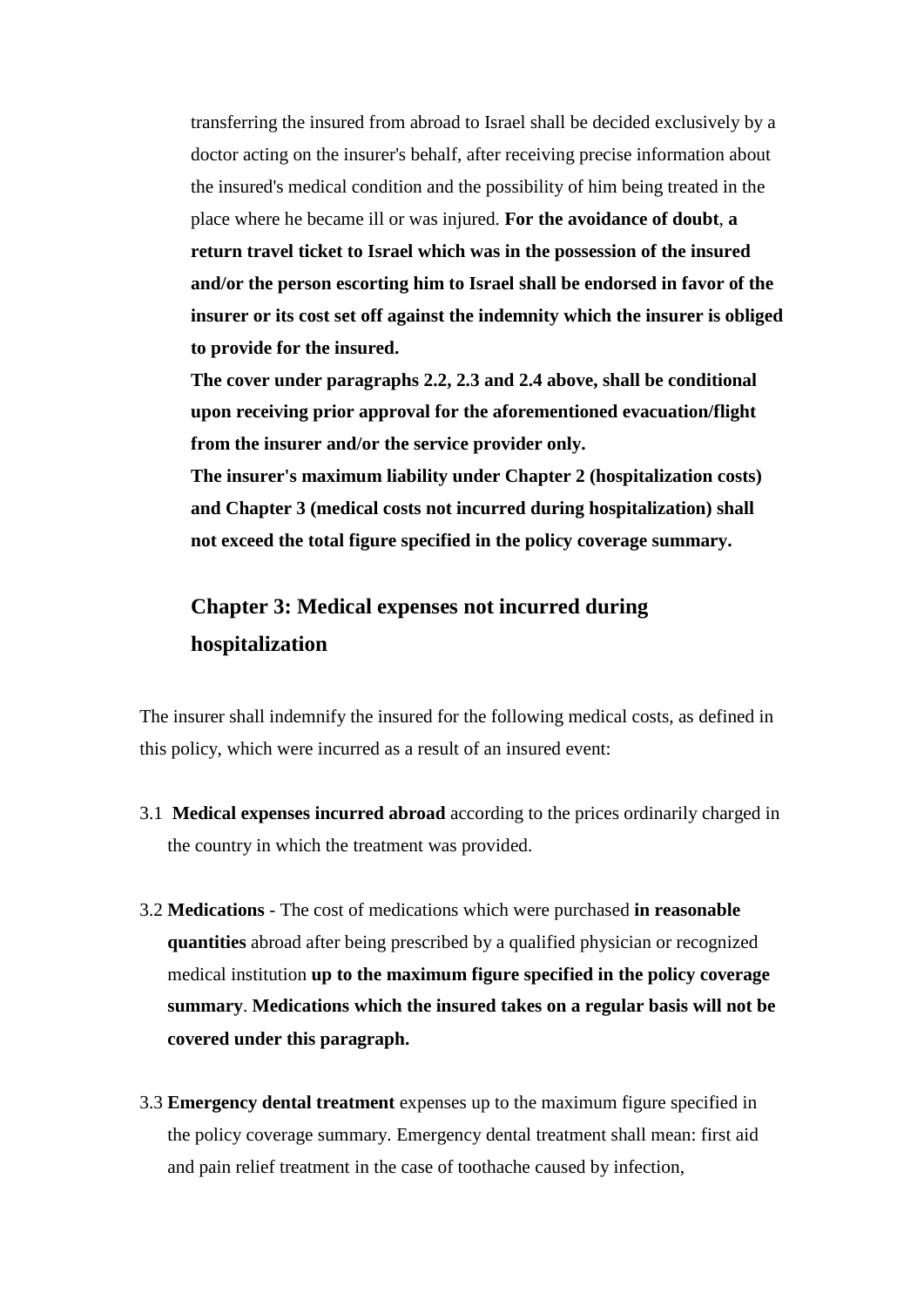inflammation or pressure ulcers, as well as a necessary dental filling or the reattachment of a fallen dental crown, which require immediate treatment, **provided that the insured had not been scheduled to undergo this treatment in advance.** 

3.4 **Expenses incurred for psychotherapy in Israel** as a result of an injury sustained abroad **up to the maximum sum specified in the policy coverage summary**, provided that the insured is not entitled to have them paid for from any other source, including the HMO of which he is a member.

**The insurer's maximum liability under Chapter 2 (hospitalization costs) and Chapter 3 (medical costs not incurred during hospitalization) shall not exceed the total figure specified in the policy coverage summary.** 

# **Chapter 4: Additional expenses**

The insurer shall indemnify the insured for the following additional expenses which were incurred as a result of an insured event:

- 4.1 **Travel ticket** : The cost of a travel ticket to Israel which was purchased for the insured who due to his poor state of health, as certified by the physician treating him, cannot wait to fly back on the original date, as well as the cost of a travel ticket for one escort only as defined in the policy, **subject to the maximum figure specified in the policy coverage summary. Should the insured and/or the escort be entitled to a refund with respect to cancellation of the original travel ticket, the insurer shall only pay the difference between the price of the new travel ticket which was purchased for the insured and/or the escort as aforesaid, and the price of the original travel ticket.**
- 4.2 **Accommodation expenses incurred abroad** :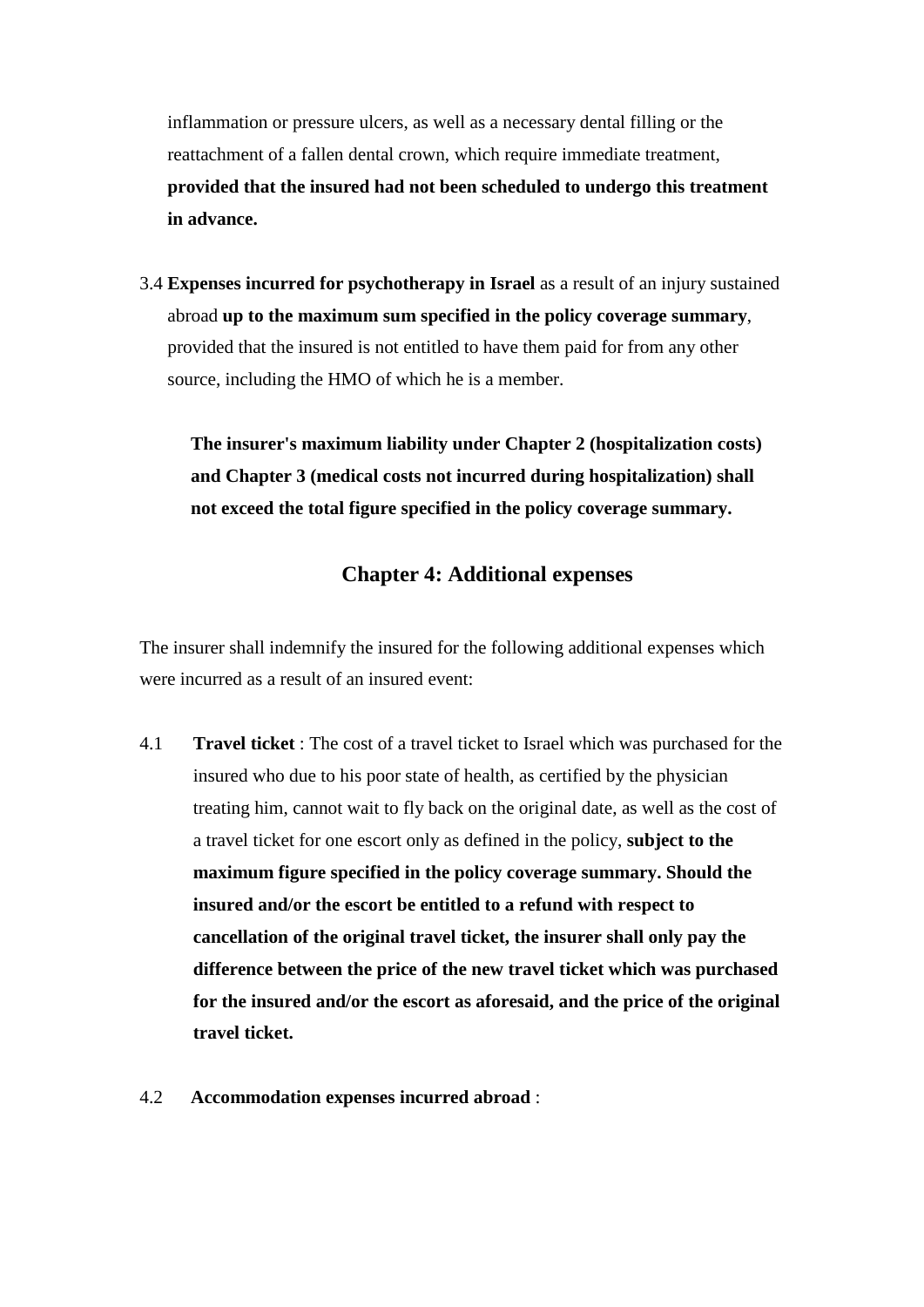- 4.2.1 Should as a result of the occurrence abroad of an insured event during the insurance period, an insured who was travelling abroad be forced to end his trip on the instructions of the physician treating him, the insurer shall pay the cost of hotel accommodation for the insured and an escort of the standard the insured had been staying in with his group when the insured event occurred, **for up to ten days and/or, if later, until their return to Israel on the earliest scheduled flight available.**
- 4.2.2 Should an insured event occur abroad during the insurance period to an insured who was travelling abroad, then notwithstanding that under the terms of the policy the insurance period had ended, if according to an opinion given to the insurer by a qualified physician, the insured's condition prohibits him from flying to Israel and that his health and life are in danger, the insurer shall pay and indemnify the insured for the cost of staying in a hotel in the country where he is located **for a period of up to ten days.** Should the insured have been accompanied by an escort as defined above, after the insurance period had expired, who had not come from Israel to help the insured, then the insurer shall also indemnify the escort with respect to the cost of the hotel expenses as aforesaid.

**The insurer's liability under this paragraph shall not exceed the sum specified in the policy coverage summary.**

### 4.3 **Transfer of corpse -**

Should the insured die as a result of an insured event, the insurer shall pay the expenses involved in transporting his body to Israel from the place where the event occurred, **subject to the express condition that the insurer or its nominee shall undertake the transfer. It is emphasized that the insurer's maximum liability under this paragraph shall not exceed the sum specified in the policy coverage summary.** 

### 4.4 **Loss of deposits paid due to cancellation or curtailment of trip**

4.4.1 **Cancelation of trip -** The insurer shall indemnify the insured for the loss of non-refundable deposits or sums which the insured paid in advance or is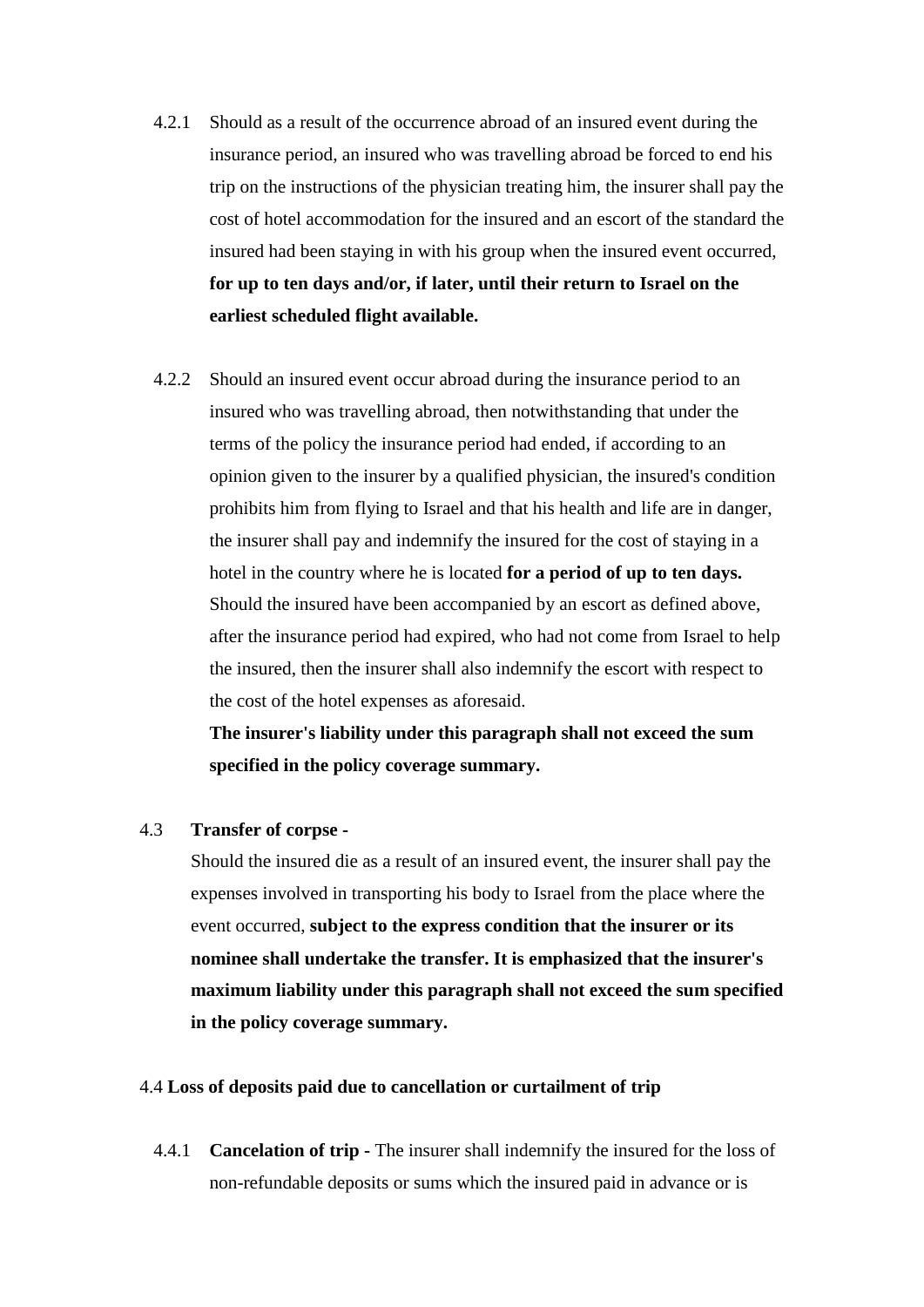obliged to pay, for expenses connected with the insured's trip, such as hotel reservations and car rental, attributable to the necessary and unavoidable cancellation of the trip during the insurance period, **up to the maximum figure specified in the policy coverage summary**.

4.4.2 **Curtailment of trip** - Where the insured's trip had to be curtailed for one of the reasons set out hereinafter, the insurer shall pay the insured a relative part of the planned ground services non-refundable expenses which were paid in advance according to the reservations which had been made, proportionately calculated for each day of the planned trip which was lost, **up to the maximum figure specified in the policy coverage summary**.

> **The cover referred to in this paragraph for loss of non-refundable payments shall only apply if the trip had to be cancelled or curtailed for one of the following reasons:**

- (1) The insured and/or the person accompanying him had died.
- (2) In the case of a cancellation, the insured and/or his escort had contracted an illness which resulted in the insured and/or his escort being confined for at least 24 consecutive hours in a hospital in Israel or which would ordinarily require the insured or the escort to be bedridden or housebound upon a physician's instructions for the week preceding the date of the trip. Where the trip was curtailed, the cover shall only be provided if

the period of the trip was curtailed upon the instructions of a foreign physician treating the insured or his escort abroad for an illness or injury which he contracted or sustained abroad.

- (3) The death or confinement in a hospital in Israel of a close relative as a result of an illness or injury.
- (4) Scheduled flights had been cancelled due to an epidemic or riots and disturbances in the countries of destination which prevented their departure.
- (5) The insured had been abducted.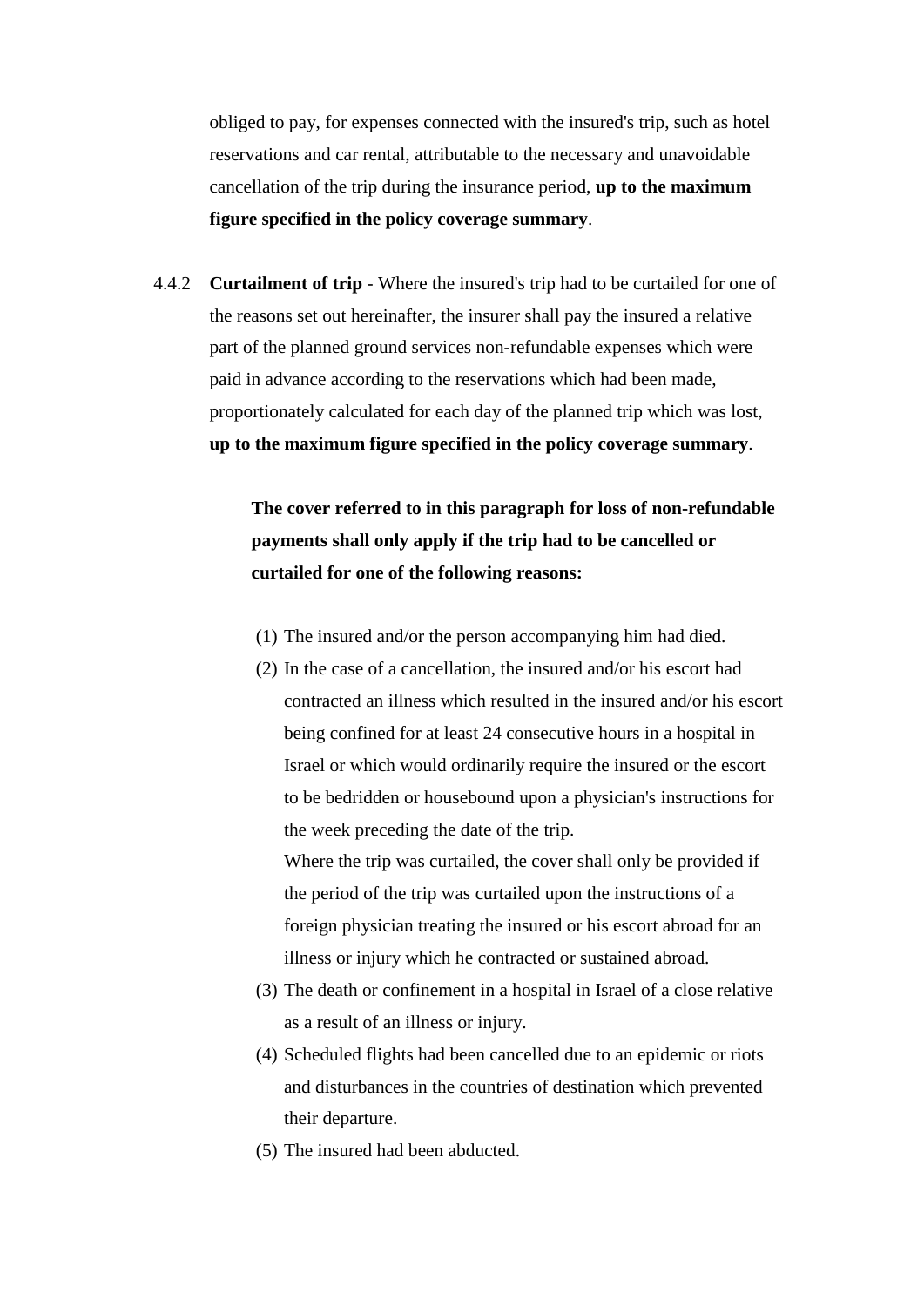- (6) In the case of a cancellation (during the insurance period as defined in the definitions chapter), within 14 days before the date of the trip the insured's home had been damaged by fire, explosion, malicious activity, storm or flood, or the insured's personal presence had been required for the purposes of a police investigation following a burglary or attempted burglary at his home or business premises.
- (7) The insured had been called into the reserves under an emergency mobilization order (Order 8) issued by an authorized military source during the 7 days preceding the original date on which the insured had planned to go abroad. For the avoidance of doubt, it is hereby clarified that compensation available under this paragraph shall only be paid with respect to the insured's losses as aforesaid, and not for those of the escort as aforesaid which were caused by the insured's enlistment under the mobilization order.

# **The insurer's liability under this paragraph shall not exceed the sum specified in the policy coverage summary.**

- 4.5 **Transportation by air of a close relative:** Where an insured is hospitalized abroad alone with a fatal injury or illness for more than 14 consecutive days, the insurer shall pay the cost of flying out one of his close relatives for the sole purpose of visiting him, **up to the maximum sum specified in the policy coverage summary**.
- 4.6 **Legal expenses occurred in criminal proceedings abroad** The insurer shall pay for the cost of hiring an attorney to defend the insured in criminal proceedings filed during the insurance period against the insured while he was staying abroad, provided that the insured was acquitted of the charges in the case or the indictment was based on an act or omission which is not prohibited under Israeli law.

**The insurer's liability under this paragraph shall not exceed the figure specified in the policy coverage summary.**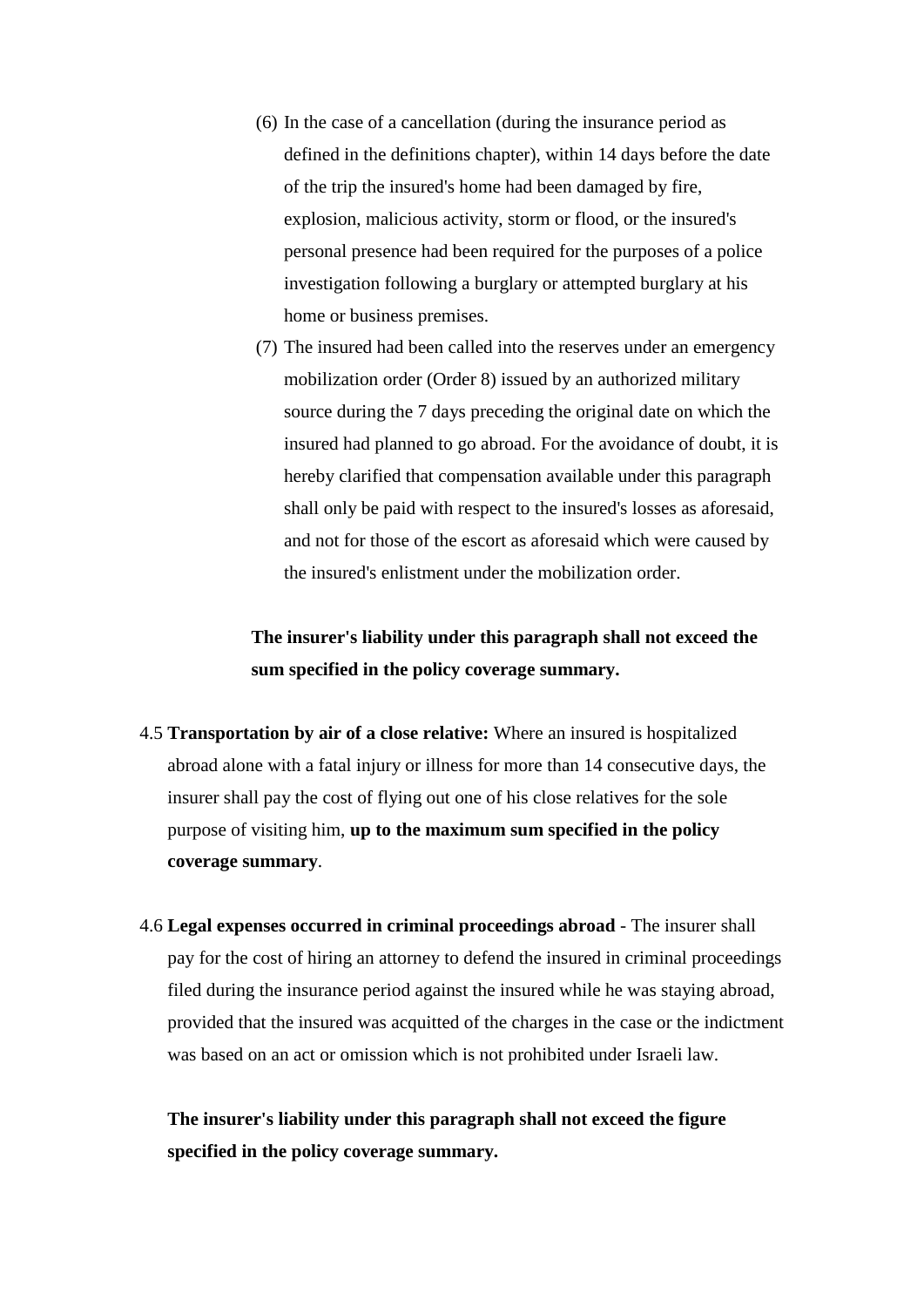- 4.7 **Loss of tuition fees and/or rent: Subject to both of the following conditions**, the insurer shall reimburse the insured for lost tuition fees or rent attributable to an injury which he sustained abroad, which is covered by this policy and which prevented him from attending classes at the commencement of his studies at a higher education institution in Israel:
	- 4.7.1 **The insured had been accepted for a course of study at a higher education institution in Israel before the event occurred.**
	- 4.7.2 **The insured had been prevented from attending his studies when they began on the instructions of a physician.**

**In addition to the foregoing, the following conditions shall apply: In the case of lost tuition fees** - An undertaking had been given to pay the higher education tuition fees or they had actually been paid.

**In the case of lost rent -** The insured had undertaken to pay or had paid for dormitory accommodation located on the premises of the higher education institution at which he had been accepted or alternatively the rent had been paid in advance for an apartment located in close proximity to the higher education institution which did not serve as his permanent place of residence before the studies commenced.

**The insured's liability under this paragraph shall not exceed the figure specified in the policy coverage summary.** 

# **The insurer shall not be obliged to indemnify the insured under this paragraph if he was absent from his studies for less than 30 days.**

4.8 **Escape -** Expenses with respect to the insured's escape from a country in which he had been staying and where his life or liberty had been put in danger by a revolution or regime change, up to the sum specified in the policy coverage summary. Subject to the foregoing, the insurer shall pay the expenses of escaping to a neighboring country only, which shares a common border with the country in which the insured is located and in which his life would not be in danger.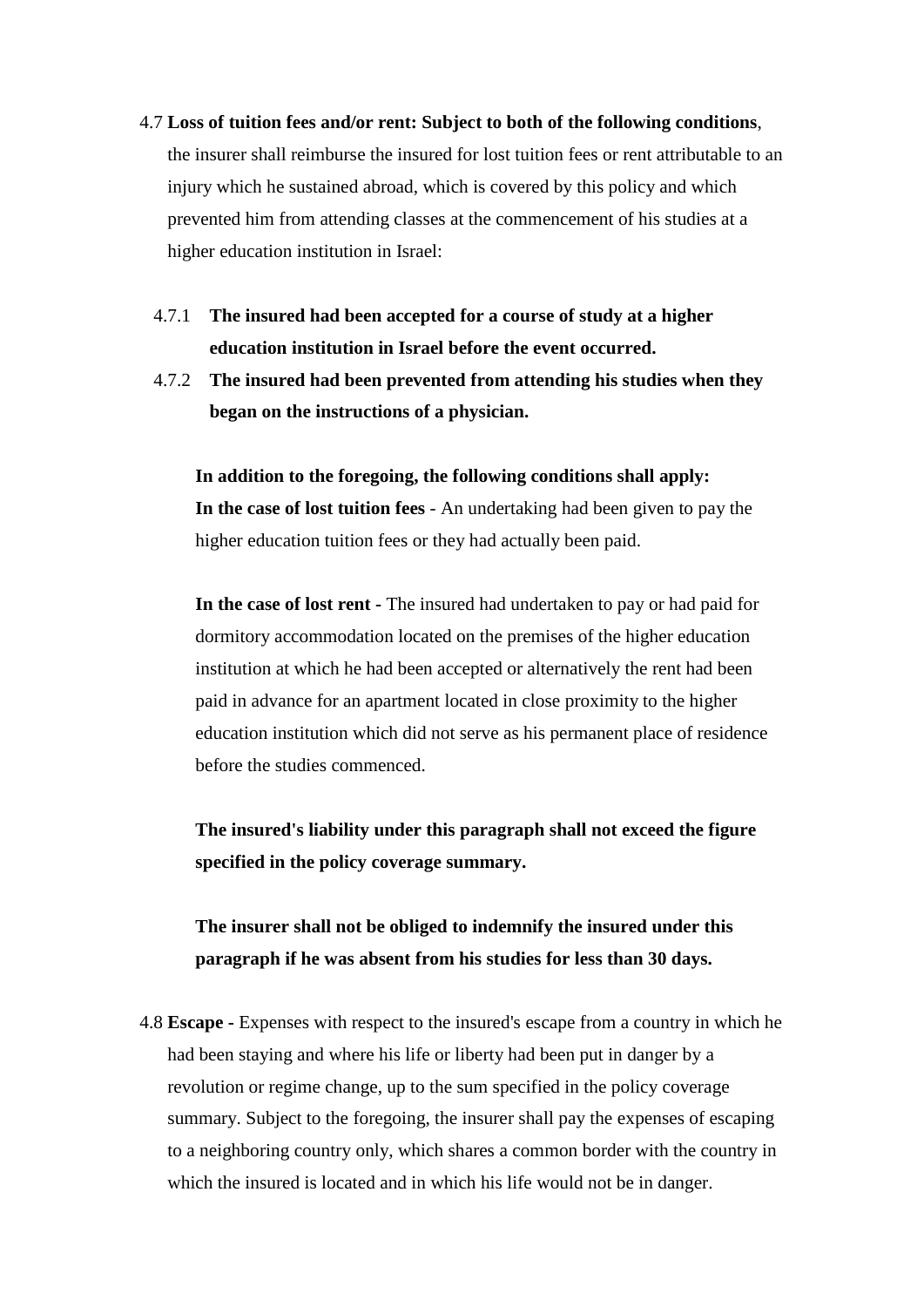4.9 **Special exclusions applying to this chapter –**

**In addition to the limitations, exceptions and exclusions specified in this policy, the following special limitations, exceptions and exclusions shall apply to this chapter:**

**The insurer shall not pay any claim resulting directly or indirectly from:**

- 4.9.1 **A law or government regulation, an extension or amendment or alteration to the recorded timetable, a failure to provide information regarding any part of the planned vacation (including due to a mistake, omission or oversight) on the part of any provider of a service which constitutes part of the planned trip and/or a travel agent and/or a tour organizer through which the trip was ordered and/or booked.**
- 4.9.2 **A loss of desire on the part of the insured to leave on the trip due to his economic situation.**
- 4.9.3 **The cost of travelling and refinancing a trip to any foreign country as a result of the trip being cancelled or curtailed.**
- 4.9.4 **An unlawful act by or criminal proceedings taken against any person who was responsible for the tour programs, as opposed to a delay resulting from him being subpoenaed to testify in court.**
- 4.9.5 **A failure to notify a travel agent and/or tour organizer and/or transportation services provider and/or accommodate and lodging services provider, immediately upon it becoming clear that the trip would have to be cancelled or curtailed.**
- 4.9.6 **A claim for the partial refund of the cost of the original travel ticket where it had been used to leave and return to Israel or exchanged for another ticket by the carrier due to a delayed return or shortened or discontinued trip.**
- 4.9.7 **The fertility treatment, pregnancy, treatment of a fetus and/or delivery of a baby of a woman who when the policy was purchased had been pregnant, if she had been aware of her pregnancy at the time when she travelled abroad.**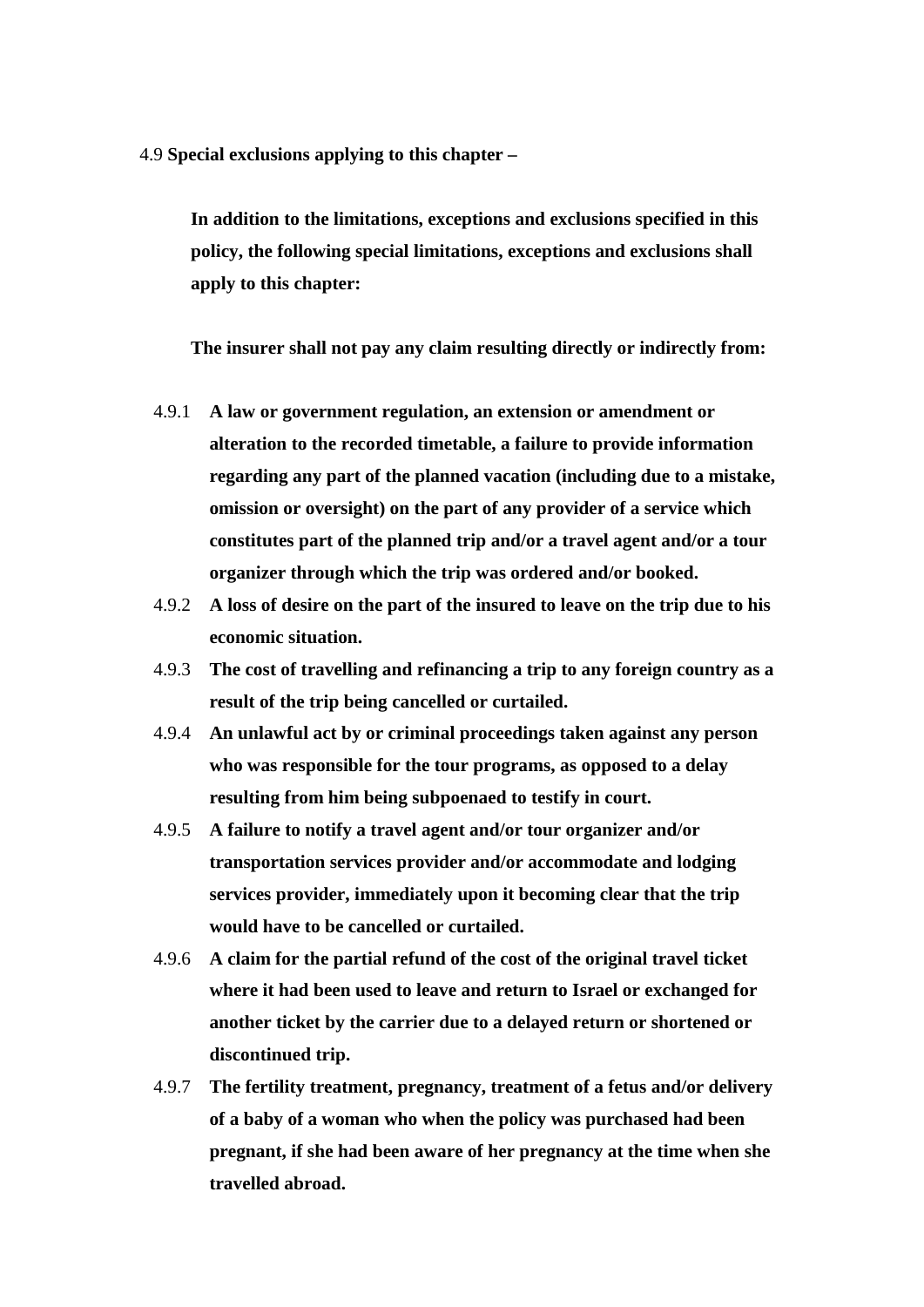4.9.8 **The death or hospitalization of a close relative attributable to a medical condition which had existed before the insured travelled abroad (in the case of curtailment), or at the time when the insurance policy was purchased (in the case of cancellation)**.

### **Chapter 5: Personal accident insurance**

The following insurance benefits shall be paid with respect to a personal injury suffered by the insured during the insurance period as the direct result of an **"accident"**:

- 5.1 **In the event of the insured's death**, the insurer shall pay in Israel to the beneficiary specified in the list, and in the absence of such a beneficiary to his lawful heirs, the executors of his estate or those charged with implementing his will, the amounts specified in the policy coverage summary as required by law.
- 5.2 **In the event of permanent disability (full and absolute)**, the insurer shall pay the insured a relative amount of the compensation specified in paragraph 5.1 above based on the percentage of disability calculated in accordance with the tests described in the following determination of medical disability clause.
- 5.3 The determination of permanent disability clause
- 5.3.1 Subject to the terms of the policy and the insurer's approval, the percentage of permanent disability caused to the insured as a result of an injury covered by this policy shall be determined by a physician in accordance with the relevant tests for the type of injury in question as set out in section 11 of the National Insurance Regulations (Determination of Work Injury Disability Levels) 5716 - 1956 and Part 1 of the Schedule attached thereto (hereinafter: "the tests"). **None of the provisions of the National Insurance Law and its Regulations shall apply to this policy as a result of determining the level of disability as aforesaid.**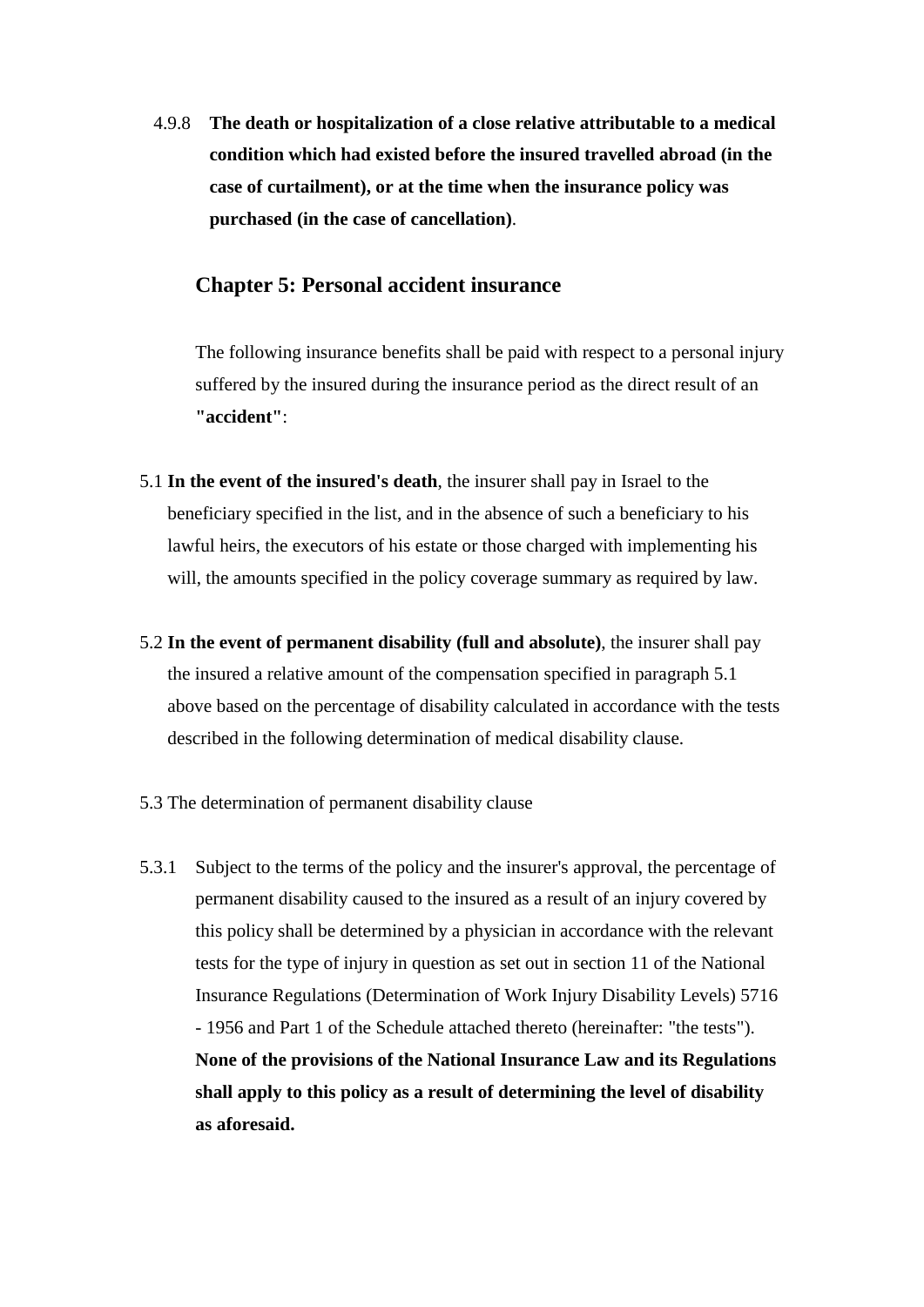- 5.3.2 Where as a result of an insured event the insured also has a cause of action against the National Insurance Institute, then **with the exception of a determination made under sections 15-16 of the National Insurance Regulations (Determination of Work Injury Disability Levels) 5716 - 1956**, the findings the National Insurance Institute made in accordance with the relevant tests referred to in paragraph 1 above regarding the percentage of the insured's disability resulting from the insured event, shall also be binding on the parties to this policy.
- 5.3.3 **Any permanent disability which existed before and/or other than as a result of the insured event shall be deducted when determining the disability percentage under this chapter.**

**The insurer's total liability under this chapter shall not exceed the figure specified in the policy coverage summary.** 

**Chapter 6: Exceptions to Chapters 2, 3, 4, 5 and 8 (provided that the insured purchased the additional cover set out in paragraph 8 as expressly confirmed in the schedule).** 

**In addition to the limitations, exceptions and exclusions specified hereinafter in Chapter 10 and the conditions and exclusions specified in relation to the types of cover provided under Chapters 2, 3, 4 and 5 of this policy, the following special limitations, exceptions and exclusions shall apply:**

- 6.1 The insurer shall not be obliged to and shall not pay insurance benefits with respect to a claim/claims submitted under Chapters 2, 3, 4 and 5 of this policy, resulting from or connected with:
	- 6.1.1 **A medical condition of the insured and/or a close relative the treatment of which had been expected.**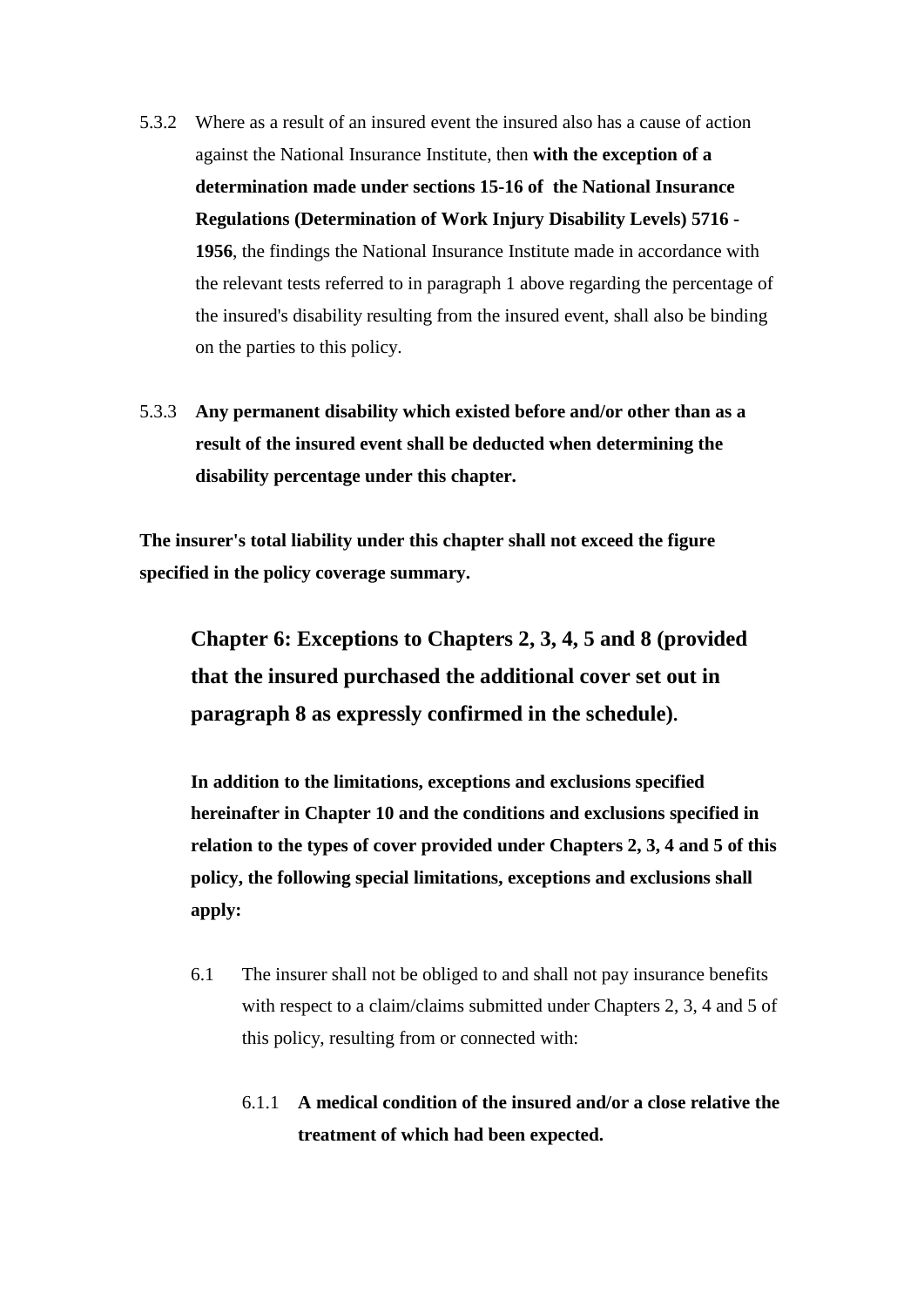- 6.1.2 **A medical condition which induced the treating physician to recommend that the insured refrain from travelling abroad.**
- 6.1.3 **A medical condition for which the insured was on a waiting list for medical treatment and/or hospitalization and/or surgery.**
- 6.1.4 **A medical condition for which the insured or a close relative was being treated other than by drug therapy only and/or was under supervision at the time when or during the 3 months before the insured travelled abroad.**
- **6.1.5 A trip which was made for the purpose of receiving medical treatment**.
- 6.2 **The insurer shall not be obliged to pay for hospitalization and medical expenses for treatment which could have been postponed until the insured returned to Israel.**
- 6.3 **In any event the insurer shall be entitled to oblige the insured at any time to return to Israel in order to receive medical treatment or further medical treatment where from a medical point of view he is able to do so.**
- 6.4 **The insurer shall not be obliged to pay for a medical flight which was not organized through the insurer and/or the service provider and/or pursuant to approval given on its behalf.**
- 6.5 **The insurer shall not be obliged to cover expenses arising from a pregnancy, an ectopic pregnancy, pregnancy complications, a miscarriage, birth (including a premature birth, treatment of a fetus, embryo or premature baby, as the case may be), unless an appropriate policy extension was purchased for pregnancy, in**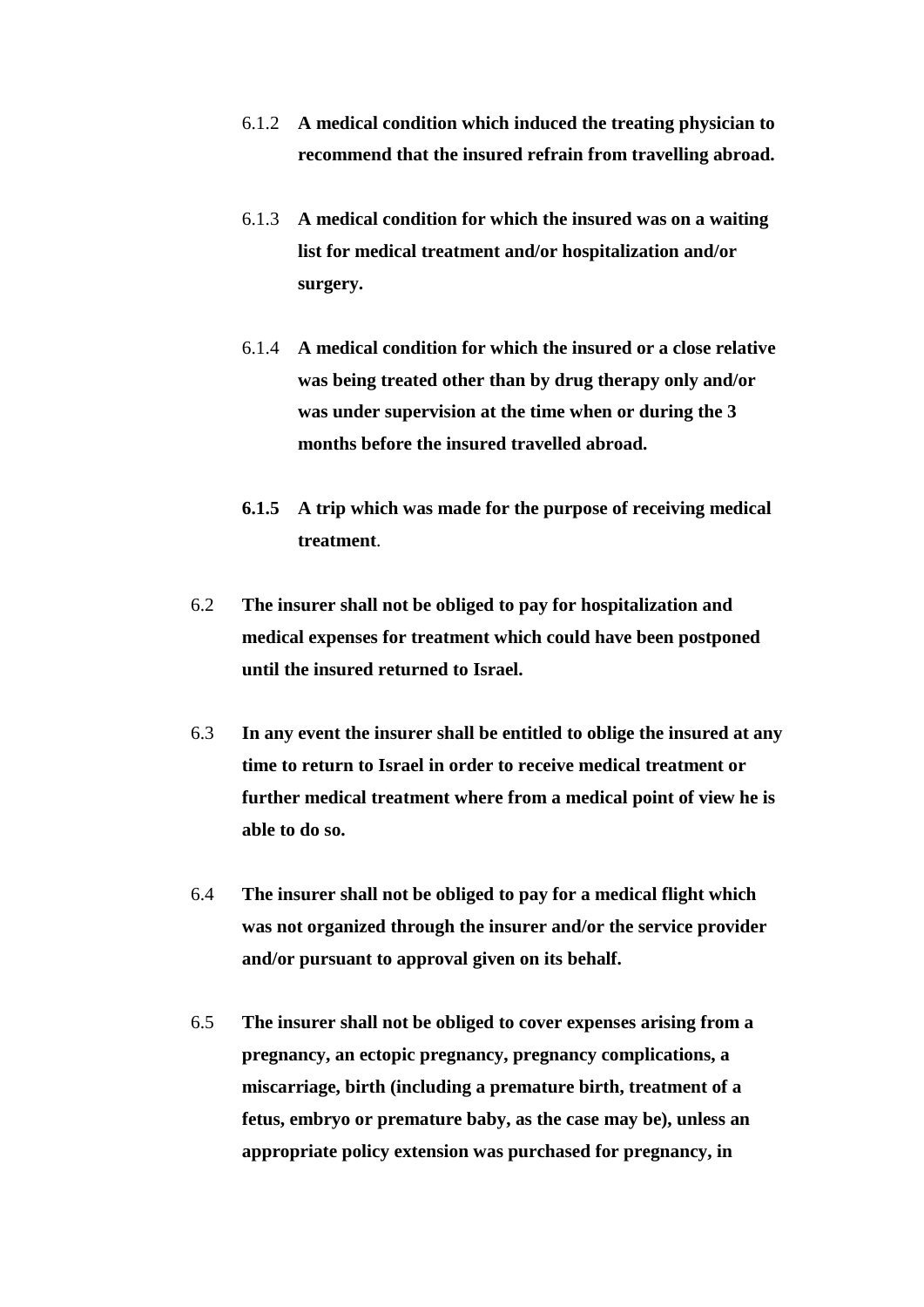**which case cover shall be provided with respect to an insured event connected with pregnancy under the terms of the extension.** 

- 6.6 **The insurer shall not be obliged to cover expenses arising from the treatment of acquired immune deficiency syndrome (AIDS) and/or the transplant of one or more organs.**
- 6.7 **The insurer shall not cover the cost of hospitalization in Israel or pay medical expenses which were not incurred during hospitalization in Israel, in continuation of an insured event that occurred abroad.**
- 6.8 **The insurer shall not pay for the following forms of treatment: physiotherapy, mechanotherapy, hydrotherapy, naturopathy, homeopathy, alternative medicine, healing programs, acupuncture, treatment administered by a chiropractor, periodic checkup tests, gum surgery and/or treatment, dental treatment (other than emergency treatment), psychotherapy, neurological and/or psychiatric treatment, follow-up care after gum surgery or treatment, cosmetic-aesthetic surgery (plastic surgery) and/or treatment.**
- 6.9 **The insurer shall not pay for medical or other accessories or for; spectacles, eyeglasses, contact lenses, hearing aids or any kind of prosthetic device.**
- 6.10 **The insurer shall not pay insurance benefits for an event or injury which is included in the list of general exclusions under the policy.**

## **Chapter 7: Third party liability cover**

The insurer shall indemnify each person insured for up to the amount specified in the policy coverage summary against liability to a third party under the Torts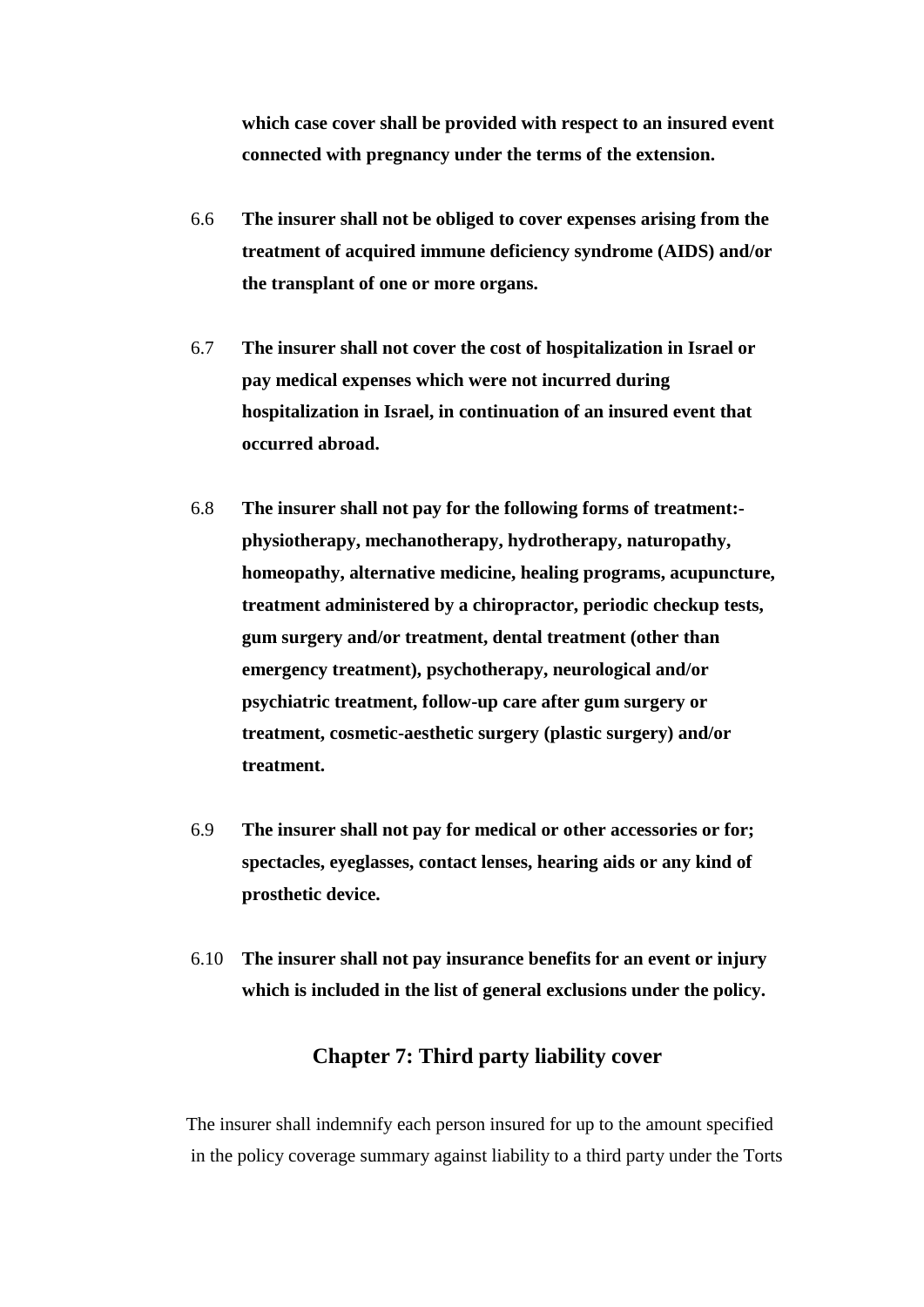Ordinance in Israel for personal injury and/or damage to property which occurred during the insurance period.

### **Exceptions to Chapter 7: Third party liability**

- 7.1 **Insurance benefits shall not be paid under this chapter where the insured's liability to a third party is of one of the following kinds or resulted directly or indirectly from it:**
	- 7.1.1 **Employers' liability, a contractual obligation or an obligation towards a close relative of the insured.**
	- 7.1.2 **Liability resulting from a deliberate, malicious or illegal act, damage or injury caused by animals belonging to the insured, in his possession or under his control or supervision.**
	- 7.1.3 **Liability attributable to a trade, business or profession.**
	- 7.1.4 **Liability attributable to ownership, possession or use of land, buildings (unless being used as temporary accommodation), motor vehicles, aircraft or sailing vessels.**
	- 7.1.5 **An event or damage included in the list of exclusions to Chapter 8 (luggage) and Chapter 10 (general exclusions applying to all chapters of the policy).**

# **Chapter 8: Luggage (accompanying personal baggage)**

 **The cover under this chapter shall only be provided if luggage is specified in the schedule as being included within the insured's policy and where a carrier was responsible for the luggage the insurance benefits shall only be**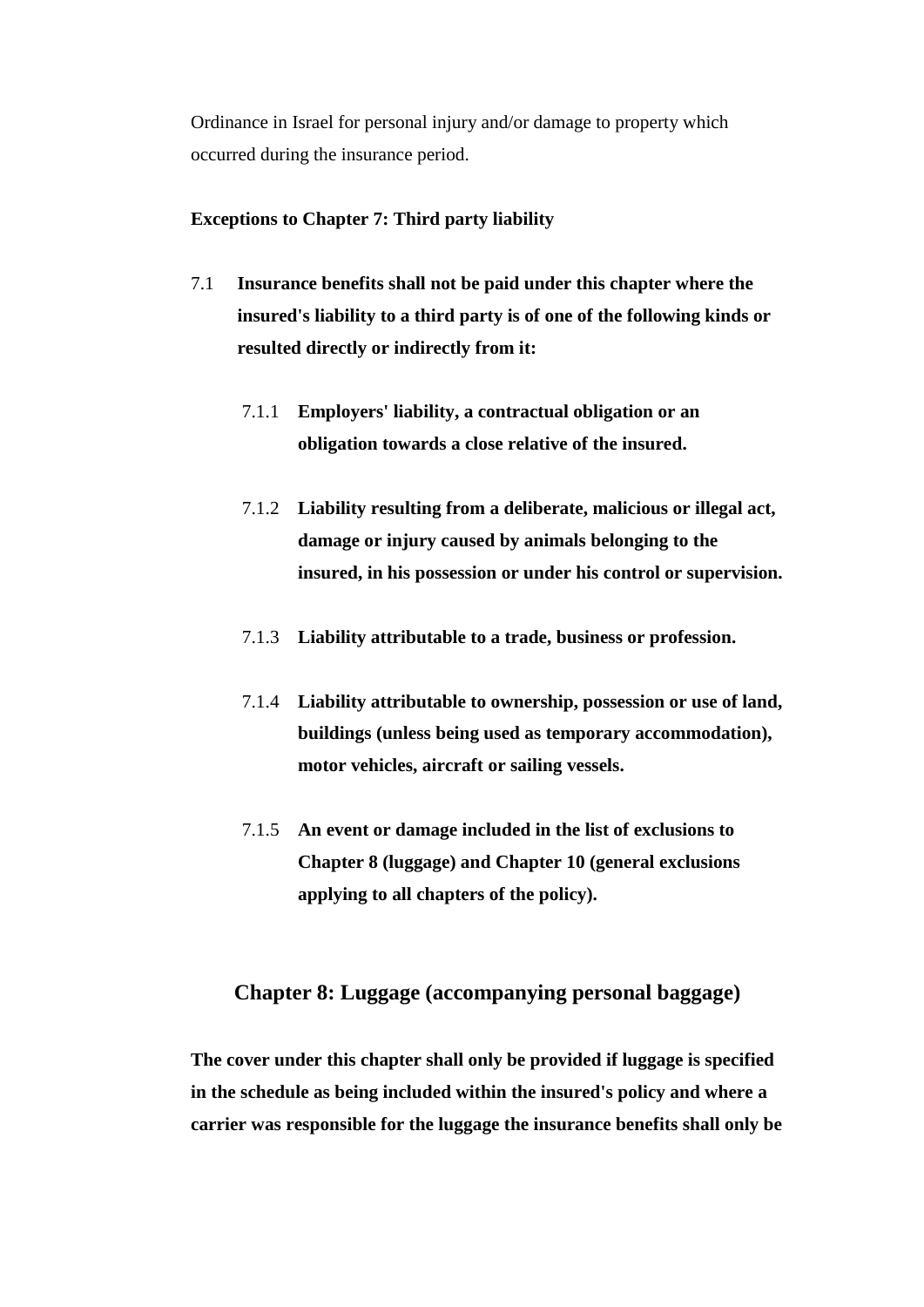**paid with respect to the difference between the sum paid by it and the maximum level of cover provided under the policy.**

8.1 The insurer shall compensate the insured for the loss of or damage to his accompanying luggage during the insurance period as defined in the schedule by paying him **up to the maximum amount specified in the policy coverage summary, but not more than its actual worth (after making a deduction for wear and tear as stated in paragraph 8.5.3), provided that this cover was expressly stated in the schedule as being included in the policy.**

**Notwithstanding the foregoing, an insured who is under 18 years of age shall be entitled to an indemnity of half the sums specified with respect to this chapter in the coverage summary**.

- 8.2 The maximum insurance benefits for lost or damaged luggage shall be subject to the liability ceiling applying to the entire chapter and types of cover referred to therein, as described in the policy coverage summary, and as set forth below:
	- 8.2.1 Valuables As defined in the definitions chapter.
	- 8.2.2 Value of a suitcase and/or bag and/or wallet.
	- 8.2.3 Maximum cover in the case of burglary or theft from a vehicle (other than a public vehicle), including theft of the luggage during the theft of the vehicle itself, or theft from a storage locker.
	- 8.2.4 Late arrival of luggage Up to the figure specified in the policy coverage summary, provided that the duration of the delay shall be more than 24 hours from the time when the insured arrived at his destination abroad and the insured produced receipts for essential items which he bought within 72 hours of arriving, and before the luggage arrived, at his destination.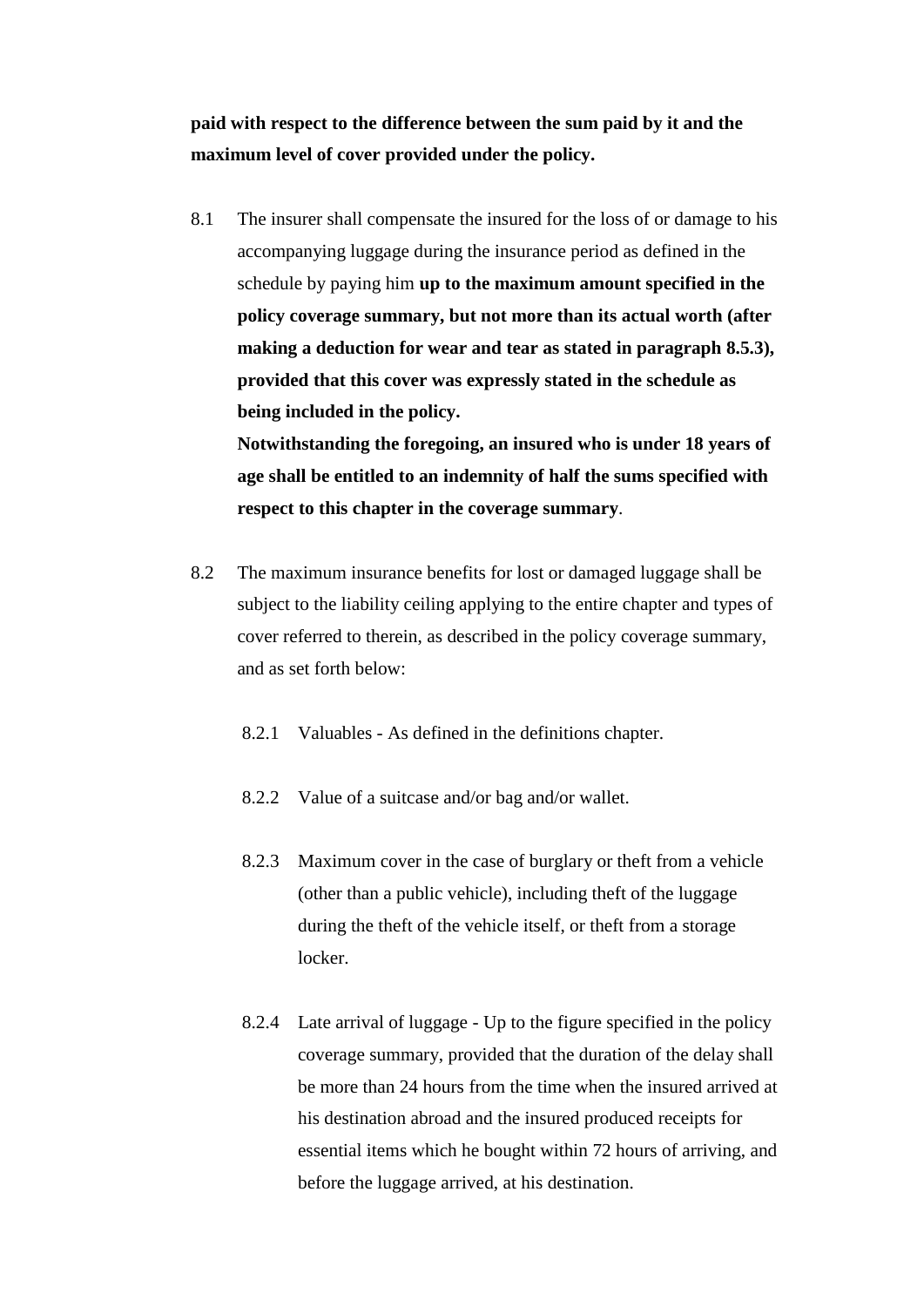- 8.2.5 Indemnification with respect to replacement of documents as defined in the definitions chapter of the policy.
- 8.2.6 Compensation for loss or theft of a video camera up to the maximum sum specified in the policy coverage summary.
- 8.3 **An extension to cover loss/theft of a laptop/tablet computer under this paragraph shall only be valid and applicable if the computer had been purchased by the insured and the extension was expressly included in the schedule.** 
	- 8.3.1 In addition to the cover provided for valuables under the luggage chapter, the insurer shall indemnify the insured against loss or theft of a laptop/tablet computer in a foreign country during the insurance period, provided a description of the computer was given in the proposal. The sum which the insurer shall pay the insured to compensate him for the theft damage and/or loss of a **laptop/tablet computer under this paragraph shall not exceed the maximum figure specified in the policy coverage summary, although if it was stolen from a vehicle (other than from a public vehicle), including during the theft of the vehicle itself, or from a luggage storage compartment, the maximum amount of cover shall be only 50% of the figure specified in the policy coverage summary. In any event, the value of the indemnity shall not exceed the actual value of the laptop/tablet computer.**

**The excess payable for each claim under this extension shall be \$100**.

8.3.2 **Special exceptions to this paragraph:**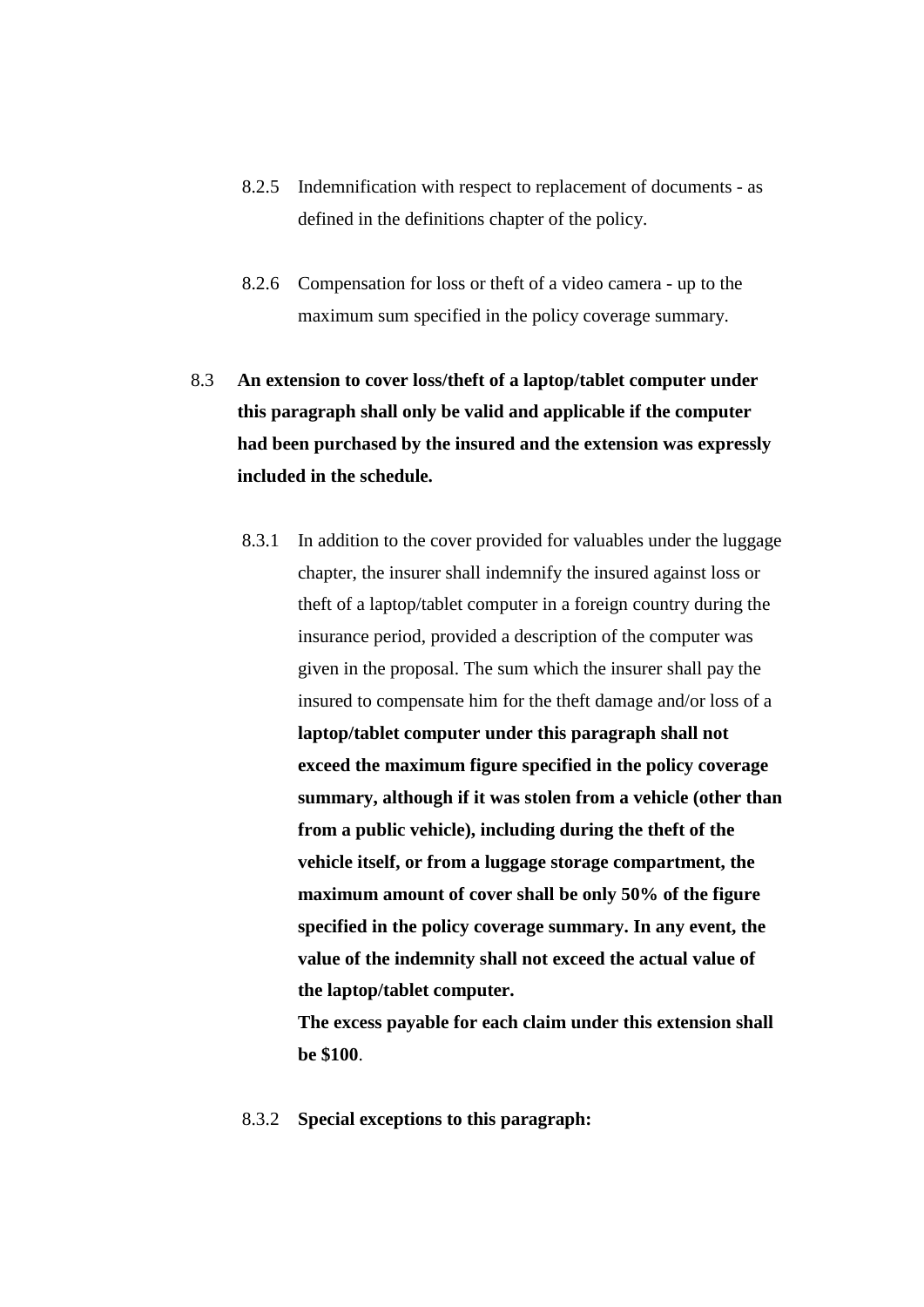**In addition to the exceptions stipulated in paragraph 8.5 below, no insurance benefits shall be paid under this paragraph in each of the following cases:**

- 8.3.2.1 **The loss or theft of the laptop/tablet computer was caused as the result of confiscation or impoundment.**
- 8.3.2.2 **Direct or resultant damage of any kind to the laptop/tablet computer, including breakage or mechanical or electrical malfunction.**
- 8.4 **Extension for loss/theft of a cell-phone or GPS device This paragraph shall only be valid and applicable if the cell-phone or GPS device had been purchased by the insured and the extension was expressly included in the schedule.**
	- 8.4.1 In addition to the cover provided for valuables under the luggage chapter, the insurer shall indemnify the insured against loss or theft of a cell-phone or GPS device a description of which is recorded in the proposal in a foreign country during the insurance period.

The sum which the insurer shall pay the insured to compensate him for the damage, theft damage and/or loss of a cell-phone or GPS device under this paragraph **shall not exceed the maximum figure specified in the policy coverage summary, although if it was stolen from a vehicle (other than from a public vehicle), including during the theft of the vehicle itself, or from a luggage storage compartment, the maximum amount of cover shall be only 50% of the figure specified in the policy coverage summary. In any event, the value of the indemnity shall not exceed the actual value of the cell-phone or GPS device**.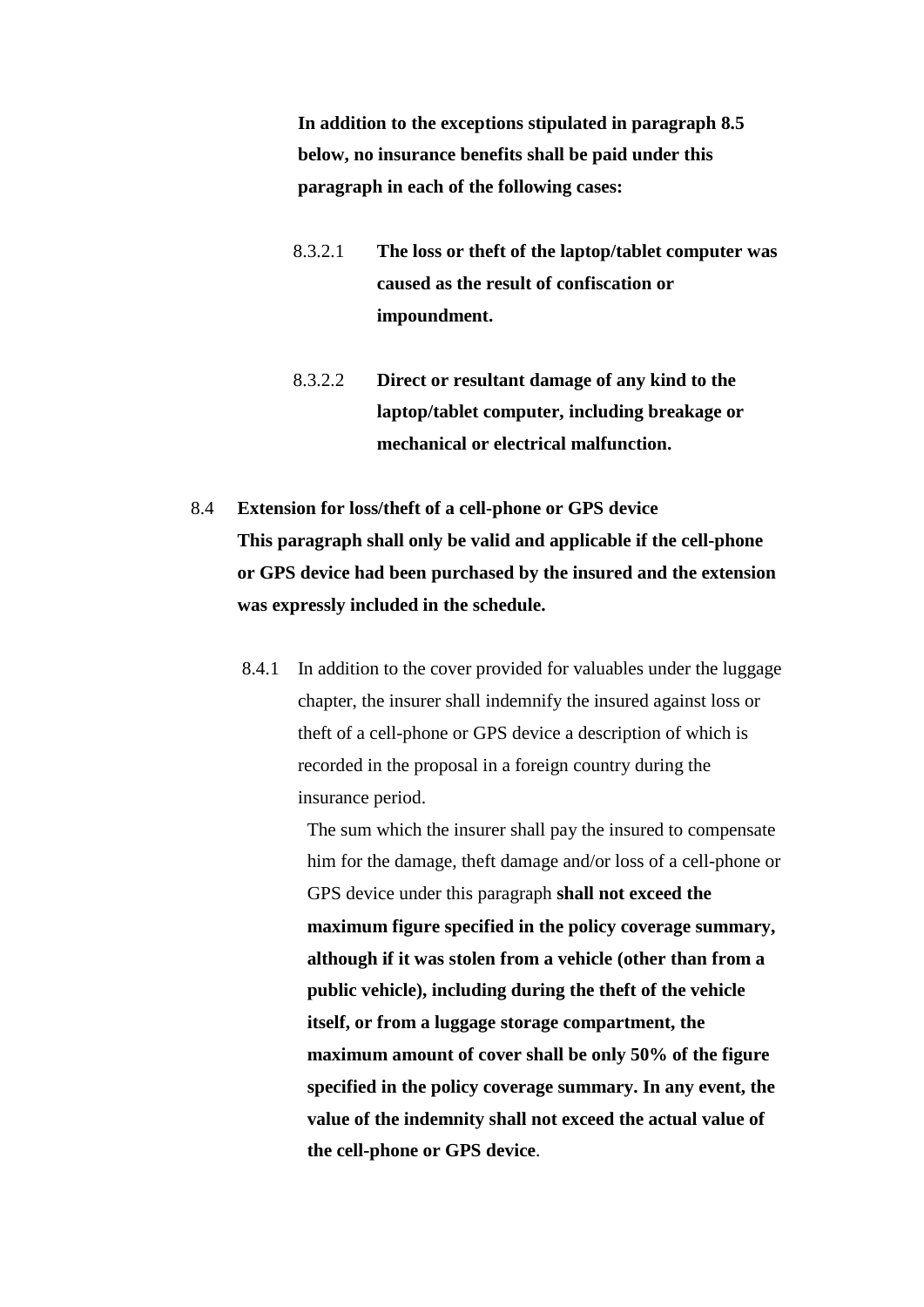**The excess payable by the insured for any claim under this extension shall be \$30.** 

### 8.4.2 **Special exceptions applying to this paragraph:**

In addition to the exceptions specified in paragraph 8.5 below, insurance benefits shall not be paid under this paragraph in each of the following cases:

- 8.4.2.1 The loss or theft of the cell-phone or GPS device was caused as a result of confiscation or impoundment.
- 8.4.2.2 Direct or resultant damage of any kind to the cellphone or to the GPS device, including breakage or mechanical or electrical malfunction.

# 8.5 **Exceptions to Chapter 8: The insurer shall not pay a claim/claims resulting from or connected with:**

8.5.1 **Cash, cheques of any kind, stamps, camera films, all manner of tickets (plane tickets which cannot be replaced, train and bus tickets, tickets to a theatre or other live show, etc**.**), computer software, floppy disk, hard disk, compact disk, loss or damage to business tools and/or commercial goods including business samples, spectacles, contact lenses, medical instruments including dentures, hearing aids, medications (as luggage), mobile phone and/or any other cellular device (unless an appropriate extension was purchased), umbrella, parasol, artwork, whether the loss of and/or damage occurred to the item separately or together with the rest of the insured's entire luggage. For the avoidance of doubt it is hereby clarified that no damage shall be covered which resulted from ordinary wear and tear, erosion, gradual disintegration, breakage, or a**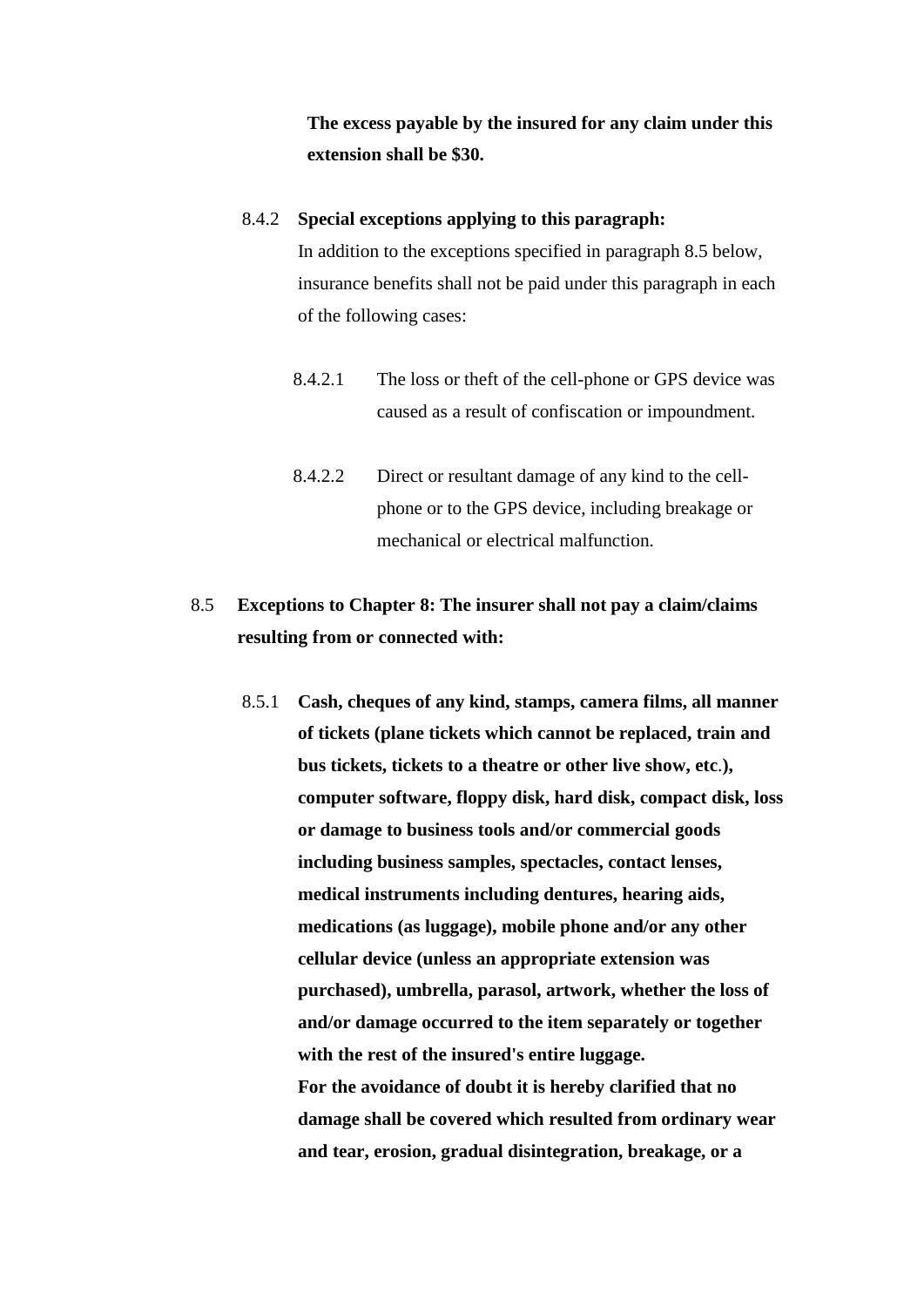**mechanical or electrical malfunction, damage caused by fire, confiscation and/or impoundment.** 

- 8.5.2 **Loss or damage caused to valuables as defined in the policy, which were not being worn by the insured, carried in his hand luggage or kept in a locked safe.** 
	- 8.5.2.1 **Where the damaged property was new and the insured has purchase receipts to prove it, the insurer shall estimate the damage (without making any deduction for wear and tear), although VAT at the rate charged in the country in which the product had been purchased shall be deducted from the amount of compensation payable**.
	- 8.5.2.2 **Where the insured has no purchase receipts from dates preceding the date on which the damage occurred, the insurer shall estimate the value of the damaged property, however, under such circumstances the maximum sum which shall be paid for the loss or damage to any luggage shall in each case be the value of the item as new less depreciation for wear and tear of not less than 35%.**
- 8.5.3 **Where the luggage had been in the possession of an air or maritime carrier, the insured shall be obliged to direct his claim against the carrier in question and the insurer shall only indemnify the insured for the difference between the sum paid by carrier and the value of the actual damage or loss, up to the insurer's maximum liability under this policy.**
- 8.5.4 **The insurer shall not be liable to compensate the insured for any resultant damages.**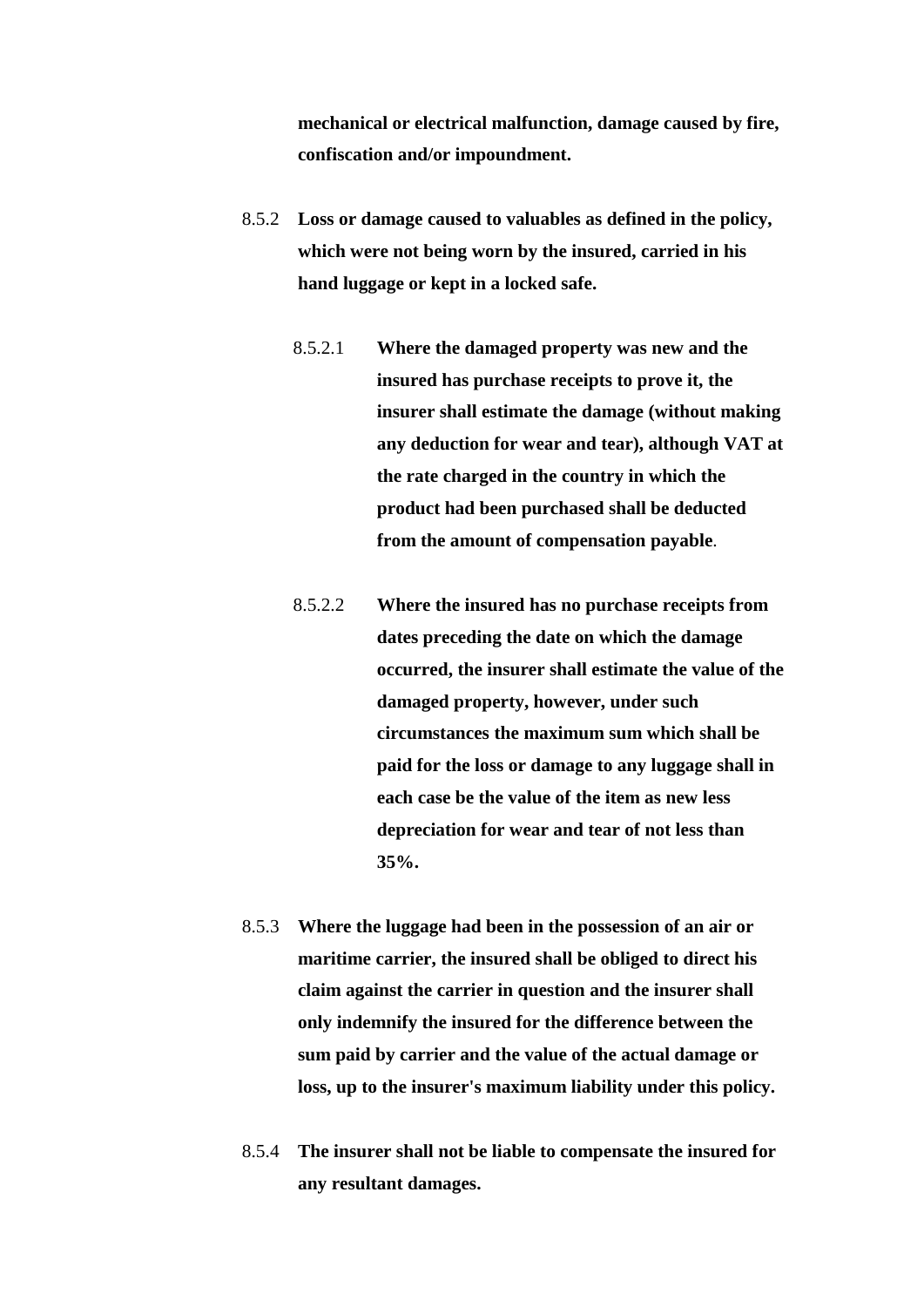- 8.5.5 **Loss or theft of a laptop/tablet computer, video camera and/or camera as a result of confiscation or impounding.**
- 8.5.6 **Loss or theft of or damage to a software application and/or applications which are part of a laptop/tablet computer or software applications which are not directly connected to it.**

**The insurer's liability under this chapter shall not exceed the maximum figure specified in the policy coverage summary.** 

### **Chapter 9: Extensions**

**Each of the extensions in this chapter shall only apply if it is expressly stated in the schedule that the extension on which the claim is based is included in the policy taken out in the insured's name.**

**Extension regarding a deterioration of an existing medical condition:** 

- 9.1 **This paragraph shall only be valid and applicable if the extension covering expenses incurred in treating a deterioration in an existing medical condition up to the maximum figure specified with regard thereto in the policy coverage summary had been purchased in the insured's name and is expressly referred to in the schedule.**
	- 9.1.1 The insured event:

**Provided that each of the following conditions shall be satisfied contemporaneously**, the insurer shall pay and/or indemnify the insured with respect to deterioration of an existing medical condition, notwithstanding that he had been receiving medical treatment, including drug therapy only and/or had been under supervision at the time of or during the 3 months preceding his departure abroad: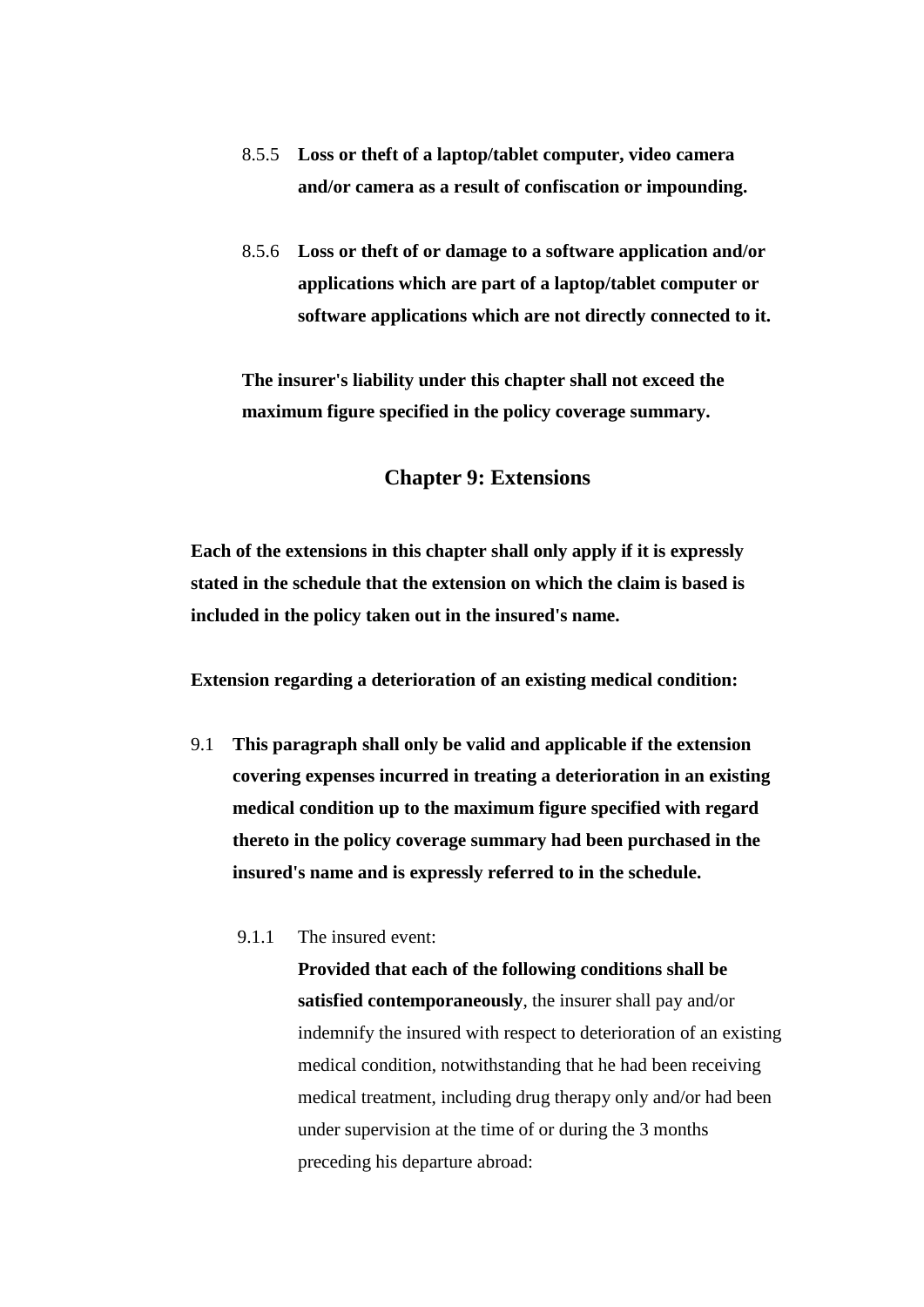- 9.1.1.1 The insured event falls within the definitions specified in the definitions chapter regarding current state of health.
- 9.1.1.2 The deterioration happened to the insured within the health deterioration insurance period as specified on the insurance details page (according to the insured's age) and during a trip.
- 9.1.1.3 The expenses covered by this extension were incurred as a result of emergency medical treatment which could not have been delayed until the insured returned to Israel on either the prearranged or an earlier date.
- 9.1.2 The cover which shall be given under this extension is as follows:

Upon the occurrence of an insured event, the insurer shall indemnify the insured with respect to expenses for which cover is available under Chapters 2, 3 and 4 above (hereinafter: "the recognized expenses"), subject to the terms of and exceptions to the policy and this extension (apart from the exception specified in paragraph 6.1 above) **up to the sum specified in the policy coverage summary with respect to each of the recognized expenses but not more than the maximum sum specified therein for this extension.** 

9.1.3 **Exceptions to this extension**:

**In addition to the restrictions, exclusions and exceptions specified in this policy, the following special restrictions, exclusions and exceptions shall apply to this extension**: **The insurer shall not pay and shall not be liable with respect to a claim resulting from and/or connected with:**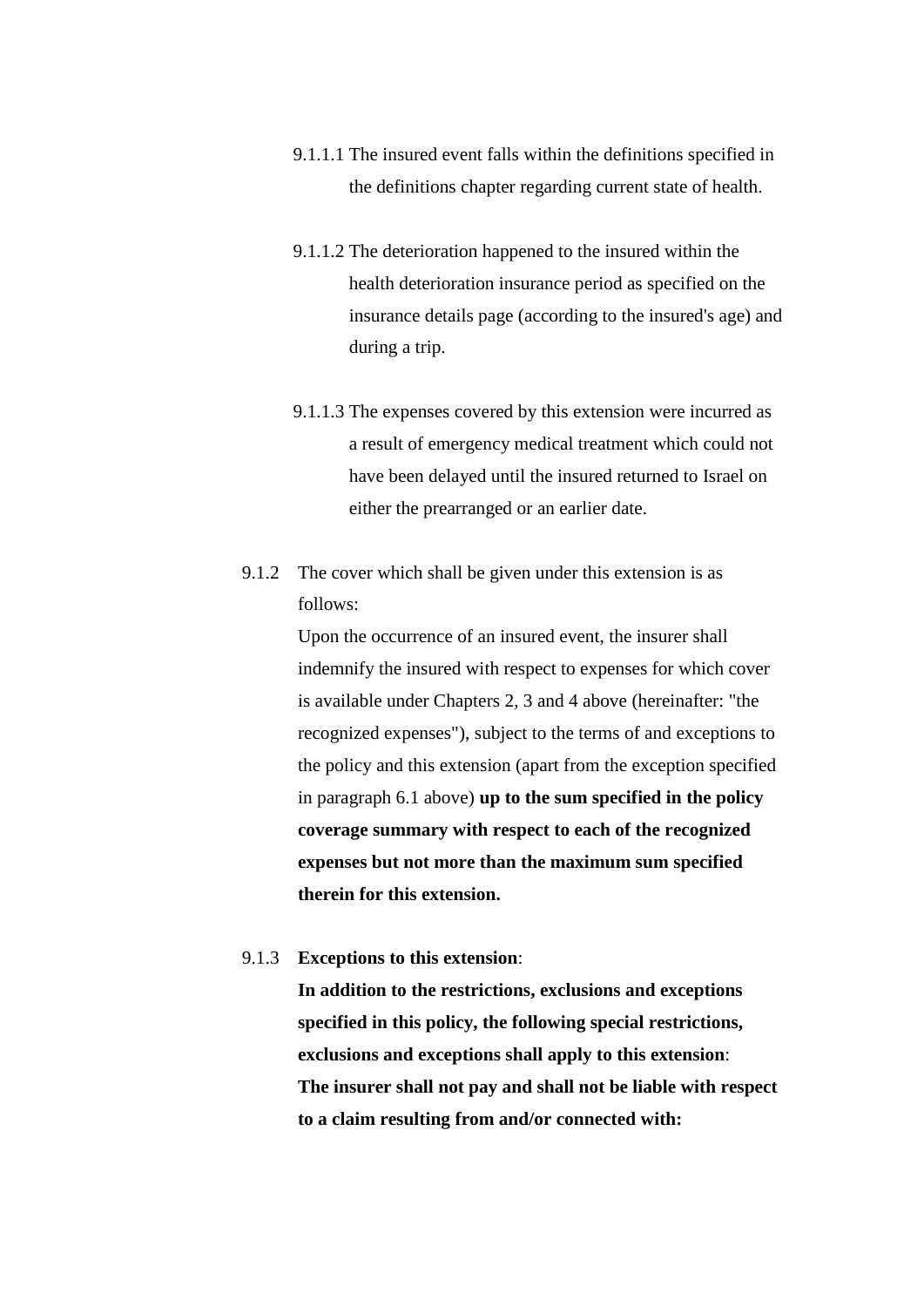- 9.1.3.1 **AIDS, a malignant disease, routine examinations, screening or clarification checks, or examinations or treatments which could have been postponed until the insured returned to Israel, ordinary medications and treatments prescribed for or administered to the insured before he embarked on his journey, organ transplant/s, dialysis, dementia (including multiple sclerosis), cystic fibrosis, pregnancy, pregnancy complications or childbirth.**
- 9.1.3.2 **The insurer shall not pay or be liable with respect to cardiac catheterization, angioplasty (balloon implant) and/or any procedure for unblocking a blood vessel, cardiac surgery or pacemaker implantation unless they occurred in immediate proximity to a severe and acute cardiac failure which occurred while abroad.**
- 9.2 **Pregnancy extension:**

**This paragraph shall only be valid and applicable if the pregnancy extension covering expenses incurred in treating pregnancy complications up to the maximum figure specified with regard thereto in the policy coverage summary had been purchased in the insured's name and is expressly referred to in the schedule.** 

- 9.2.1 **Provided that each of the following conditions shall be satisfied contemporaneously**, the insurer shall pay and/or indemnify the insured against the cost of treating complications arising from her pregnancy:
	- 9.2.1.1 **When the insured event occurred the insured had not been more than 32 weeks into her pregnancy.**
	- 9.2.1.2 **The insured event happened to the insured during a trip as defined in the definitions chapter of this policy.**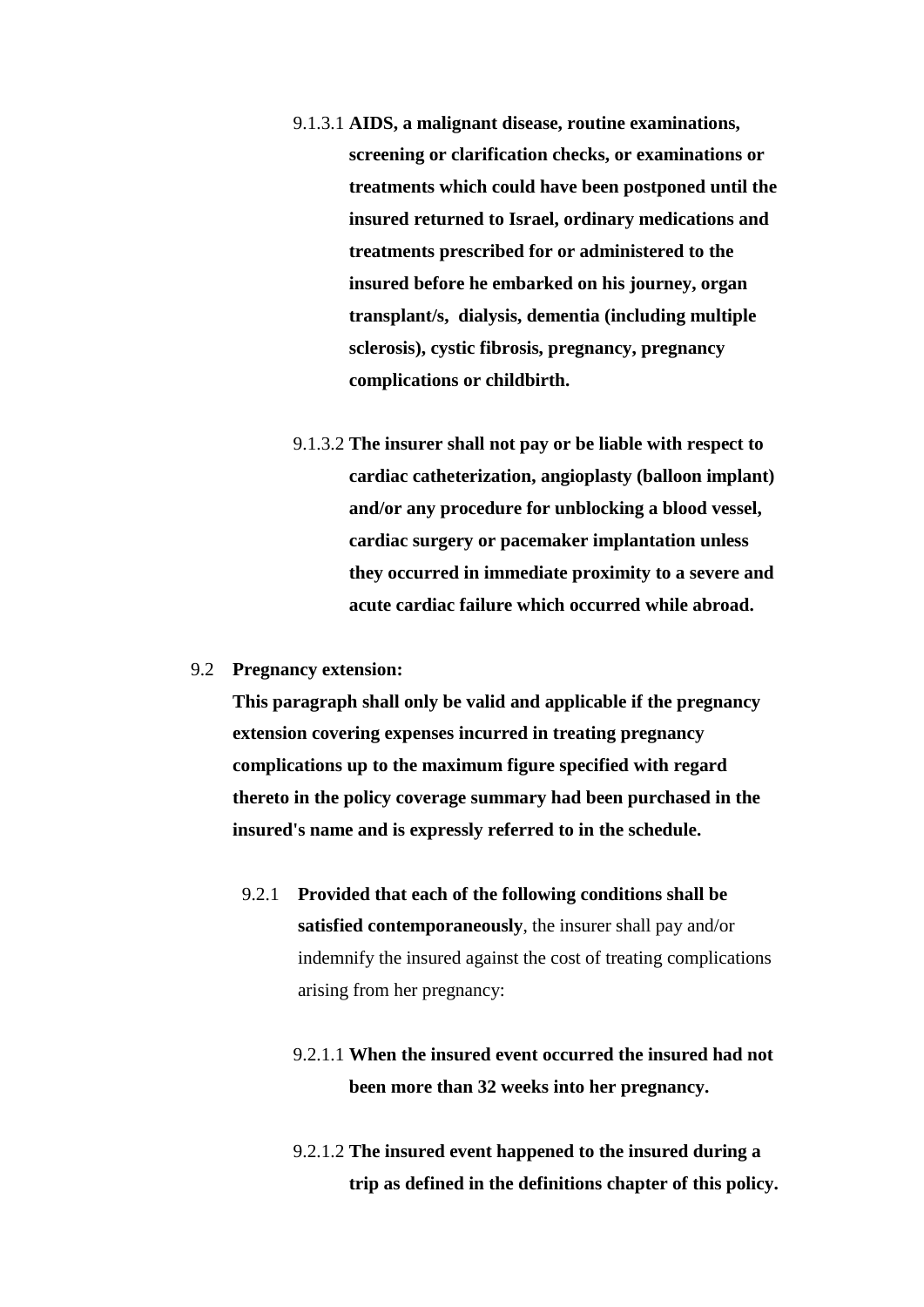9.2.2 The cover which shall be provided under this extension is as follows:

> Upon the occurrence of an insured event the insurer shall indemnify the insured with respect to hospitalization and medical expenses as defined in the policy, including medical expenses connected with premature birth and the treatment and/or hospitalization of the embryo, fetus or premature baby which was born before the end of the 32<sup>nd</sup> week **up to the sum specified in the policy coverage summary for each of the recognized expenses but not more than the maximum figure specified therein with respect to this extension. Cover shall be provided under this extension upon the conditions set out in Chapters 2 and 3 of the policy (according to the subject-matter of the claim) and subject to the terms of and exceptions to the policy and the provisions of this extension.**

**Without derogating from the foregoing, it is hereby stated for the avoidance of doubt, that the insurer shall not under any circumstances be liable for the costs of routine checkups and/or laboratory tests connected with the pregnancy and its progression.** 

- 9.2.3 The total liability of the insurer with regard to premature birth and treatment and/or hospitalization of a fetus or premature baby shall be as follows:
	- 9.2.3.1 The maximum insurance cover in the case of a premature birth shall be \$10,000.
	- 9.2.3.2 The maximum insurance cover for treatment and/or hospitalization of a fetus or premature baby shall be \$40,000 or, if less, the cost of 14 days hospitalization. For the avoidance of doubt, the maximum insurance cover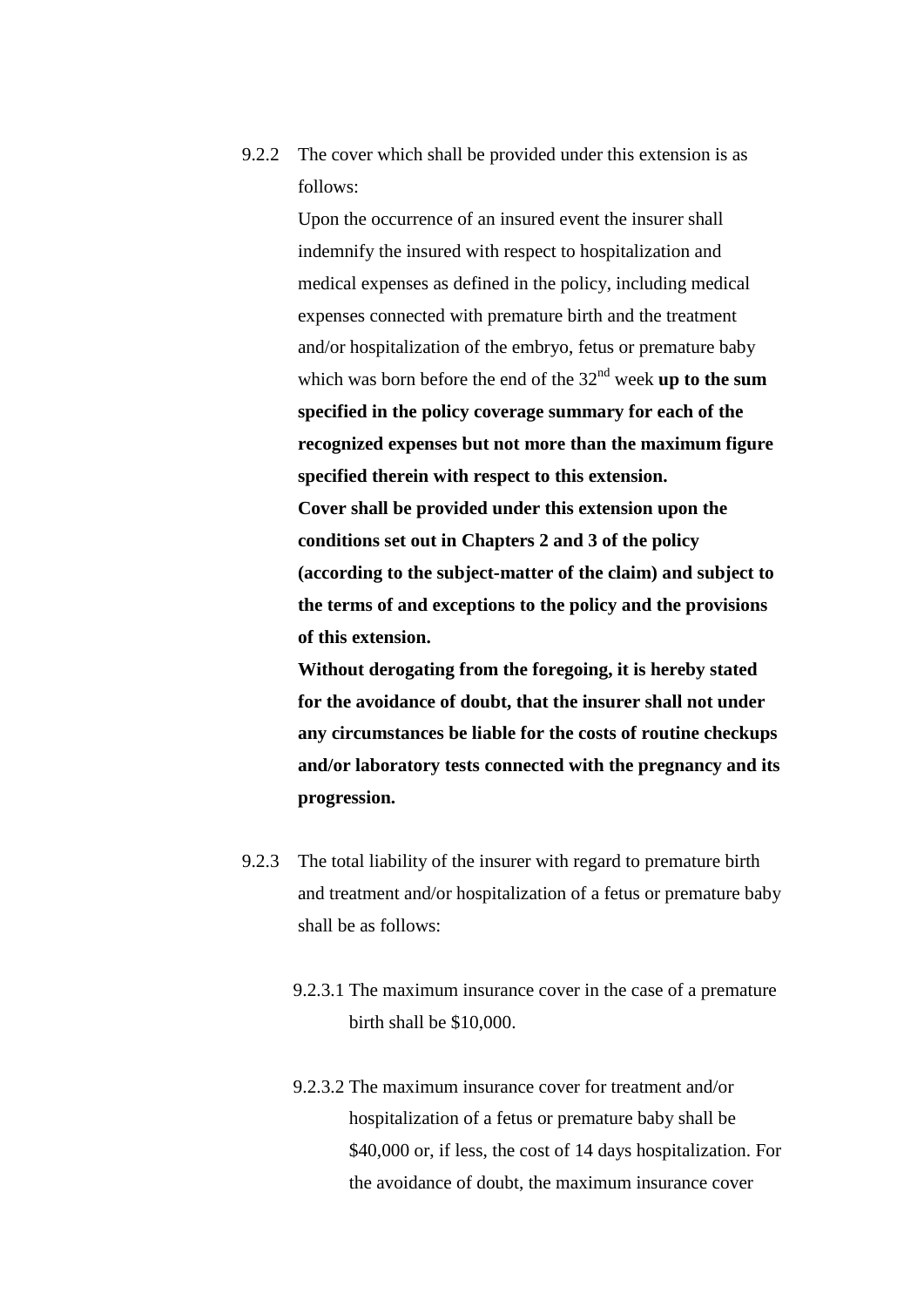includes the costs of a medical flight for the fetus or premature baby.

**Subject to the foregoing, the maximum amount of insurance payable under this extension shall not exceed the figure specified with regard to pregnancy in the policy coverage schedule.** 

### 9.2.4 **Exceptions to this extension**:

**In addition to the restrictions, exclusions and exceptions specified in this policy, the following special restrictions, exclusions and exceptions shall apply to this extension**:  **The insurer shall not pay for and shall not be liable with respect to a claim resulting from and/or connected with:** 

9.2.4.1 **Treatment which was foreseeable**.

- 9.2.4.2 **A pregnancy in relation to which the insured's physician or other medical officer treating her had advised her not to travel abroad**.
- 9.2.4.3 **A pregnancy in relation to which the insured was on a waiting list for admission to hospital or an operation.**
- 9.2.4.4 **A pregnancy which had been defined by the physician and/or team treating the insured in writing as a high risk pregnancy due to the presence one or more of the following irregularities: a history of preterm delivery, bleeding during the course of the pregnancy, including during the first and second trimesters, repeated urinary tract infections, smoking, the insured is under 18 years of age, multiple pregnancy, a cervical suture, a short cervix - according to the results of a second**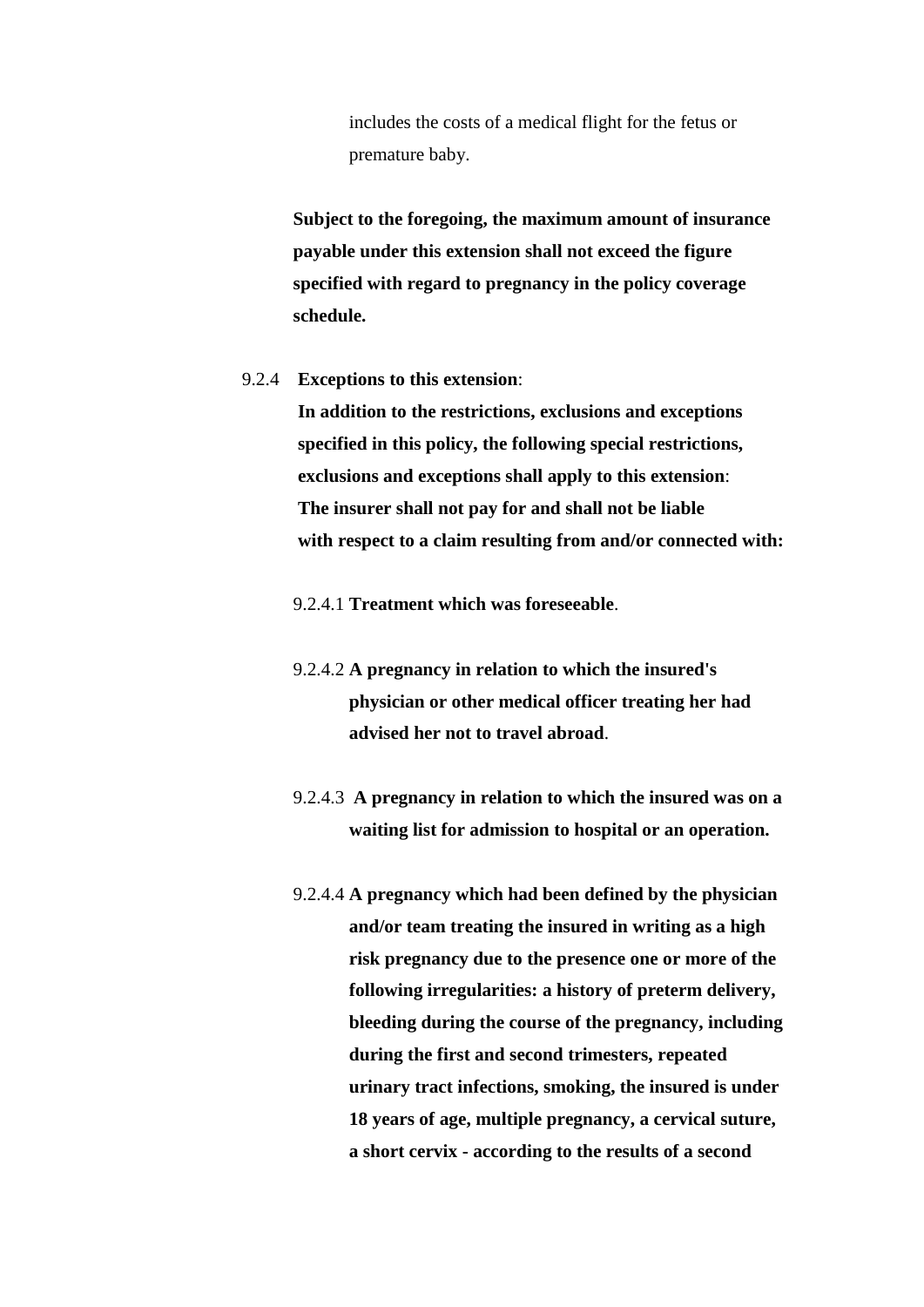**trimester ultrasound test, uterine malformation, past cervical operation/s.**

- 9.2.4.5 **Routine examinations and/or laboratory tests connected with the pregnancy and its progression.**
- 9.2.4.6 **In the case of a pregnancy which had gone beyond the 32nd week, no cover shall be provided for any expense connected with and/or resulting from the pregnancy and/or the birth.**
- 9.2.4.7 **Anything connected with and/or resulting from the treatment and/or hospitalization of the fetus, embryo or premature baby, other than as stated in paragraphs 9.3.2 and 9.3.3 above.**

### 9.3 **Winter sport extension :**

**This paragraph shall only be valid and applicable if the winter sport extension was purchased in the insured's name and is expressly referred to in the schedule and the winter sport cover ceiling shall be the figure specified with regard to this extension in the policy coverage summary.**

### 9.3.1 **Definitions**:

**Winter sport:** Skiing or skating on snow or ice or any other sporting activity connected with snow skiing.

9.3.2 The insured shall be entitled to insurance cover under chapters 2, 3, 4 and 5 of this policy, for an insured event occurring during the insurance period as a result of participation in a winter sport, up to the maximum sum specified in the policy coverage summary.

The exception specified hereinafter in paragraph 10.5 of this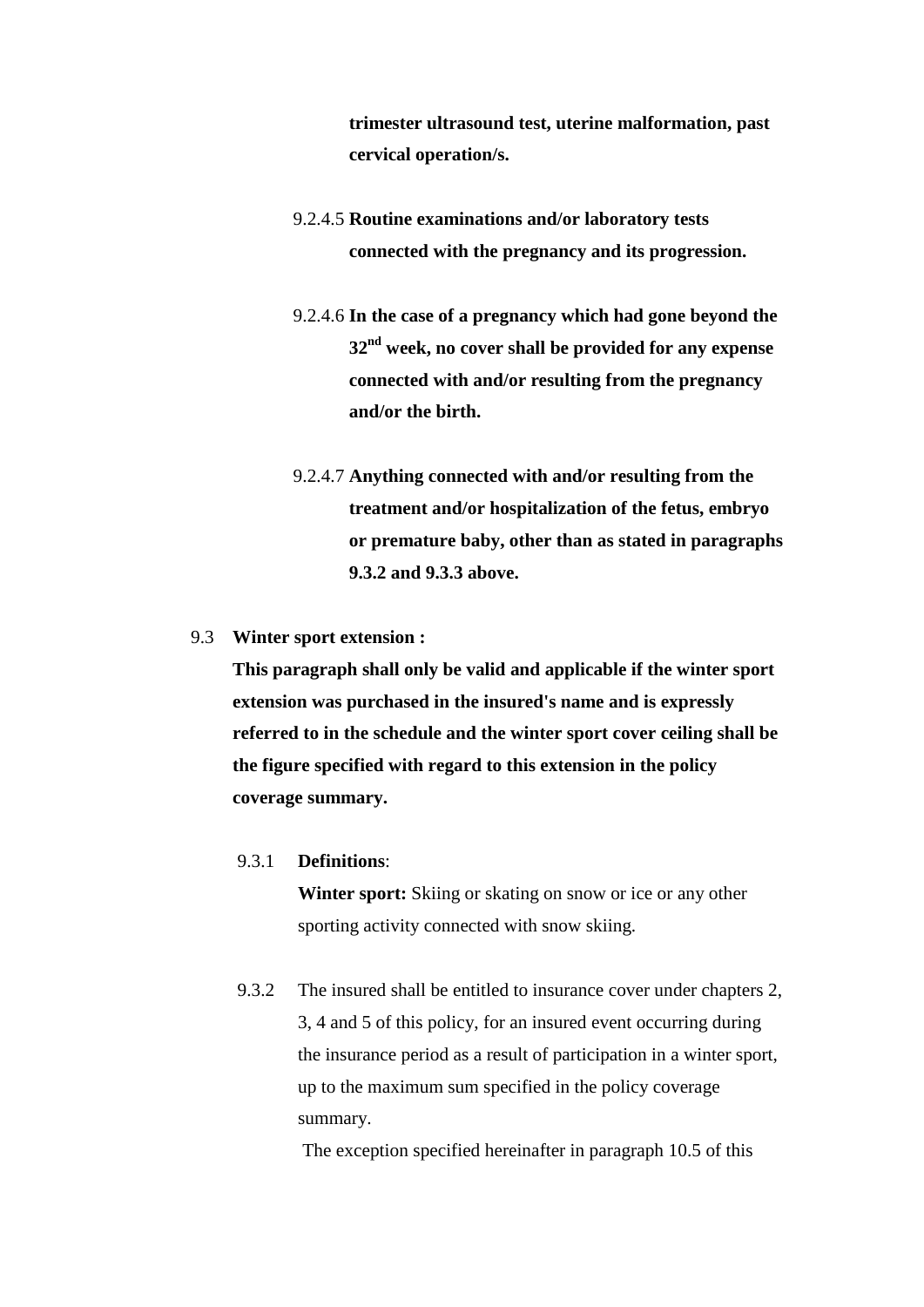policy shall not therefore apply to insured persons who have purchased this extension.

9.3.3 **For the avoidance of doubt, it is hereby clarified that this extension shall not apply and the exception specified in paragraph 10.5 shall not be cancelled with respect to third party liability and paragraph 9.2 above**.

### 9.4 **Extreme sport extension:**

 **This paragraph shall only be valid and applicable if the extreme sport extension was purchased in the insured's name and is expressly referred to in the schedule and cover shall only be provided up to the maximum figure specified with regard to this extension in the policy coverage summary.**

### 9.4.1 **Definitions:**

**Extreme sport**: Any of the extreme sports listed as such on the company's website on the date on which the insured's policy was purchased.

For the avoidance of doubt it is emphasized that this extension does not provide insurance cover for sporting activities which are not expressly included in the definition of extreme sport on the company's website.

### 9.4.2 **The insurance cover under this extension**:

The insurer shall cover the insured under Chapters 2, 3, 4 and 5 of the policy up to the maximum sum specified in the policy coverage summary, with respect to an insured event occurring during the insurance period as a result of his participation in an extreme sport.

Therefore, in so far as it is connected to an extreme sport as defined above, the exception specified hereinafter in paragraph 10.5 of this policy shall not apply to insured persons who have purchased this extension.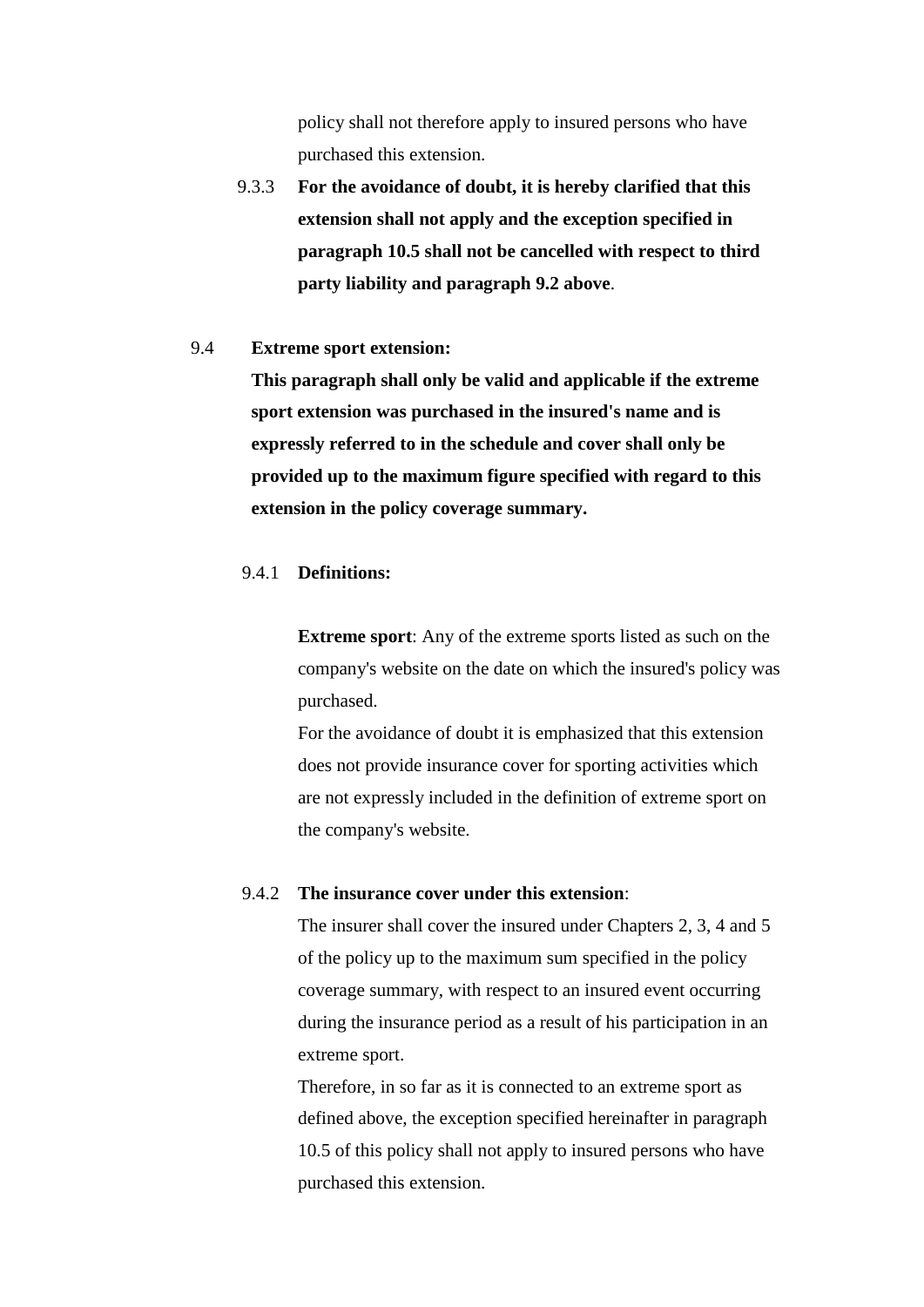**For the avoidance of doubt, this extension shall not cover participation in extreme sports as a professional or within the framework of an organized competition and/or training exercise held under the auspices of an organized association and/or sport club.** 

### 9.5 **Search and rescue extension**:

 **This paragraph shall only be valid and applicable if the search and rescue extension was purchased in the insured's name and is expressly referred to in the schedule and cover shall only be provided up to the maximum figure specified with regard to this extension in the policy coverage summary.**

### 9.5.1 **Definitions:**

**Disappearance zone** - The area in which, according to the information given to the insurer, the insured had last been staying or any other region which the insurer shall reasonably assume that the insured may be found in.

**Search** - A search for the insured's current location.

**Investigation on the ground** - An attempt which is reasonably required in the circumstances for the insurer's contacts in the disappearance area to ascertain the insured's location.

**Initial investigation** - Such initial checks and inquiries to determine the insured's location through the Foreign Ministry of the State of Israel and/or through dispatching a notice to the insurer's contacts as shall be reasonably required in the circumstances.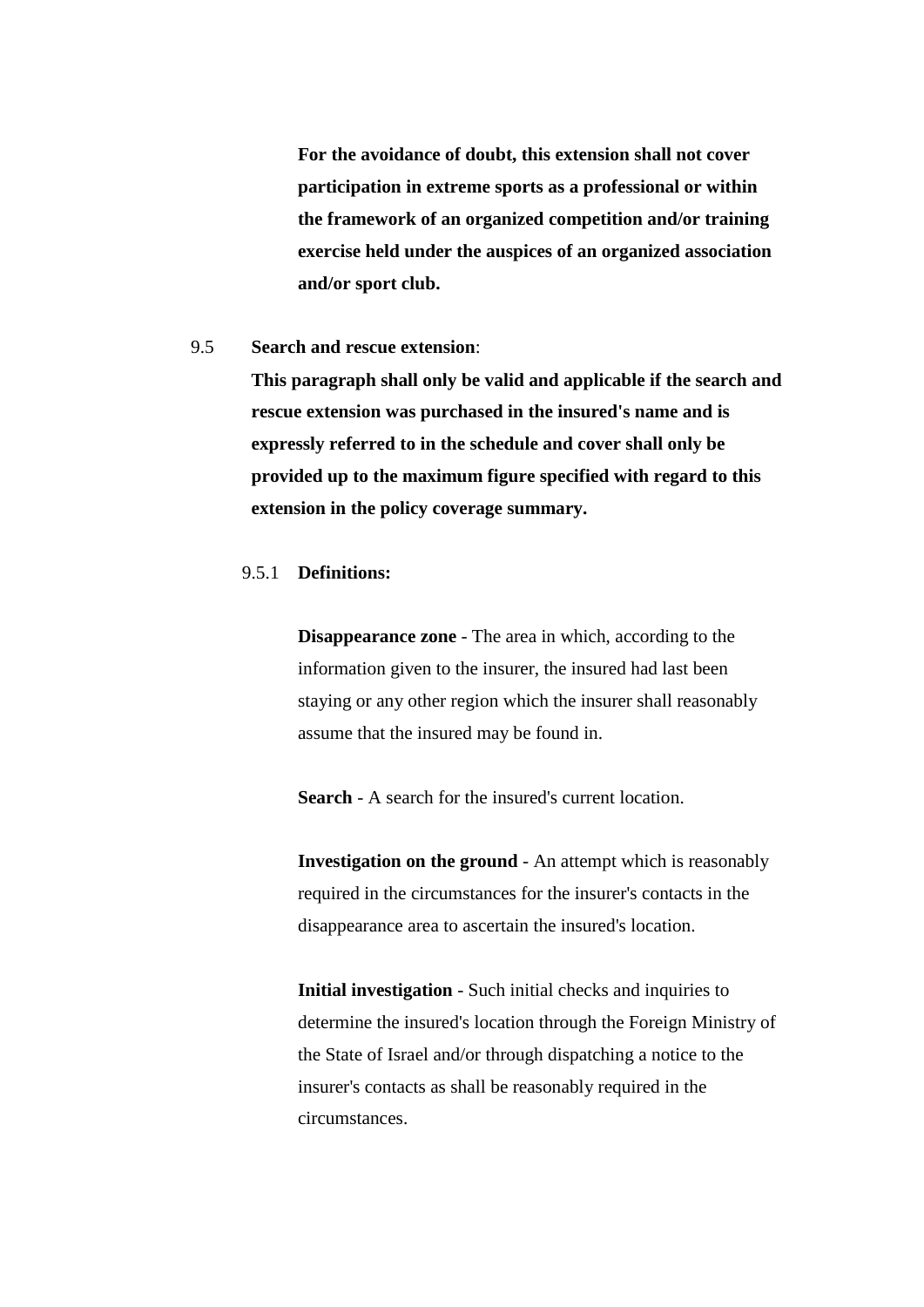**Close relative** - The wife, husband, mother, father, son, daughter, brother, sister, father-in-law, mother-in-law of the insured and/or any other person whose name and address were stated by the insured in the proposal for this additional insurance.

**Notification** - A written notice given to the insurer regarding the severance of contact with the insured.

**Severance of contact - The severance for unclear and unknown** reasons during the insurance period of normal contact between the insured and one of his close relatives and/or the escort who was travelling with the insured, as a result of which there was no information about the insured's whereabouts for over 30 consecutive days.

**Rescue** - The removal of the inured from his current location to a safe place.

**Safe place -** The nearest town to where the insured is located which has a police station and hospital.

**Disappearance -** A severance of contact reported to the insurer's designated center.

**Emergency event** - An event which according to a clear and unequivocal report from a close relative based on well-founded information and/or other solid and reasonable evidence happened to the insured during the insurance period and requires urgent action to be taken to find and/or rescue him from a lifethreatening situation.

**Search team -** A group of people dispatched to the disappearance zone in order to search and find the insured, the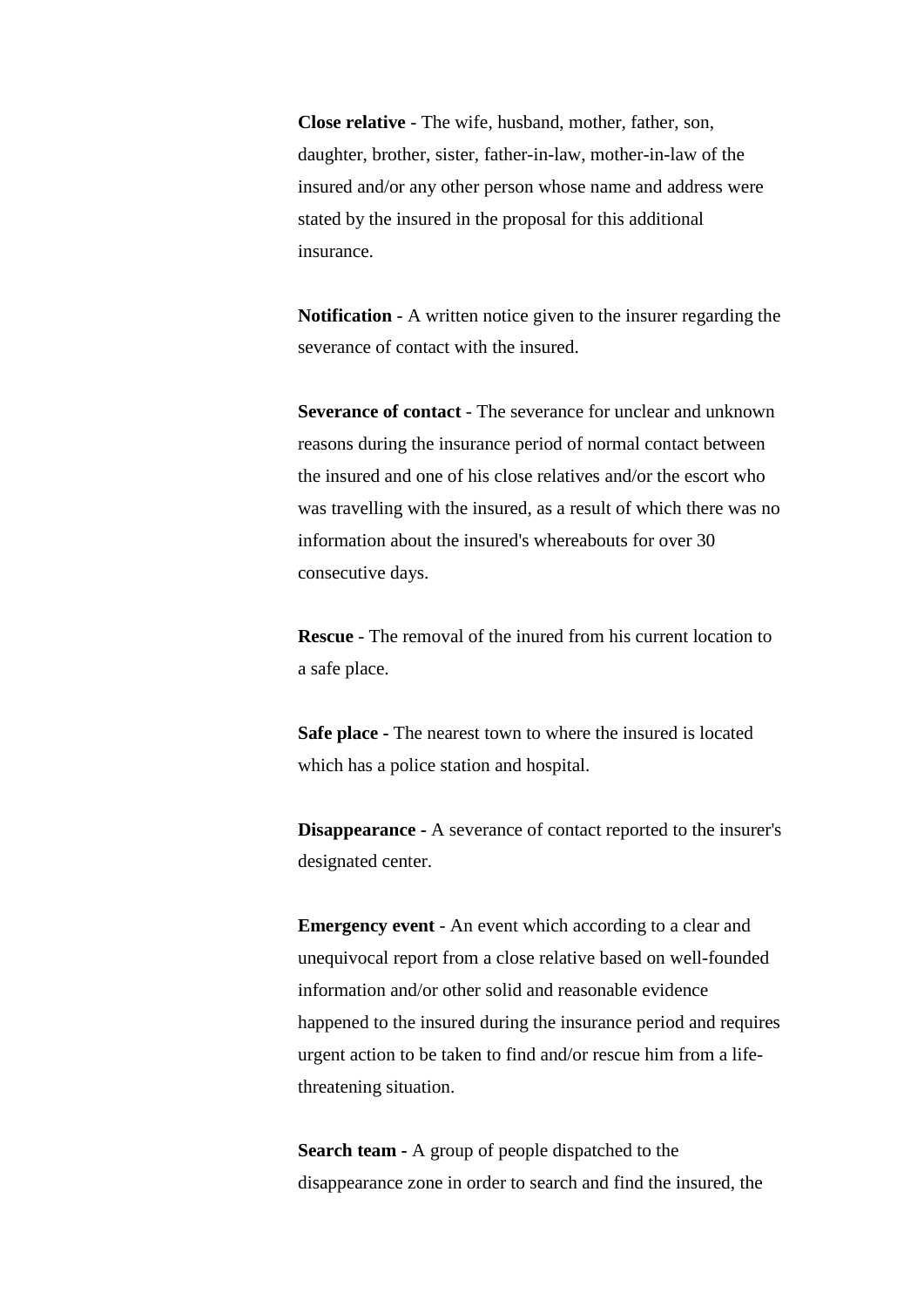size and composition of which shall be determined by the insurer according to what is reasonably needed in the circumstances of the case.

**End of the search period** - The date of the insurer's notice to the close relative that the maximum amount of insurance cover had been exhausted or, if earlier, at the end of a further six months during which the insurer undertook an investigation on the ground after the return of the search party as stated in the terms of this extension.

### 9.5.2 **The insured event**

The insured event is the disappearance of or an emergency event involving the insured abroad in accordance with the provisions of this extension, during the trip.

### 9.5.3 **The cover provided under this extension**

Upon the occurrence of an insured event the insurer shall take the following measures, subject to the terms of the policy and this extension:

### 9.5.3.1 Searching for the insured:

Within seven working days of the insured's disappearance and after receiving full details regarding the last place where the insured had been staying, the insurer shall begin an initial investigation. Full details for the purposes of this paragraph shall mean - the insured's planned tour itinerary, the last place where he was known to have stayed, the persons with whom he had been in contact during the trip and/or any other detail which the insurer shall reasonably require.

9.5.3.2 Should the insured's whereabouts not have been discovered within seven days from the day on which the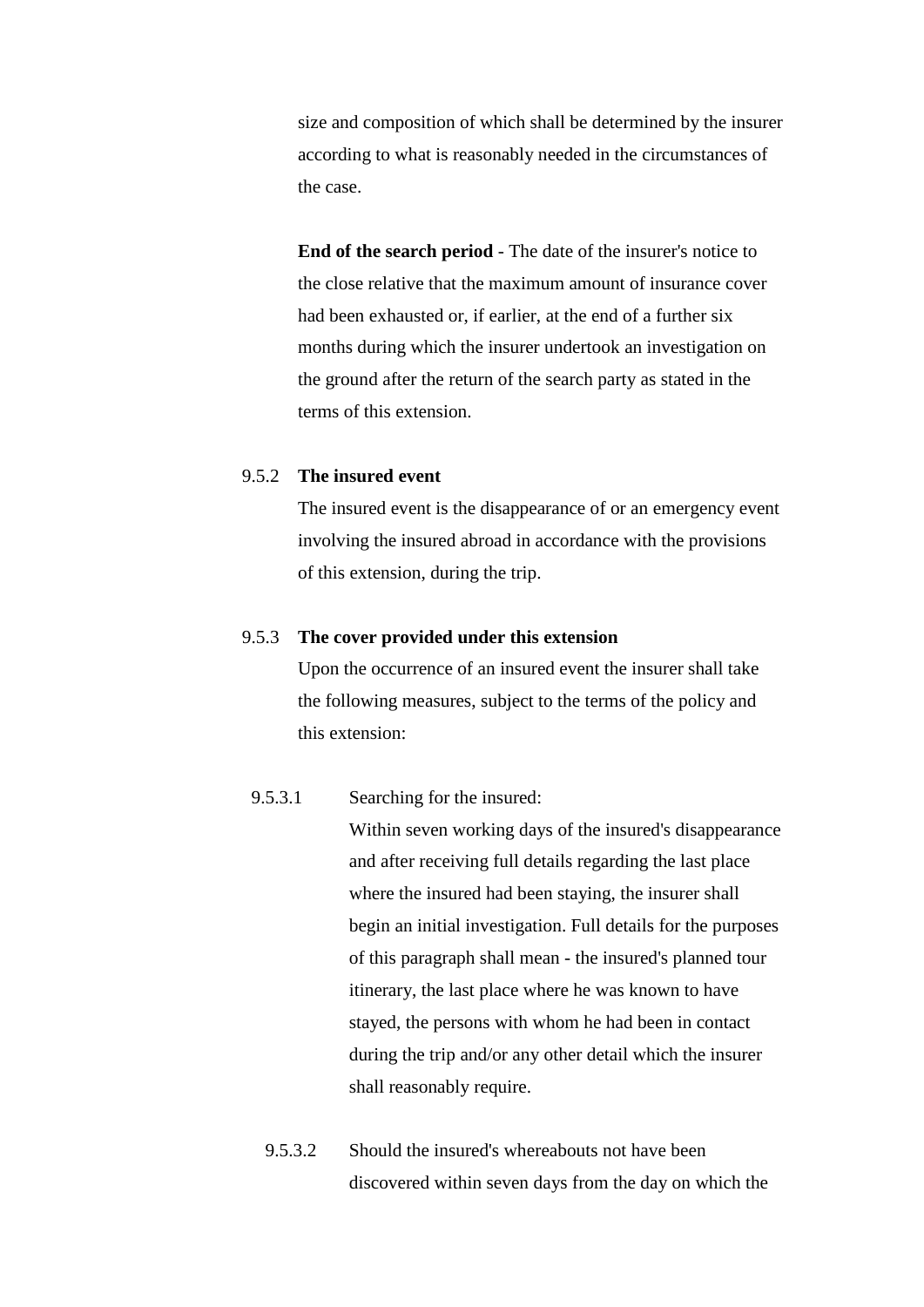insurer launched the initial investigation then the insurer shall start an investigation on the ground.

- 9.5.3.3 Should the insured's whereabouts not have been discovered within seven days from the day on which the insurer started the investigation on the ground then the insurer shall select a search team. The search team shall depart for the disappearance zone and take measures to ascertain the insured's location.
- 9.5.3.4 One month after the search team departed for the disappearance zone and/or upon discovering the insured's location and/or upon exhaustion of the maximum amount of insurance cover as specified in the policy coverage summary and/or upon learning of the insured's death, whichever comes first, the insurer shall cease its activities to discover the insured's whereabouts through the search team.
- 9.5.3.5 Notwithstanding the foregoing provisions of paragraphs 9.5.3.1-9.5.3.4, where an unequivocal finding shows that urgent rescue action rather than an initial investigation and/or a ground investigation is needed, the insurer shall do all it can to undertake the rescue as soon as possible.
- 9.5.3.6 After operations to locate the insured through the search team in accordance with paragraph 9.5.3.4 above shall have ended, and throughout the six months thereafter (hereinafter: "the additional six months"), the insurer shall continue to pursue the investigation on the ground, provided it had not become aware of the insured's death.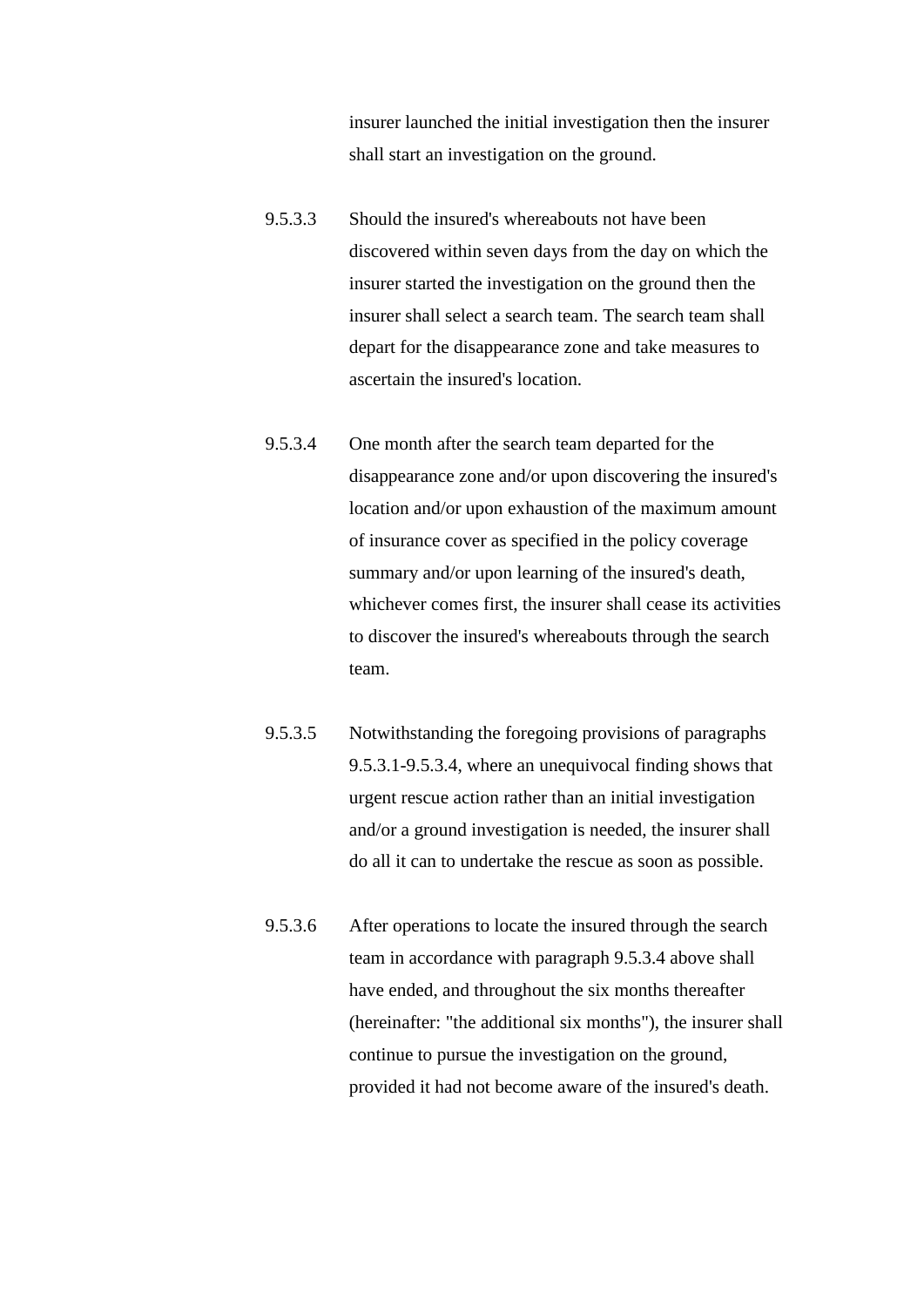- 9.5.3.7 Upon the expiry of the additional six months, the insurer shall cease all activity and its obligations under this paragraph shall come to an end.
- 9.5.3.8 **For the avoidance of doubt, it is hereby clarified and declared that while the insurer shall implement the measures to locate the insured as described in this paragraph, its undertaking under this paragraph should not in any way be construed as a guarantee that the insured will be found. A failure to locate the insured shall not be considered**

**a breach and/or non-fulfillment of the terms of the policy on the part of the insurer.** 

### 9.5.4 **Rescuing the insured**:

Should it become clear after he was found during the search period, that due to damage done to his state of health and/or another physical disability covered by the terms of the policy the insured cannot reach a safe place unassisted, then the insurer shall do all it can to rescue him.

#### 9.5.5 **The maximum amount of insurance cover**:

Upon the occurrence of an insured event, the insurer shall pay the expenses involved in searching for and rescuing the insured under this extension up to the amount specified in the policy coverage summary (hereinafter: "the maximum amount of insurance cover").

9.5.6 **Once the maximum amount of insurance cover has been paid, the insurer may stop all action to locate and/or rescue the insured under this extension at any stage, at which point the insurer's obligation under this paragraph will have come to an end.**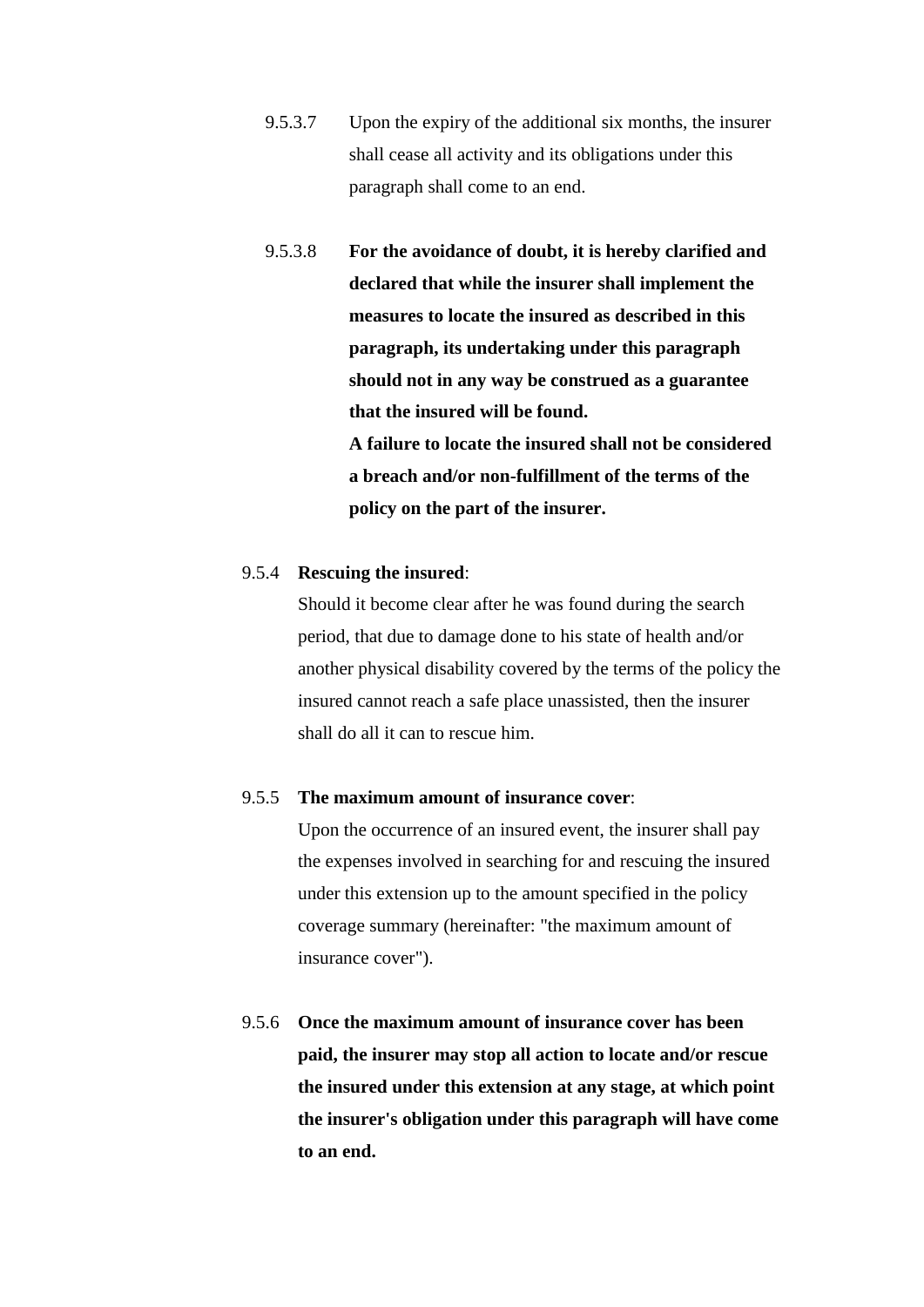9.5.7 **For the avoidance of doubt, it is hereby clarified that under no circumstances shall the insurance benefits or part of them be paid to the insured or his nominee and that after approving the search and rescue costs under this policy in advance and in writing, the insurer shall pay the maximum amount of insurance cover to its service provider only.**

### 9.5.8 **End of the search period**:

Should the search period end without the insured having been found and/or rescued, the insurer shall notify one of his close relatives that the insured had not been found and that it is suspending the search for him.

Within 15 days from the date on which the suspension of search notice was given, the insurer shall send one of the close relatives a report detailing the actions which were taken by the insurer to locate the insured, the time periods within which they were completed, any reports that had been received (if at all) about the insured's whereabouts and any other information which had been received, if at all, about the insured's state of health.

### 9.5.9 **Special exceptions to this extension**:

**In addition to the general exceptions in the policy, the insurer shall not be liable under this extension and shall not pay the insurance benefits, in each of the following cases:**

9.5.9.1 **The insurer shall not pay insurance benefits under this exhibit with respect to an insured event that took place in one of the following countries: One of the Arab states, Afghanistan, Mauritania, Malaysia, Indonesia, Oman, Niger, Somalia, Sudan, Pakistan, Chad, the Central African Republic, Djibouti, North Korea, Yemen, an enemy state, one which does not allow search and rescue activities on its territory or**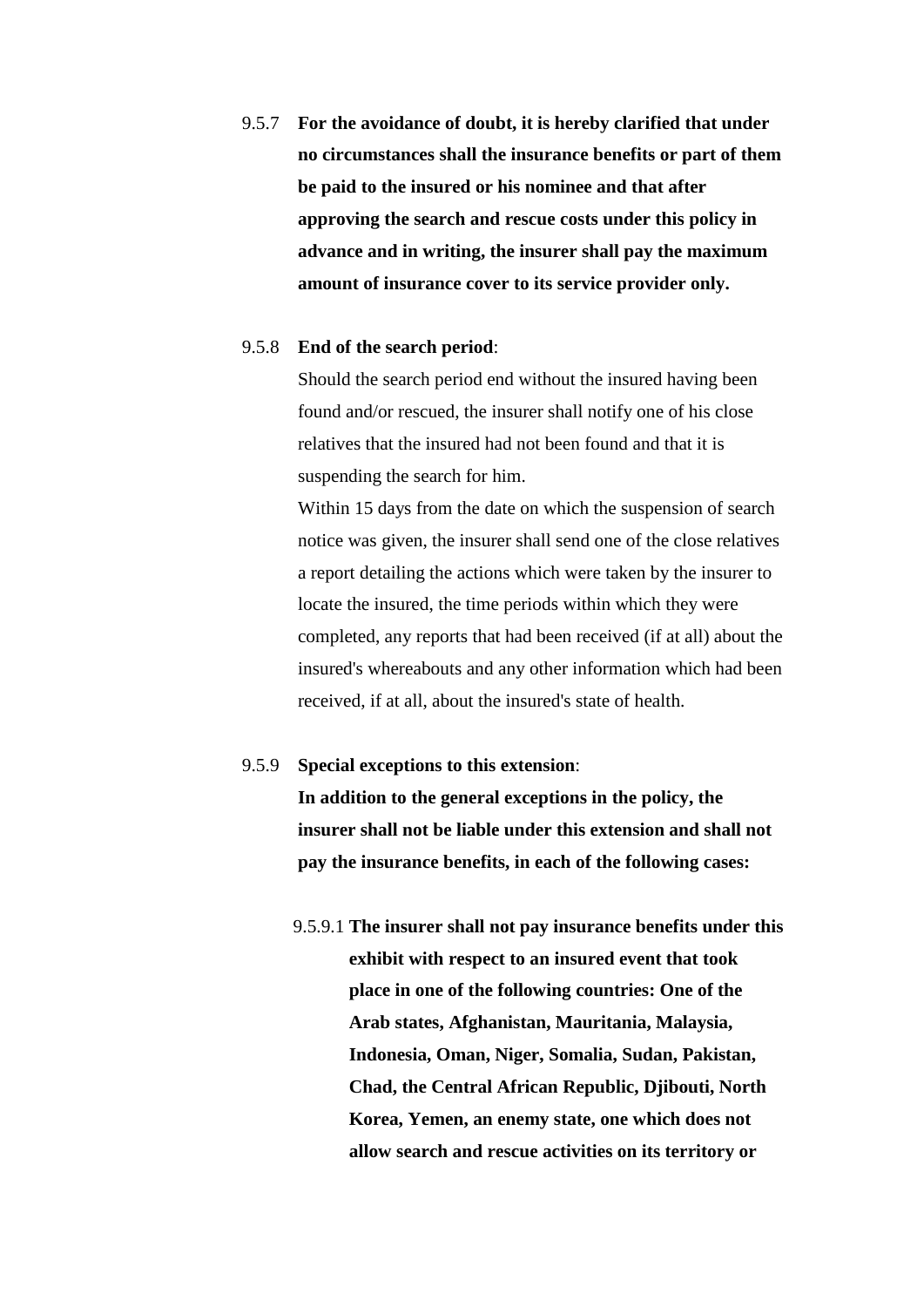**areas under the control of or administered by the Palestinian Authority.** 

- 9.5.9.2 **The insured event occurred while the insured was actively engaged in a military, combat or policing activity or participating in a revolution, revolt, riot, disturbance, act of sabotage or crime.**
- 9.5.9.3 **The insured refused to cooperate with the insurer's representatives and/or with a close relative and/or refused to return to Israel.**
- 9.5.9.4 **A situation in which the insured had been deprived of his liberty, whether lawfully or not.**
- 9.5.9.5 **A situation existed in which there were grounds for suspecting that the insured had been involved in criminal activity or was wanted by the law enforcement authorities in the place where the event took place.**
- 9.5.9.6 **The insurer shall be released from its obligations under this extension if it shall become clear that close to or after the date on which the policy had been issued there had been a revolution and/or regime change and/or any kind of military and/or political and/or other upheaval which prevented people from entering and/or leaving the country in question or prevented the insurer from performing its obligations under this paragraph.**
- 9.5.10 **Cover for transfer to Israel following the use of hallucinogens**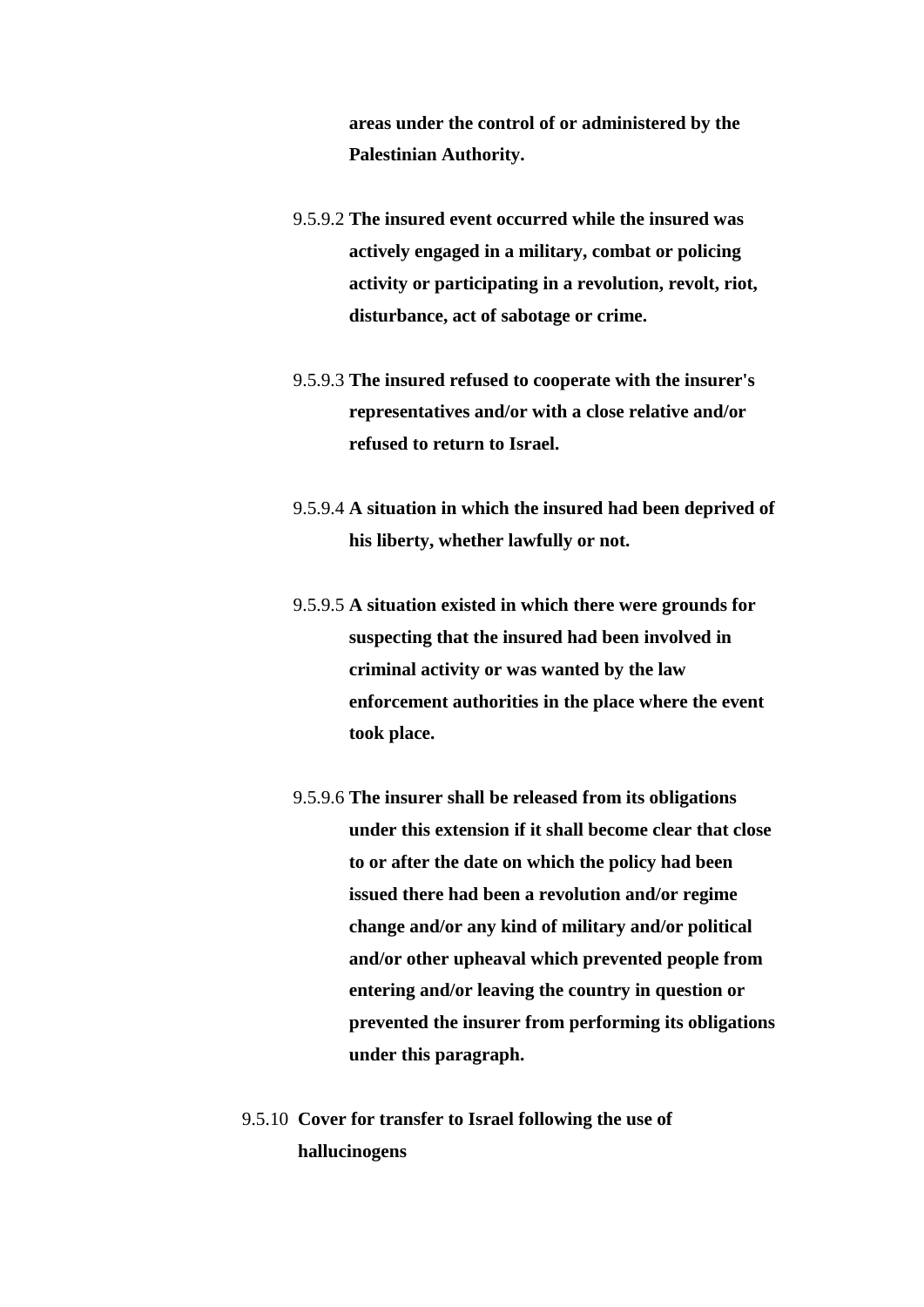### 9.5.10.1 **Definitions**

**Hallucinogens:** Drugs according to their definitions in the Dangerous Drugs Ordinance (New Version) 5733- 1973 and/or other psychoactive substances, with the exception of heroin.

### 9.5.10.2 **Insured event**

**Mental damage and impaired cognitive ability which the insured sustained while he was abroad, during the insurance period, as a result of using various hallucinogens.**

### 9.5.10.3 **The insurer's liability**

| 9.5.10.3.1 | The cost of transferring the insured to |
|------------|-----------------------------------------|
|            | Israel                                  |

The insurer shall pay the expenses involved in transferring the insured to Israel, up to a maximum sum of \$15,000, including an escort. The insurer alone shall decide how the insured is to be transferred to Israel, after receiving all the necessary information regarding the insured's mental condition. Should it become clear that the insured's mental condition is such that he is incapable of returning to Israel by himself, the insurer shall do all that it can to rescue the insured and bring him back to Israel.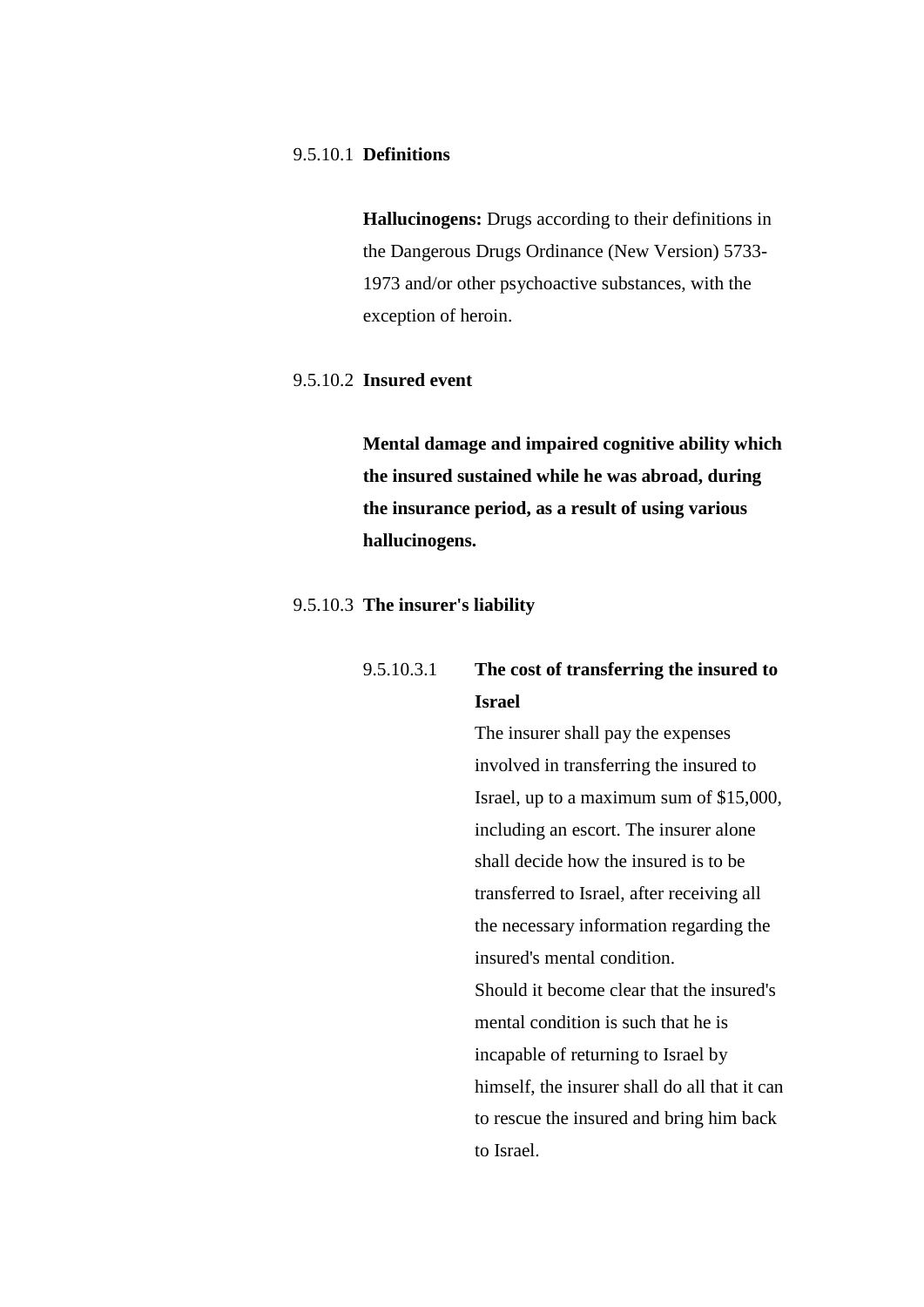**In any event, the insurer shall not pay the costs of the journey to Israel which the insured would have been obliged to pay has the insured event not occurred.** 

9.5.10.3.2 **It is hereby clarified that the cover under this paragraph shall be provided by the insurer and/or a supplier acting under its auspices and is subject to an excess in the sum of \$2,000 per insured event.** 

9.5.10.3.3 **In addition to the exceptions specified in Chapter 10 and in paragraph 9.5.9 above, the insurer shall not be obliged to and shall not pay the costs referred to in this paragraph where the insured's physical or mental state prevents the insurer's representatives from lawfully rescuing him or bringing him back to Israel.** 

9.5.10.3.4 **The insurer's total liability under this paragraph, 9.5.10.3, shall not exceed the sum of \$15,000.**

**The insurer's liabilities under this chapter with respect to any extension purchased by the insured shall not exceed the maximum figure specified in the policy coverage summary for each such extension.**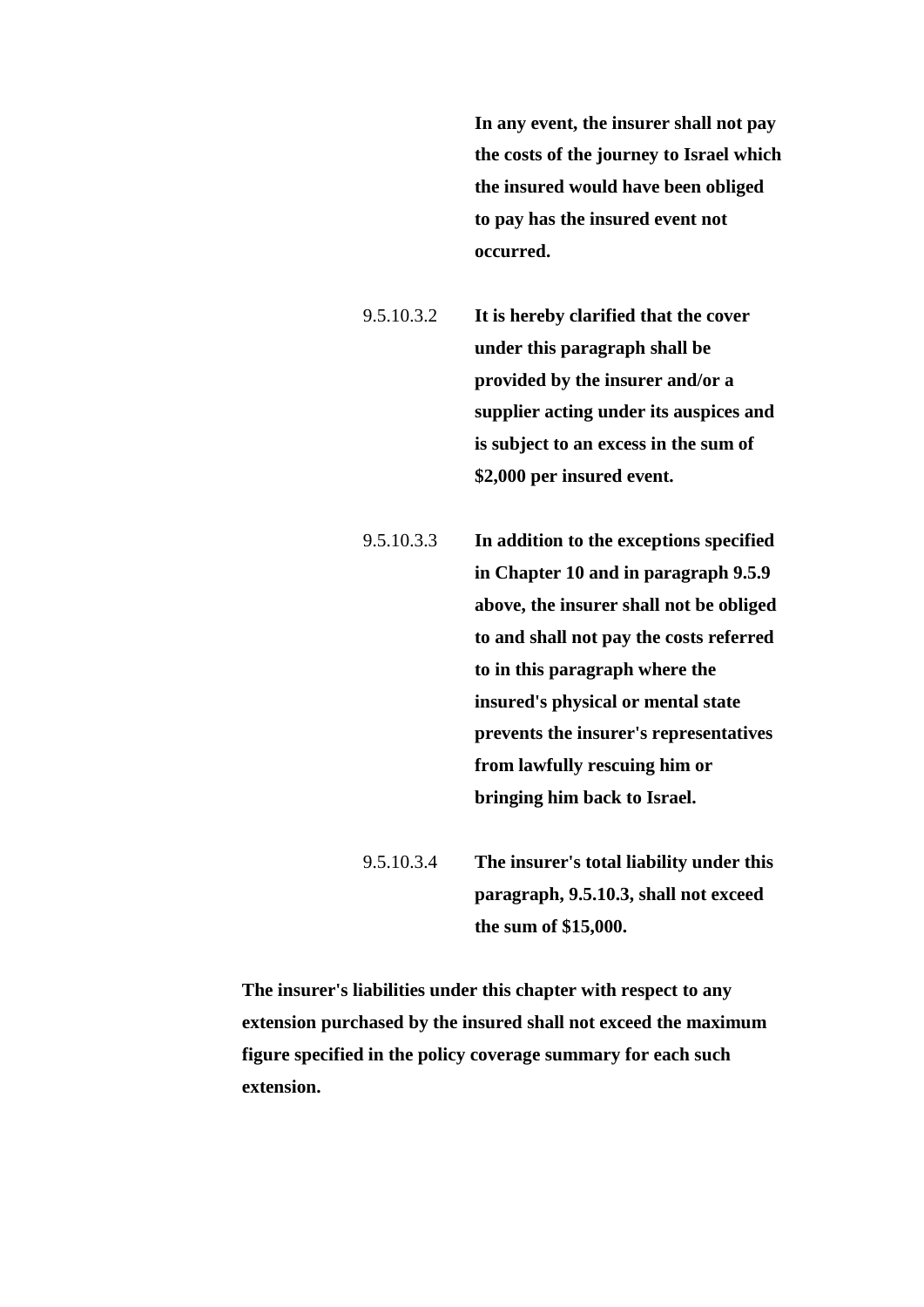**Chapter 10: General exceptions applying to all chapters of the policy Without prejudice and in addition to the exceptions specified in any other chapter, the insurer shall not pay insurance benefits under this policy with respect to any claim/s arising from or occurring during or in connection with each of the following:**

- 10.1 **Ionized radiation, nuclear fission, nuclear fusion, radioactive contamination or fallout of any kind, a journey made other than as a passenger on a standard service flight or voyage which had been approved by the authorities.**
- 10.2 **Participation in military or pre-military operations, exercises or training of any kind.**
- 10.3 **The insured's active participation in activities such as: war, invasion, foreign enemy action, acts of belligerence, acts of war (whether war had been declared or not), civil war, insurrection, revolution, revolt, military dictatorship, an unlawfully installed regime, riots, disturbances, strikes, acts of sabotage and terrorism, military or pre-military operations, functions, exercises or training of any kind.**
- 10.4 **Suicide or attempted suicide, insanity, use of drugs other than upon a physician's instructions, use of medications which require a prescription in the country in which they were purchased and for which no prescription had been given by a qualified physician, venereal disease, AIDS, hiatus hernia, pregnancy or childbirth.**
- 10.5 **Any sporting activity which entails an elevated risk compared to ordinary sporting activity, generally involves one or more of the following components: speed, height and danger (above and**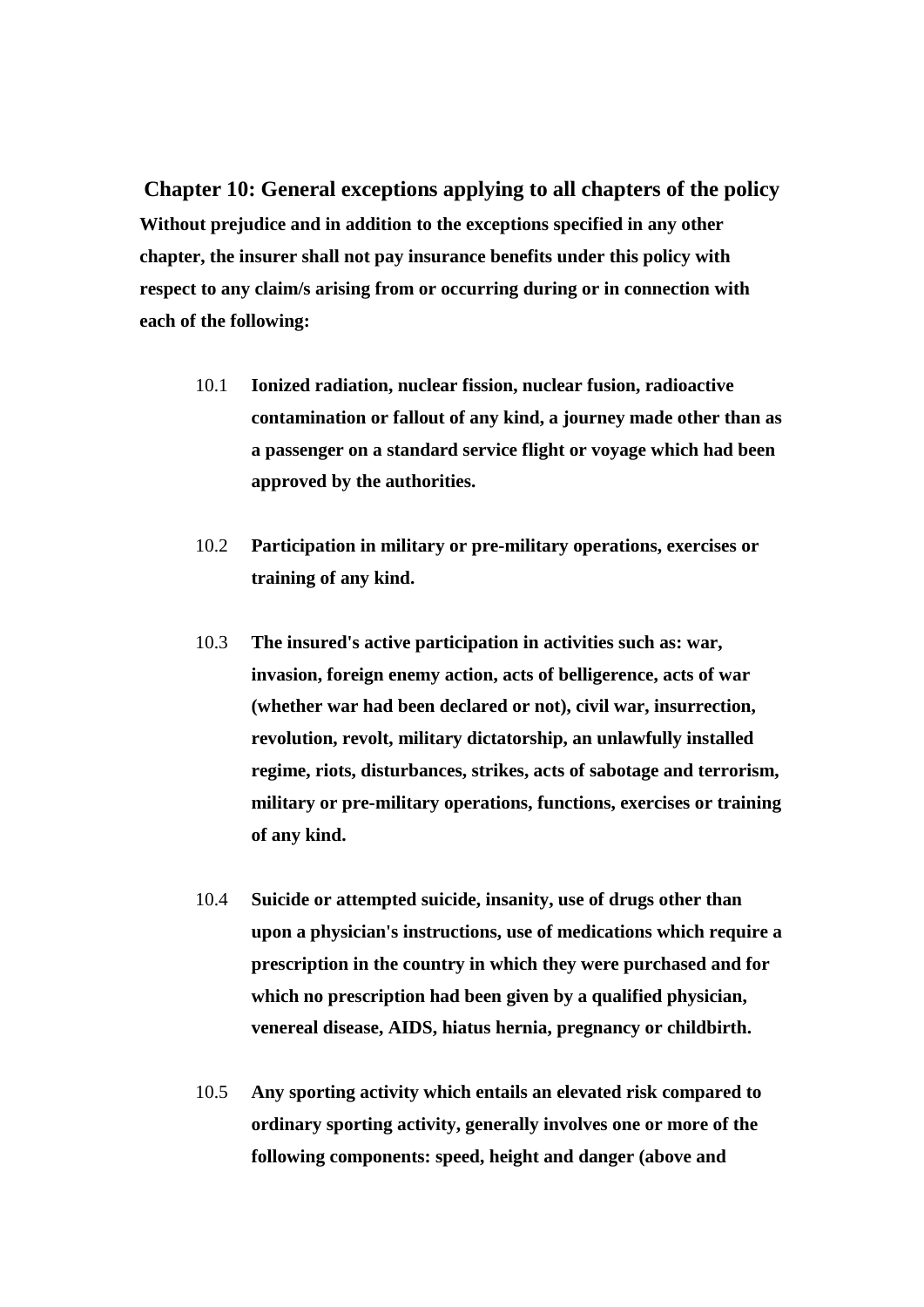**hereinafter: extreme sport) and is one of the extreme sports listed on the insurer's website.** 

- 10.6 **Professional sporting activity or training under the auspices of sport associations.**
- 10.7 **Resultant damage/damages of any kind, including, but without derogating from the generality of the foregoing, loss of enjoyment, pain and suffering, mental anguish, nursing care, etc.**
- 10.8 **Travelling on and/or using a two-wheeled and/or three-wheeled motorized vehicle as a driver and/or passenger with a driver who had been unlicensed to drive the type of vehicle involved in the accident, which took place in a country where a license to drive that type of vehicle is required.**
- 10.9 **A traffic accident which the insured was involved in while driving a motor vehicle, without being in possession of a valid driving license in the country in which it took place, or without holding a valid international driving license, even if a driving license is not required in that country.**
- 10.10 **Taxi fares, visa charges, travel fees, commissions, taxes, telephone calls, fax transmissions, litigation costs and lawyer's fees other than as stated in paragraph 4.6 as aforesaid, interest, bank charges, fines, etc.**
- 10.11 **An event which had been caused intentionally, recklessly, by gross negligence or indifference.**
- 10.12 **The insurer shall be exempt from liability where the damage or insured event had been caused by the insured deliberately or as a result of his gross negligence accompanied by a mental element of recklessness or indifference.**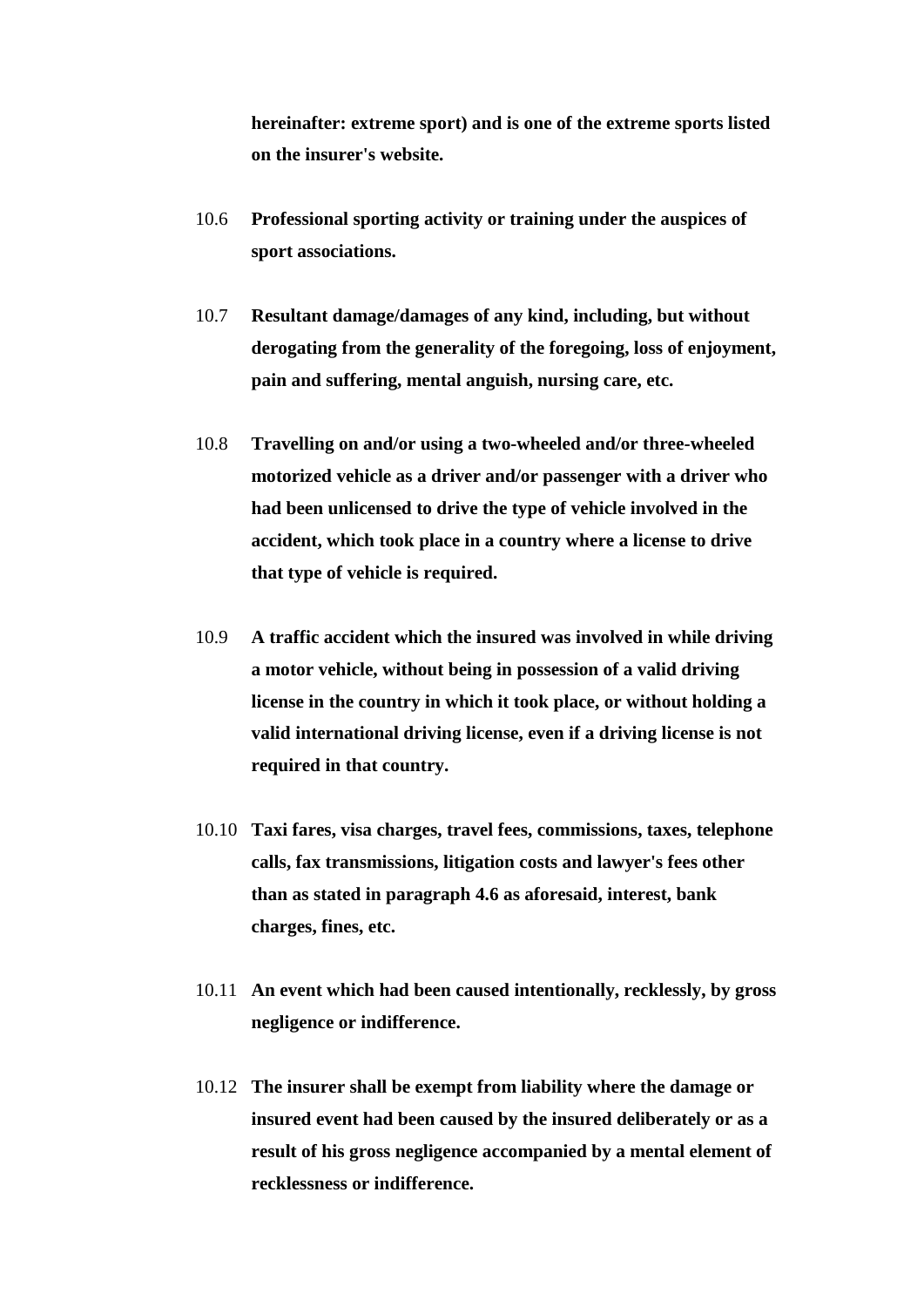**Where the insured event or the damage had been caused by simple negligence on the part of the insured, the insurer shall not be exempt from liability. For the avoidance of doubt, it is hereby clarified that nothing in the foregoing provision shall diminish the insurer's right to claim in its defense that the insured had failed to honor all or some of the terms of the policy.** 

### **Chapter 11: Filing a claim**

11.1 Upon the occurrence of an insured event involving hospitalization, the insured or the beneficiary, as the case may be, shall be obliged to notify the insurer immediately after learning of it and to refer the hospital or the supervising physician to the insurer or to the assisting company in order to obtain approval under the terms of the policy.

**Should a notice not be given as aforesaid, the amount of the insurance shall be reduced to the sum which the insurer would have paid had it received prior notice.** 

It is hereby clarified that the foregoing shall not apply where the insured's medical condition prevented him from giving the notice and that the notice in itself does not constitute approval of the claim and/or of payment of the insurance benefits.

- 11.2 The insured shall cooperate with the insurer both before and after the filing of his claim and shall do everything necessary in order to enable the insurer to clarify whether it is liable to pay under the policy and if so how much.
- 11.3 The insured may not admit liability or give an undertaking which is binding on the insurer without the insurer's prior written consent.
- 11.4 The insurer shall be entitled to conduct in the insured's name any proceeding resulting from liability under this policy or which is connected to the claim in question.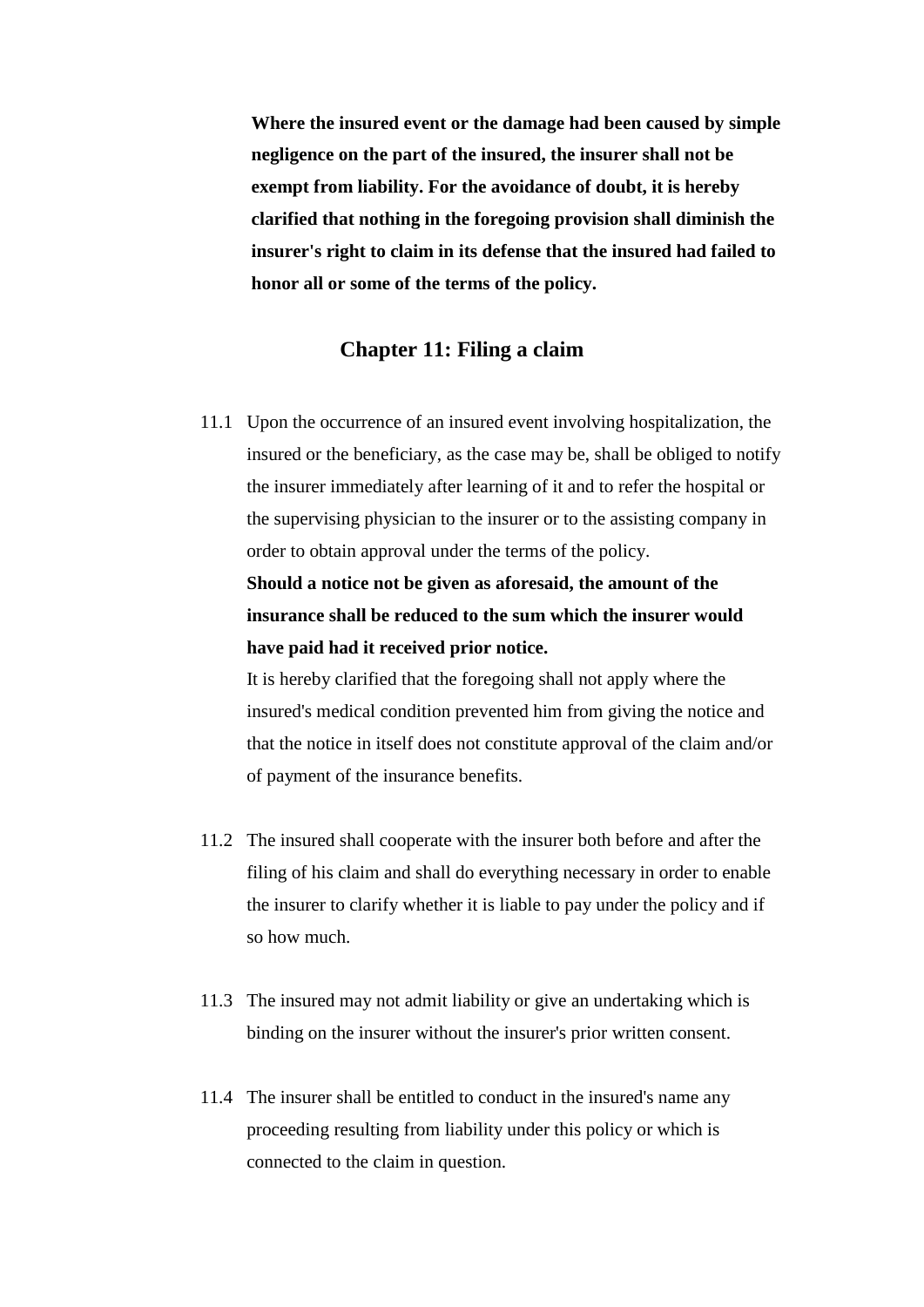- 11.5 A claim under this policy shall be submitted in accordance with the guidelines for filing a claim appearing on the company's website.
- 11.6 Without derogating from the foregoing, the insured shall hand over to the insurer a disclosure of medical records authorization directing any of his physicians and/or any body or other institution in Israel or abroad to transfer to the insurer any medical information in their possession concerning the insured. The disclosure of medical records authorization shall be used to obtain information in order to clarify the parties' rights and obligations under the policy.
- 11.7 **The insurer shall not be liable or pay any compensation under this policy unless the foregoing fundamental provisions have been complied with.**

# **Chapter 12: General conditions**

### 12.1 **Excess** -

In relation to any insured event, the excess payable by each person insured as specified in the policy coverage summary shall be deducted from the insurance benefits which the insurer shall pay under this policy.

- 12.2 With regard to personal accident insurance, hospitalization expenses, emergency dental treatment and replacement of documents, paragraph 12.1 shall not apply and the insured shall not pay the full excess.
- 12.3 Where in relation to an insured event the insured has a parallel right to indemnification from a third party, outside the framework of an insurance contract, then upon paying insurance benefits, with respect to the amount that was paid and without prejudice to the insured's right to first collect from the third party an amount by way of indemnification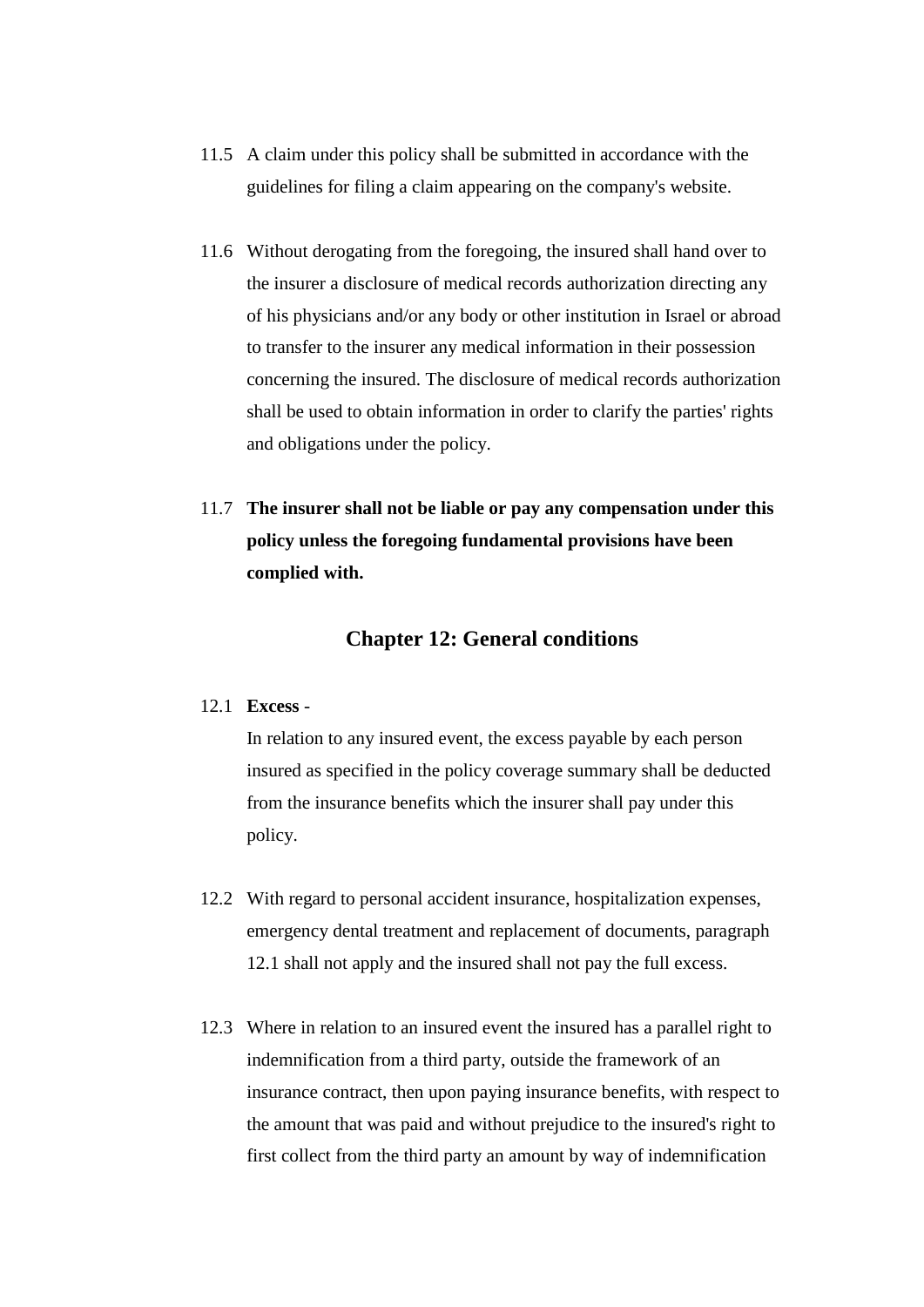which exceeds the insurance benefits he received under this policy, that right shall pass to the company. The insured shall be obliged to forward to the insurer any indemnity which he received from the third party and which according to this paragraph belongs to the insurer and to compensate the insurer should the right which passed to the company have been detrimentally affected by any settlement, concession or other action. The insured undertakes to cooperate in so far as such cooperation shall be required from him in order for the company to exercise its right as aforesaid. The provisions of this paragraph shall not apply where the insured event was not caused deliberately by a person from whom a reasonable insured would not have claimed compensation or indemnification, due to the degree of consanguinity or the employeremployee relationship between them.

### 12.4 **The policy currency**

Where the amount of cover payable under this policy is expressed in foreign currency, it shall be paid in Israeli shekels according to the representative rate of the currency in question on the date on which it was paid to the insured by the insurer.

### 12.5 **Limitation period**

The limitation period for making an insurance benefit claim shall be 3 years from the date on which the insured event took place. The limitation period for an insurance benefit claim under Chapter 8 (third party liability) shall not expire until the limitation period for the third party claim against the insured has expired.

# **12.6 Extension of the insurance period in the case of hospitalization abroad**

12.6.1 Should the insurance period referred to in this policy expire while the insured is hospitalized abroad, this policy shall remain fully in force, so long as the hospitalization period stipulated in this policy has not expired.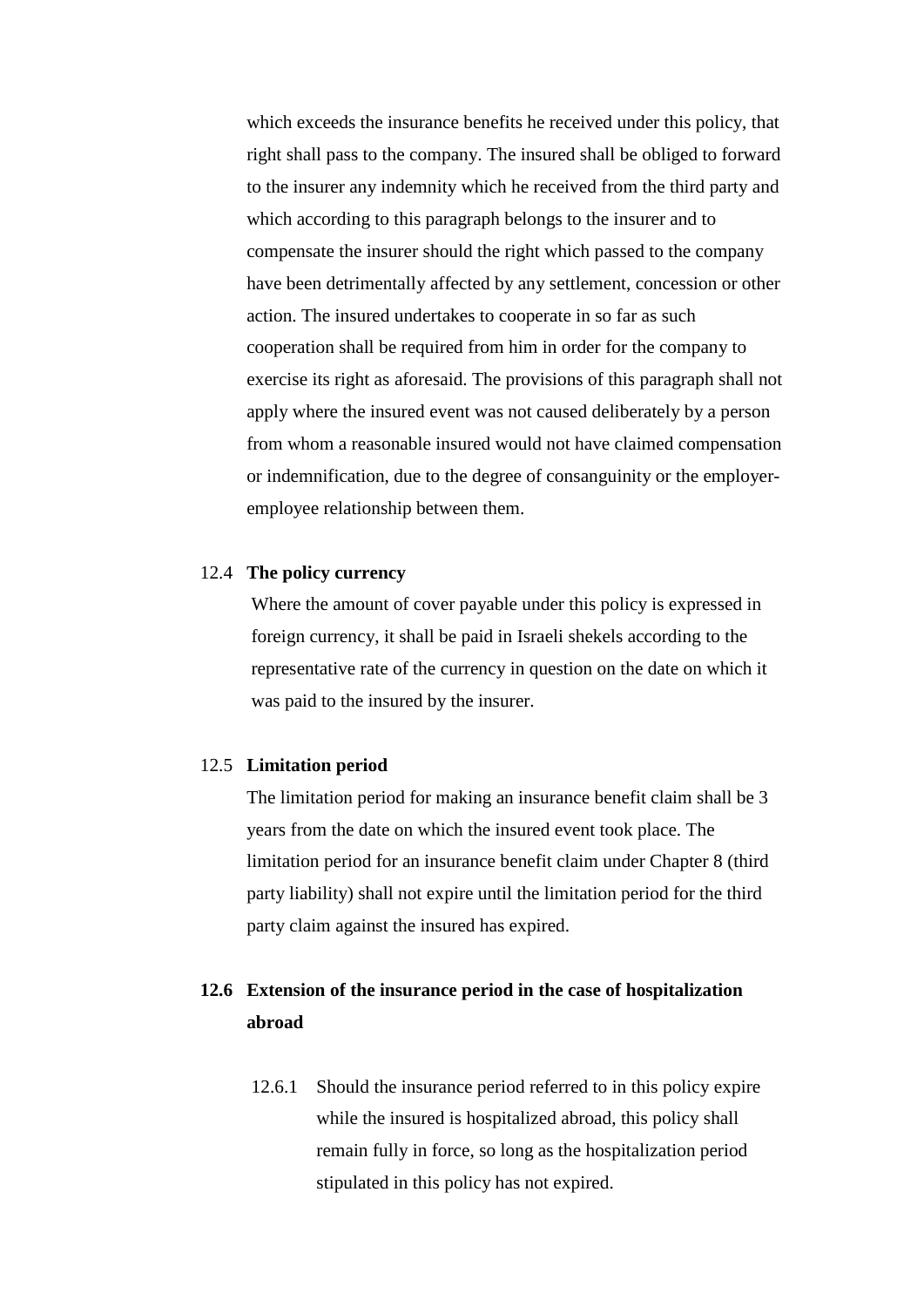12.6.2 Should the insurance period expire during the insured's hospitalized abroad, following which he was released from hospital, but the physician treating him, with the concurrence of the insurer's physician, determined that the insured cannot return to Israel due to his state of health, the insurance period under this policy shall be extended by 14 days or, should the extension be shorter, until the date on which the insurer's physician determined that the insured may return to Israel. The insurance period shall only be extended under the provisions of paragraphs 12.6.1above, if, after being served with all the medical documents concerning the insured's hospitalization, the insurer, in its sole discretion, approved the extension in writing, in which case the insured shall be issued with a new policy in return for payment of an additional premium, upon such terms and conditions as the insurer shall decide upon.

### 12.7 **Cancellation of the policy**

- 12.7.1 Should the policy be cancelled by the insured before the date on which he travelled abroad, then provided no cause of action existed or shall exist in relation thereto and that the original policy shall be returned to the insurer before the start of the insurance period specified therein, the premium shall be returned to the insured, in so far as it had been paid to the insurer by the insured.
- 12.7.2 Once the insured has left Israel, he shall be entitled to a proportionate refund of the insurance premium should his stay abroad be curtailed by a period of more than 9 days, provided that no claim had been filed under this policy and that the refund request had been submitted by the insured to the insurer within 30 days of his return to Israel.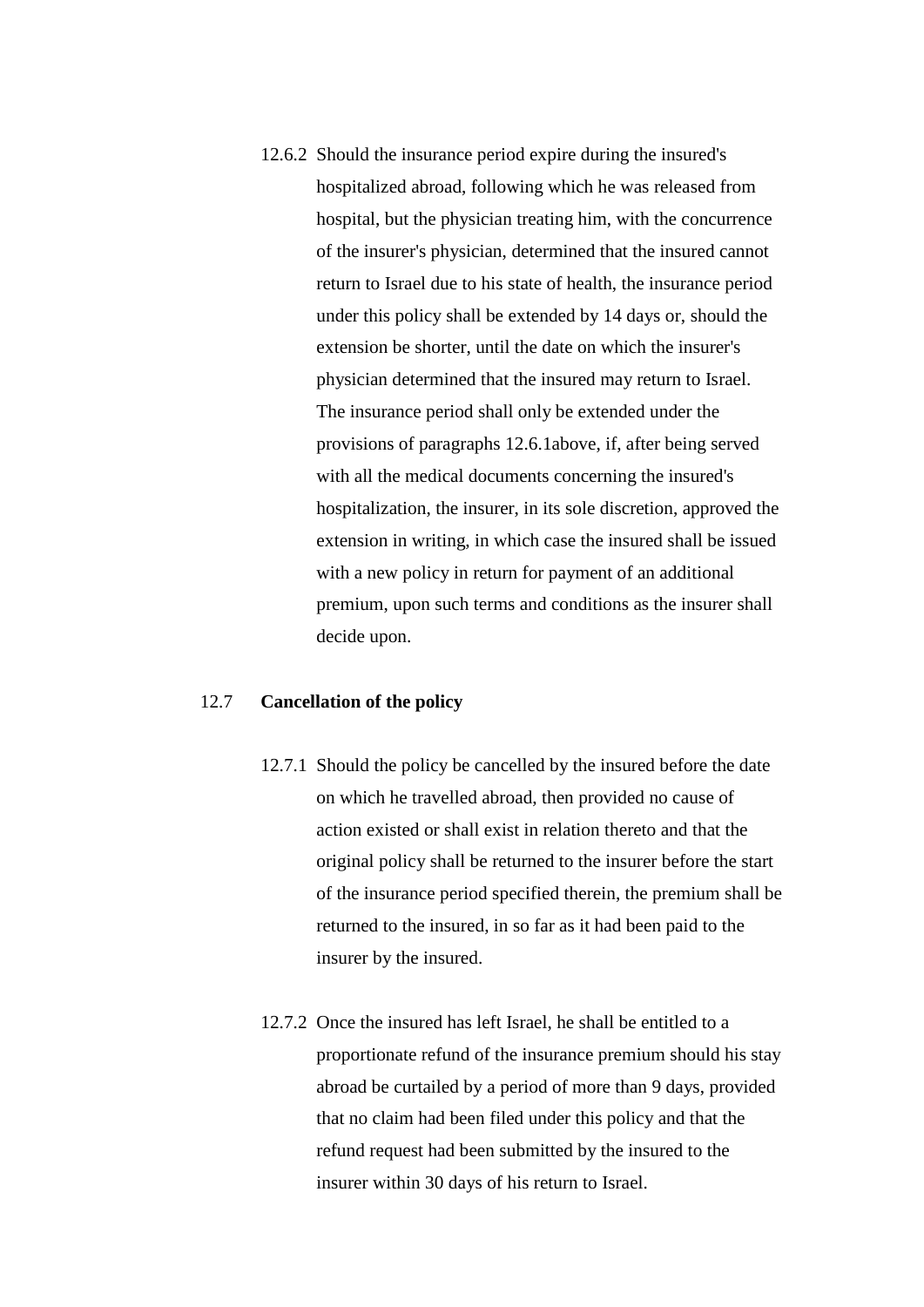### 12.8 **Law and jurisdiction**

Any legal claim made in connection with or as a result of this policy shall be adjudicated exclusively by one of the courts in Israel and in accordance with the laws of the State of Israel.

# **Centers to contact if necessary**

### **IMA - Help Center - 24 hour a day assistance to those staying abroad**

Tel: 972-3-920-69-12, and from Inside Israel: 03-9206912. Fax: 972-3-922-63-80, Fax from USA: 717-3128917. Email: [migdal@ima-mc.com,](mailto:migdal@ima-mc.com) Skype: Assistance.ima \* Where the insured has been hospitalized abroad, the Center must be informed immediately in order to receive instructions regarding continuation of treatment.

### **Customer Service Center**

Tel: 076-8867099 Line open: Sun-Thurs 8:00-16:00, Fri 8:00-13:00.

### **Claims Center**

Tel: 076-8865658, Line open: Sun-Thurs 08:30-16:00, Postal address: POB 3063 Kiryat Aryeh, Petah-Tikva, Postcode: 4951106 All claims should be filed in accordance with the guidelines for doing so as they appear on the company's website.

We shall be happy to be at your service and wish you a pleasant and healthy trip.